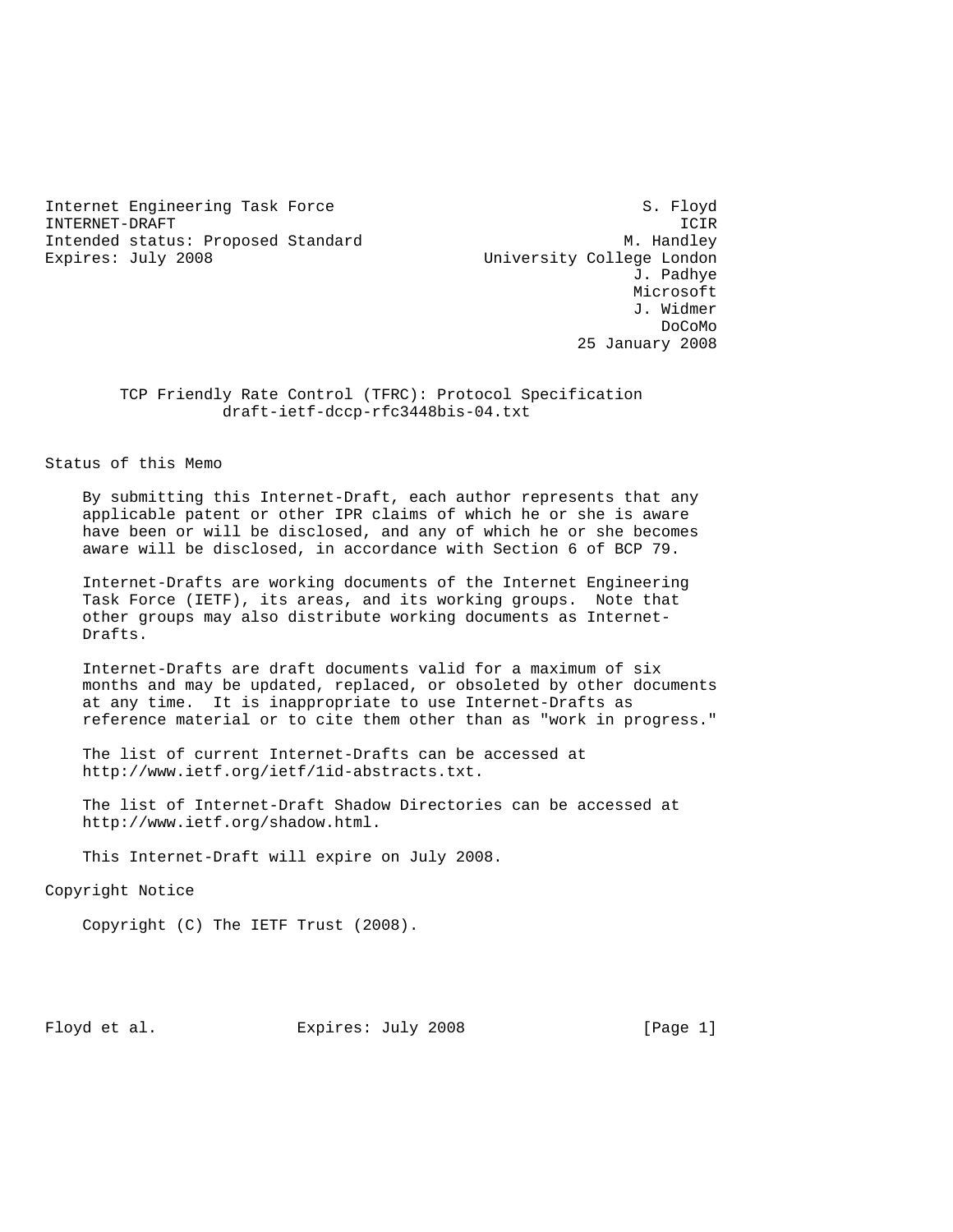# Abstract

 This document specifies TCP-Friendly Rate Control (TFRC). TFRC is a congestion control mechanism for unicast flows operating in a best effort Internet environment. It is reasonably fair when competing for bandwidth with TCP flows, but has a much lower variation of throughput over time compared with TCP, making it more suitable for applications such as streaming media where a relatively smooth sending rate is of importance.

Floyd et al. Expires: July 2008 [Page 2]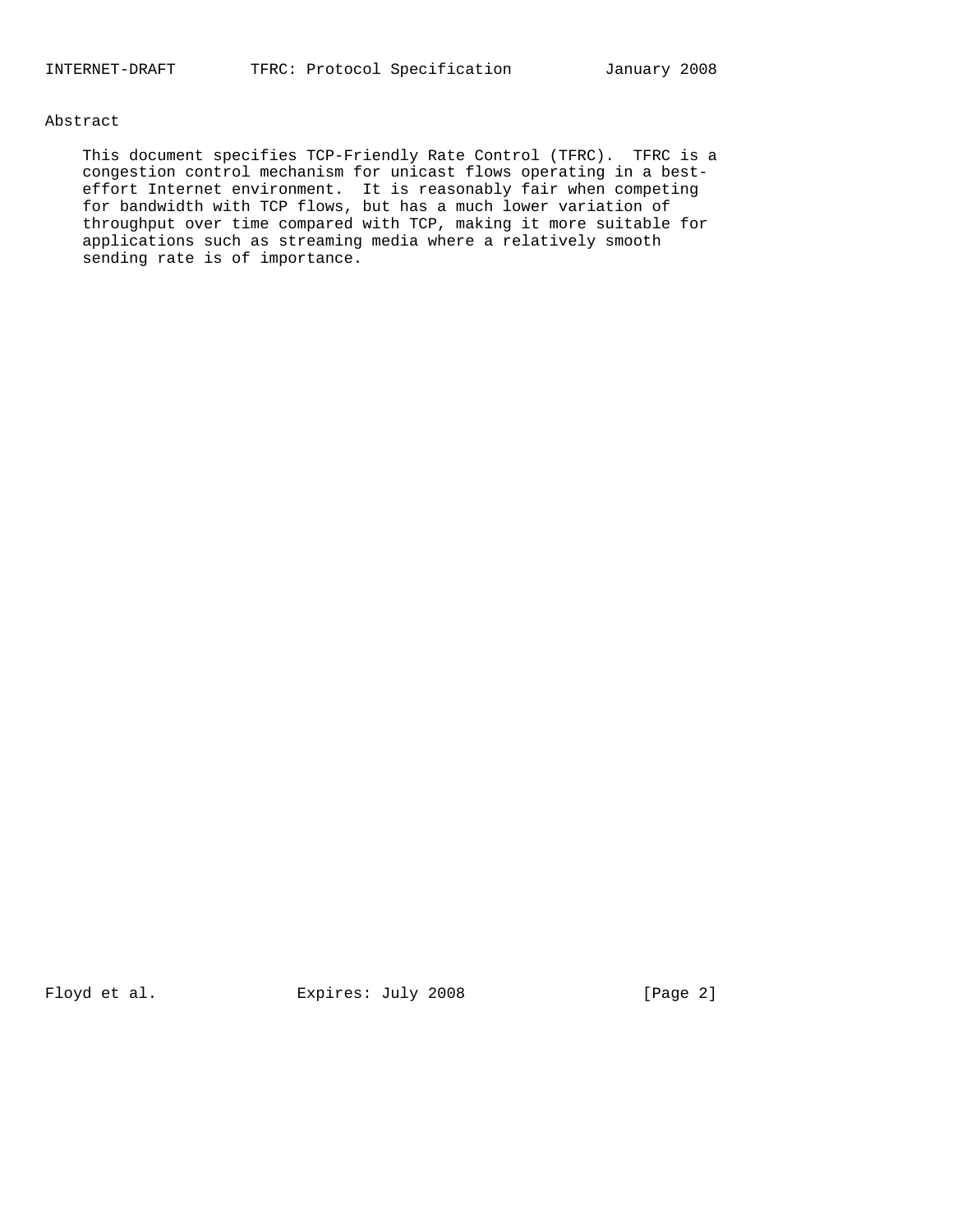# Table of Contents

| 4.1. Measuring the Segment Size 17                                                         |
|--------------------------------------------------------------------------------------------|
|                                                                                            |
| 4.3. Sender Behavior When a Feedback Packet is Received  18                                |
| 4.4. Expiration of Nofeedback Timer 21                                                     |
|                                                                                            |
| 4.6. Scheduling of Packet Transmissions 25                                                 |
| 5. Calculation of the Loss Event Rate (p) 26                                               |
| 5.1. Detection of Lost or Marked Packets 26                                                |
| 5.2. Translation from Loss History to Loss Events 27                                       |
|                                                                                            |
|                                                                                            |
|                                                                                            |
|                                                                                            |
| 6.1. Receiver Behavior When a Data Packet is Received 33                                   |
| 6.2. Expiration of Feedback Timer 34                                                       |
|                                                                                            |
| 6.3.1. Initializing the Loss History after the First Loss                                  |
| Event $\dots\dots\dots\dots\dots\dots\dots\dots\dots\dots\dots\dots\dots\dots\dots\dots36$ |
|                                                                                            |
|                                                                                            |
| 8.1. Computing the Throughput Equation 38                                                  |
| 8.2. Sender Behavior When a Feedback Packet is Received 38                                 |
| 8.2.1. Determining If an Interval Was a Data-limited                                       |
|                                                                                            |
| 8.2.2. Maintaining X_recv_set 39                                                           |
| 8.3. Sending Packets Before their Nominal Send Time 40                                     |
| 8.4. Calculation of the Average Loss Interval 41                                           |
| 8.5. The Optional History Discounting Mechanism 41                                         |
|                                                                                            |
|                                                                                            |
|                                                                                            |
|                                                                                            |
|                                                                                            |
|                                                                                            |
|                                                                                            |
| B. The Initial Value of the Nofeedback Timer 48                                            |
| C. Response to Idle or Data-limited Periods 49                                             |
| C.1. Long Idle or Data-limited Periods 50                                                  |
|                                                                                            |

Floyd et al. Expires: July 2008 [Page 3]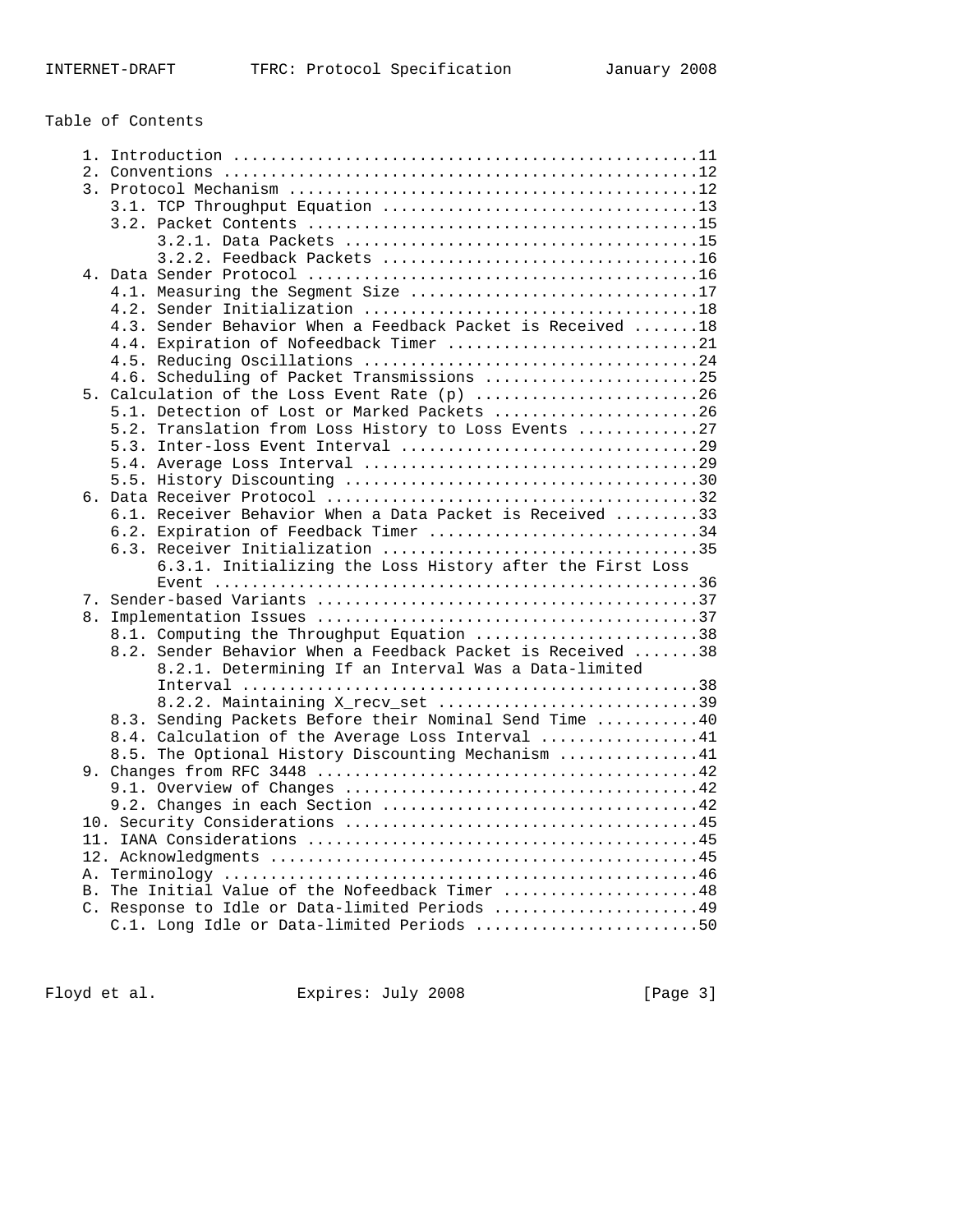| C.2. Short Idle or Data-limited Periods 53         |  |
|----------------------------------------------------|--|
| C.3. Moderate Idle or Data-limited Periods 53      |  |
|                                                    |  |
| C.5. Evaluating TFRC's Response to Idle Periods 54 |  |
|                                                    |  |
|                                                    |  |
|                                                    |  |
|                                                    |  |
|                                                    |  |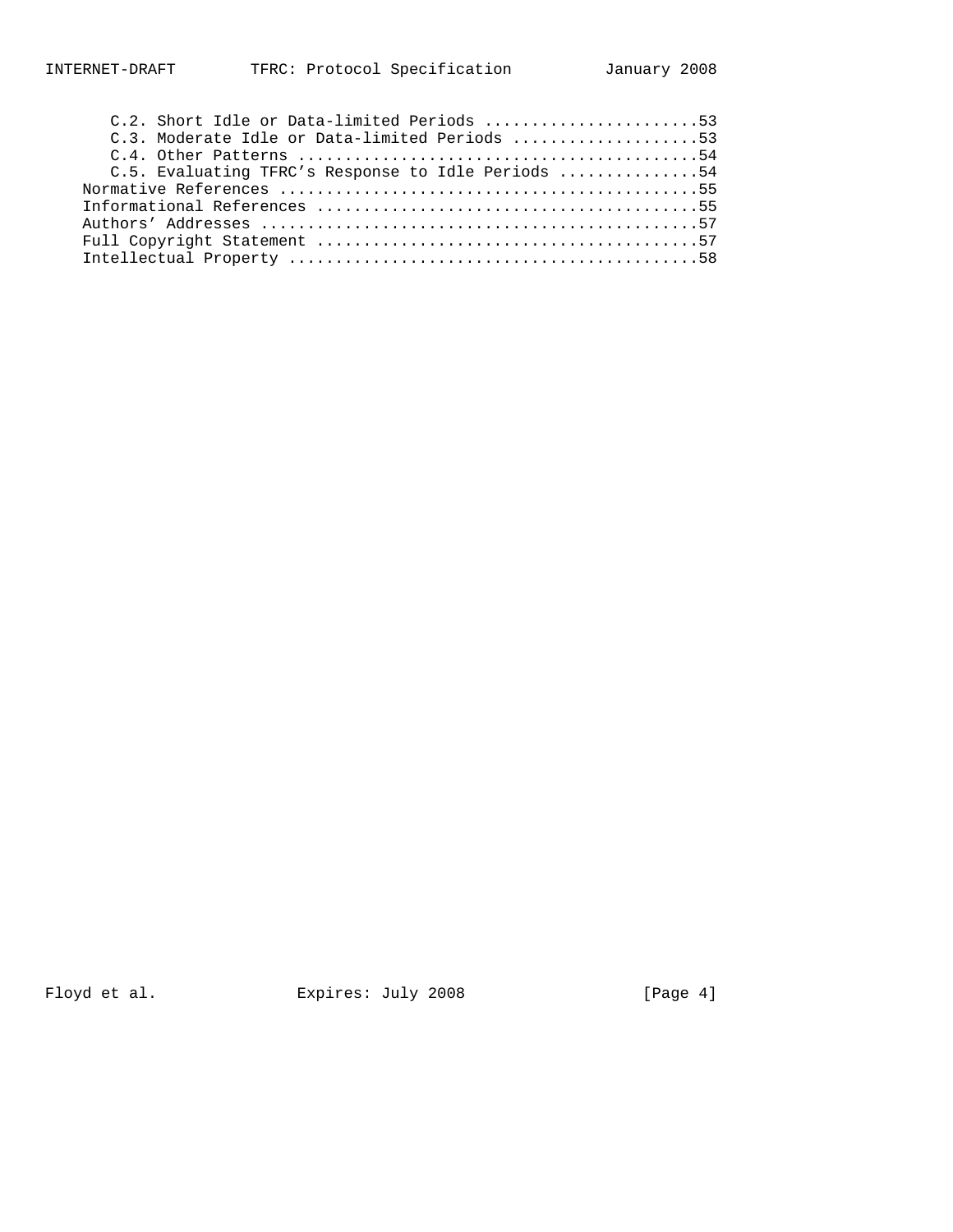NOTE TO RFC EDITOR: PLEASE DELETE THIS NOTE UPON PUBLICATION.

Changes from draft-ietf-dccp-rfc3448bis-03.txt:

- \* Added text that the choice of b=1 is consistent with RFC3465bis. Feedback from Gorry.
- \* Typos and such reported by Arjuna.
- \* Updated terminology section, fixed typos and such. Feedback from Vladimir Moltchanov.
- \* Added a section to the Appendix about how one would add CWV-styoe behavior to TFRC for data-limited periods, if one wanted to. Feedback from Gorry.
- \* Added an implementation section about X\_recv\_set.

Changes from draft-ietf-dccp-rfc3448bis-02.txt:

- \* In a data-limited period, instead of setting the receive rate to Infinity, set it to the maximum of (X\_recv, values in X\_recv\_set). Step (4) of Section 4.3.
- \* Added a fix so that when data-limited and p = 0, the sender doesn't double the allowed sending rate after each feedback packet. Step (4) of Section 4.3. Problem reported by Arjuna.
- \* Added a line to the pseudocode for reducing the sending rate during idle periods during initial slow-start. This fixes a problem when the sender is in initial slow-start, has an allowed sending rate less than twice the initial sending rate, and has been idle since the nofeedback timer was set. Step (1) of Section 4.4. Problem reported by Arjuna.
- \* Added one line to the pseudocode in Section 4.4 on "Expiration of Nofeedback Timer" so that when the nofeedback timer expires and the sender does not have an RTT sample and has not yet received feedback from the receiver, we also look at whether the sender has been idle during the entire nofeedback interval.
- \* General editing from feedback from Colin Perkins.
- \* General editing from feedback from Gerrit Renker. This includes the following:
	- Added a subsection to Section 8 on implementation issues about "Sender Behavior When a Feedback Packet is Received".
	- Moved Section 4.6.1 on "Sending Packets Before their Nominal

Floyd et al. Expires: July 2008 [Page 5]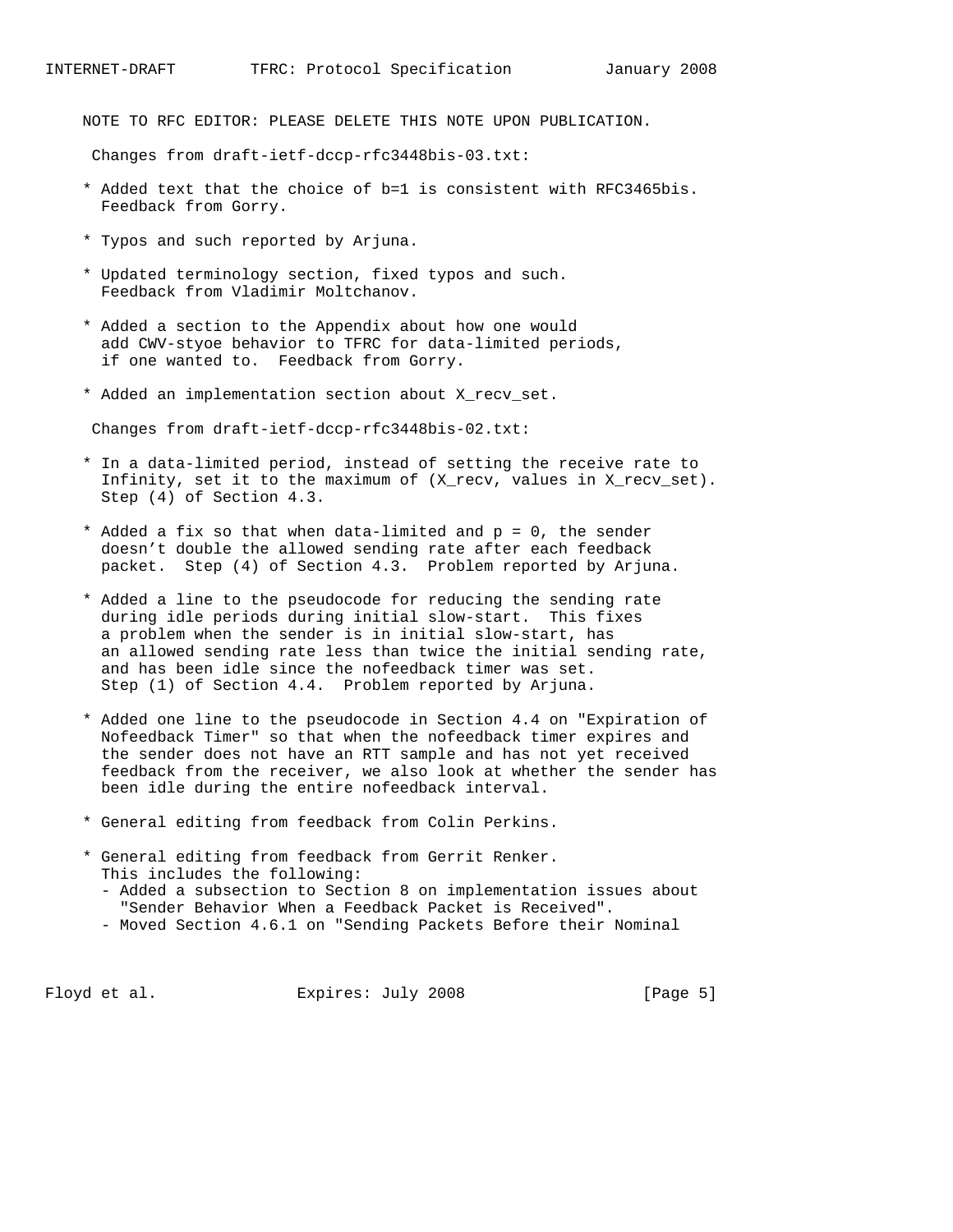Send Time" to Section 8 on "Implementation Issues".

 \* Added a subsection on "Evaluating TFRC's Response to Idle Periods" to the Appendix, encouraging future work on TFRC's responses to idle and data-limited periods.

Changes from draft-ietf-dccp-rfc3448bis-01.txt:

- \* Specified that the sender is not limited by the receive rate if the sender has been data-limited for an entire feedback interval.
- \* Added variables "initial\_rate" and "recover\_rate, for the initial transmit rate and the rate for resuming after an idle period, for easier specification of Faster Restart (in a separate document). Also added the variable "recv\_limit" to specify the limit on the sending rate that is computed from the receive rate, and the variable "timer\_limit" to specify the limit on the sending rate from the expiration of the nofeedback timer. Explained why recover\_rate is not used as lower bound for nofeedback timer expirations after a data-limited period.
- \* Added Appendix C on "Response to Idle or Data-limited Periods".
- \* Revised the section on "Scheduling of Packet Transmissions" to make clear what is specification, and what is implementation. From Gerrit Renker. Also stated that the accumulation of sending credits should be limited to a round-trip time's worth of packets.
- \* For measuring the receive rate, added that after a loss event, the receive rate SHOULD be measured over the most recent RTT, but for simplicity of implementation, MAY be measured over a slightly longer time interval.
- \* Clarified that RTT measurements do not necessarily come from feedback packets; they could also come from other places, e.g., from the SYN exchange.
- \* Specified that the sender may maintain unused sent credits up to one RTT. This gives behavior similar to TCP. Also specified that the sender should not sent packets more that rtt/2 seconds before their nominal send time.
- \* Reinserted the last paragraph of Section 4.4 from RFC 3448. It must have been deleted accidently.

Floyd et al. Expires: July 2008 [Page 6]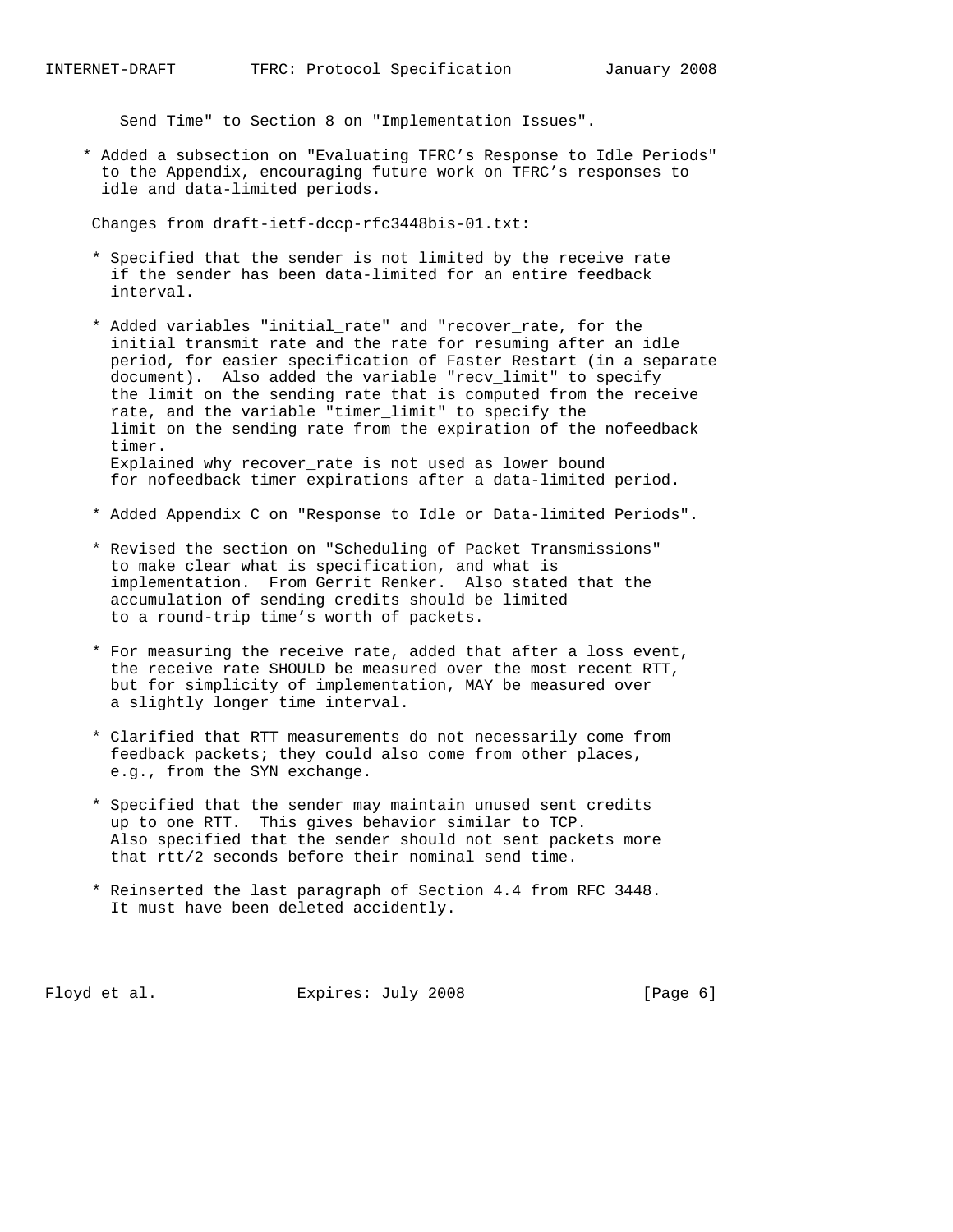- \* TODO in ns-2 - Add a variable to ns-2 to allow either TFRC or CCID3.
- \* Feedback from Arjuna Sathiaseelan: - Changing W\_init to be in terms of segment size s, not MSS.
- \* Changed THRESHOLD, the lower bound on the history discounting parameter DF, from 0.5 to 0.25, for more history discounting when the current interval is long.
- \* Relying on the sender not to use X\_recv from data-limited periods. This gives behavior similar to TCP, when ACK-clocking is not in effect in data-limited periods. The largest X\_recv over the most recent two round-trip times is used to limit the sending rate. This is maintained using X\_recv\_set. Taken together, these avoid problems with the first feedback packet after an idle period, and this avoids problems with limitations from X\_recv during data-limited periods.
- \* Clarified that when the receiver receives a data packet, and didn't send a feedback packet when the feedback timer last expired (because no data packets were received), then the receiver sends a feedback packet immediately.
- \* Clarified that the feedback packet reports the rate over the last RTT, not necessarily the rate since the last feedback packet was sent (if no feedback packet was sent when the feedback timer last expired).
- \* Corrected earlier code designed to prevent the receive rate from limiting the sending rate when the first feedback packet received, or for the first feedback packet received after an idle period.
- \* Clarified that we have p=0 only until the first loss event. After the first loss event, p>0, and it is not possible to go back to p=0. In response to old email.
- \* Clarified in Section 6.1 that the loss event rate does not have to be recalculated with the arrival of each new data packet.
- \* Clarified the section on Reducing Oscillations. Feedback from Gerrit Renker.

Changes from draft-ietf-dccp-rfc3448bis-00.txt:

Floyd et al. Expires: July 2008 [Page 7]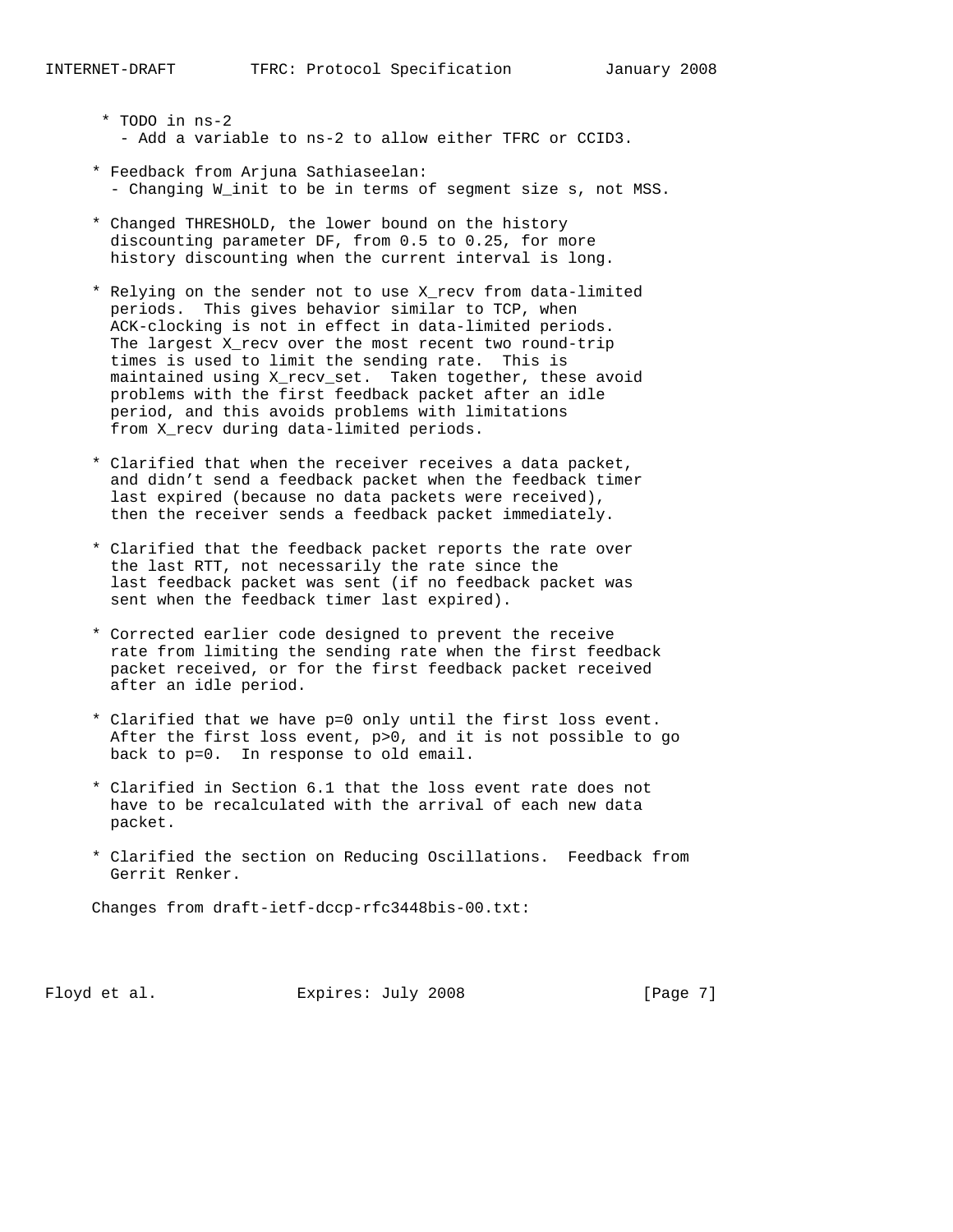- \* When initializing the loss history after the first data packet sent is lost or ECN-marked, TFRC uses a minimum receive rate of 0.5 packets per second.
- \* For initializing the estimated packet drop rate for the first loss interval when coming out of slow-start, it is ok to use the maximum receive rate so far, not just the receive rate in the last round-trip time. Feedback from Ladan Gharai.
- \* General feedback from Gorry Fairhurst:
	- Added a reference for RFC4828.
	- Clarified that R\_m is sender's estimate of RTT, as reported in Section 3.2.1.
	- Added a definition of terms.
	- Added a discussion of why the initial value of the nofeedback timer is two seconds, instead of three seconds for the recommended initial value for TCP's retransmit timer.
- \* General feedback from Arjuna Sathiaseelan:
	- Added more details about sending multiple feedback packets per RTT.
	- Added change to Section 4.3 to use the first feedback packet, or the first feedback packet after a nofeedback timer during slow-start, \*if min\_rate > X\*.
- \* General feedback from Gerrit Renker:
	- Changed "delta" to "t\_delta".
- Changed X\_calc to X\_Bps, clarified X.
- Clarified send times in "Scheduling of Packet Transmissions".
	- Changed so that tld can be initialized to either 0 or -1.
	- Fixed Section 5.5 to say that the most recent lost interval has weight 1/(0.75\*n) \*when there have been at least eight loss intervals\*.
	- Clarified introduction about fixed-size and variable-size packets.
	- \* Added more about sender-based variants. Feedback from Guillaume Jourjon.
	- \* Corrected that the loss interval I\_0 includes all transmitted packets, including lost and marked packets (as defined in Section 5.3 in the general definition.) Email from Eddie Kohler and Gerrit Renker.
	- \* Not done: I didn't add a minimum value for the nofeedback timer. (Why would a nofeedback timer need to be bigger than  $max(4*R, 2*s/X)$ ? Email discussing pros and cons from

Floyd et al. Expires: July 2008 [Page 8]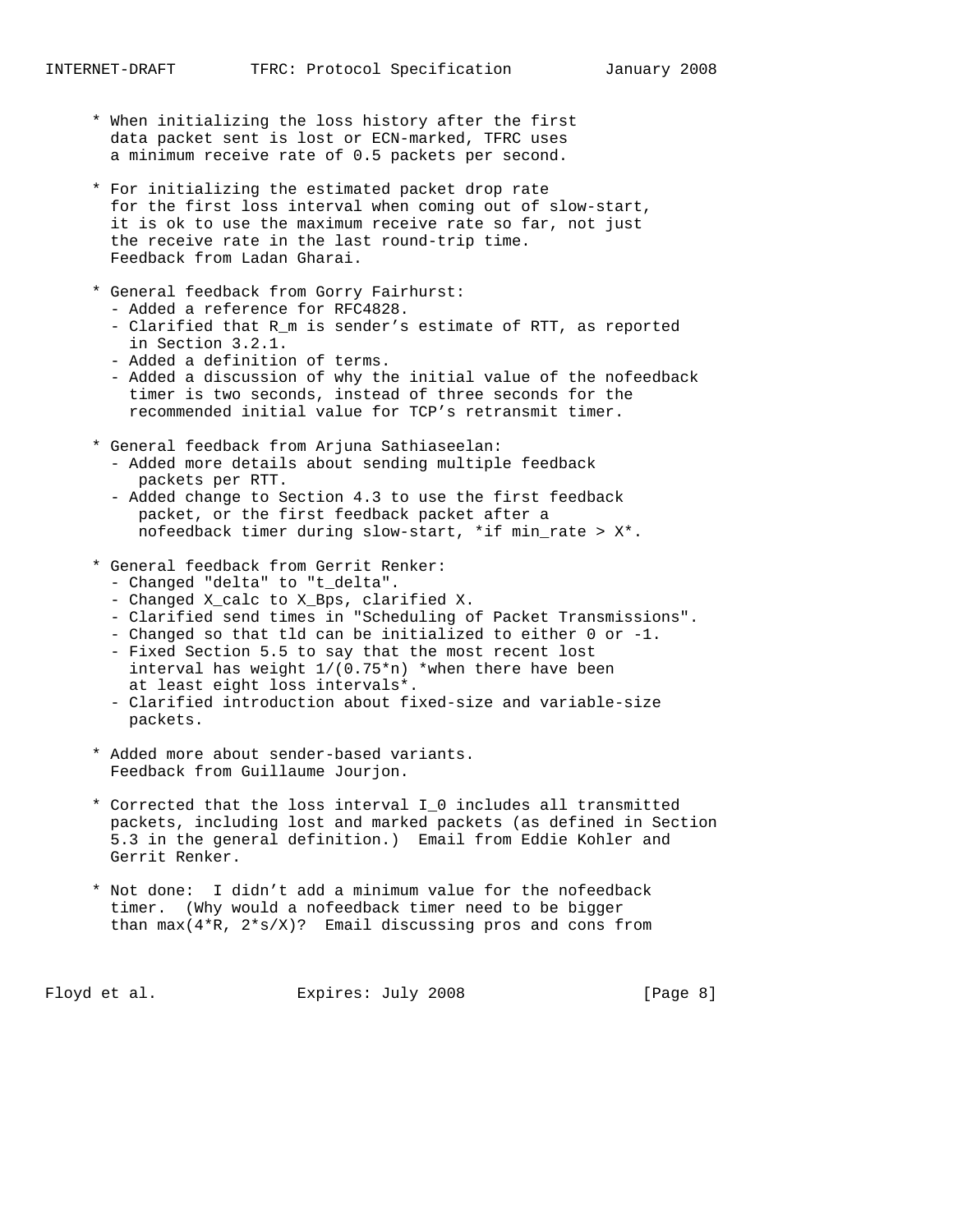Arjuna.

Changes from draft-floyd-rfc3448bis-00.txt:

- \* Name change to draft-ietf-dccp-rfc3448bis-00.txt.
- \* Specified the receiver's initialization of the feedback timer when the first data packet doesn't have an estimate of the RTT. From feedback from Dado Colussi.
- \* Added the procedure for sending receiver feedback packets when a coarse-grained timestamp is used. From RFC 4243.

Changes from RFC 3448:

- \* Incorporated changes in the RFC 3448 errata:
	- "If the sender does not receive a feedback report for four round trip times, it cuts its sending rate in half." ("Two" changed to "four", for consistency with the rest of the document. Reported by Joerg Widmer).
	- "If the nofeedback timer expires when the sender does not yet have an RTT sample, and has not yet received any feedback from the receiver, or when  $p == 0, ...$ (Added "or when p == 0,", reported by Wim Heirman).
	- In Section 5.5, changed: for  $(i = 1 to n)$  {  $DF_i = 1;$  } to: for  $(i = 0 \text{ to } n)$  {  $DF_i = 1;$  } Reported by Michele R.
- \* Changed RFC 3448 to correspond to the larger initial windows specified in RFC 3390. This includes the following:
	- Incorporated Section 5.1 from [RFC4342], saying that when reducing the sending rate after an idle period, do not reduce the sending rate below the initial sending rate.
	- Change for a data-limited sender: When the sender has been data-limited, the sender doesn't let the receive rate limit it to a sending rate less than the initial rate.
	- Small change to slow-start: Changed so that for the first feedback packet received,

Floyd et al. Expires: July 2008 [Page 9]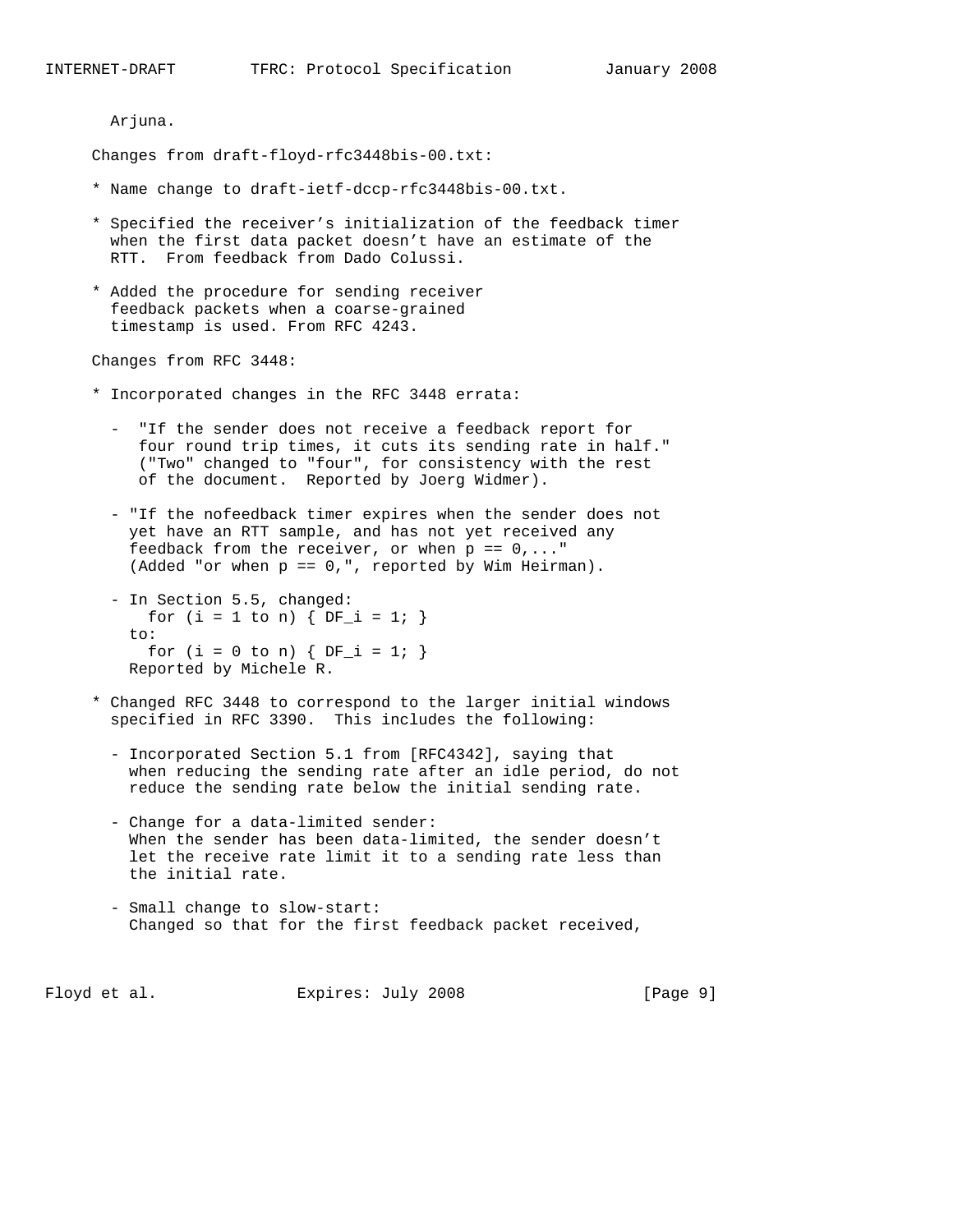or for the first feedback packet received after an idle period, the receive rate is not used to limit the sending rate. This is because the receiver might not yet have seen an entire window of data.

- \* Clarified how the average loss interval is calculated when the receiver has not yet seen eight loss intervals.
- \* Discussed more about estimating the average segment size:
	- For initializing the loss history after the first loss event, either the receiver knows the sender's value for s, or the receiver uses the throughput equation for X\_pps and does not need to know an estimate for s.
	- Added a discussion about estimating the average segment size s in Section 4.1 on "Measuring the Segment Size".
	- Changed "packet size" to "segment size".

END OF NOTE TO RFC EDITOR.

Floyd et al. Expires: July 2008 [Page 10]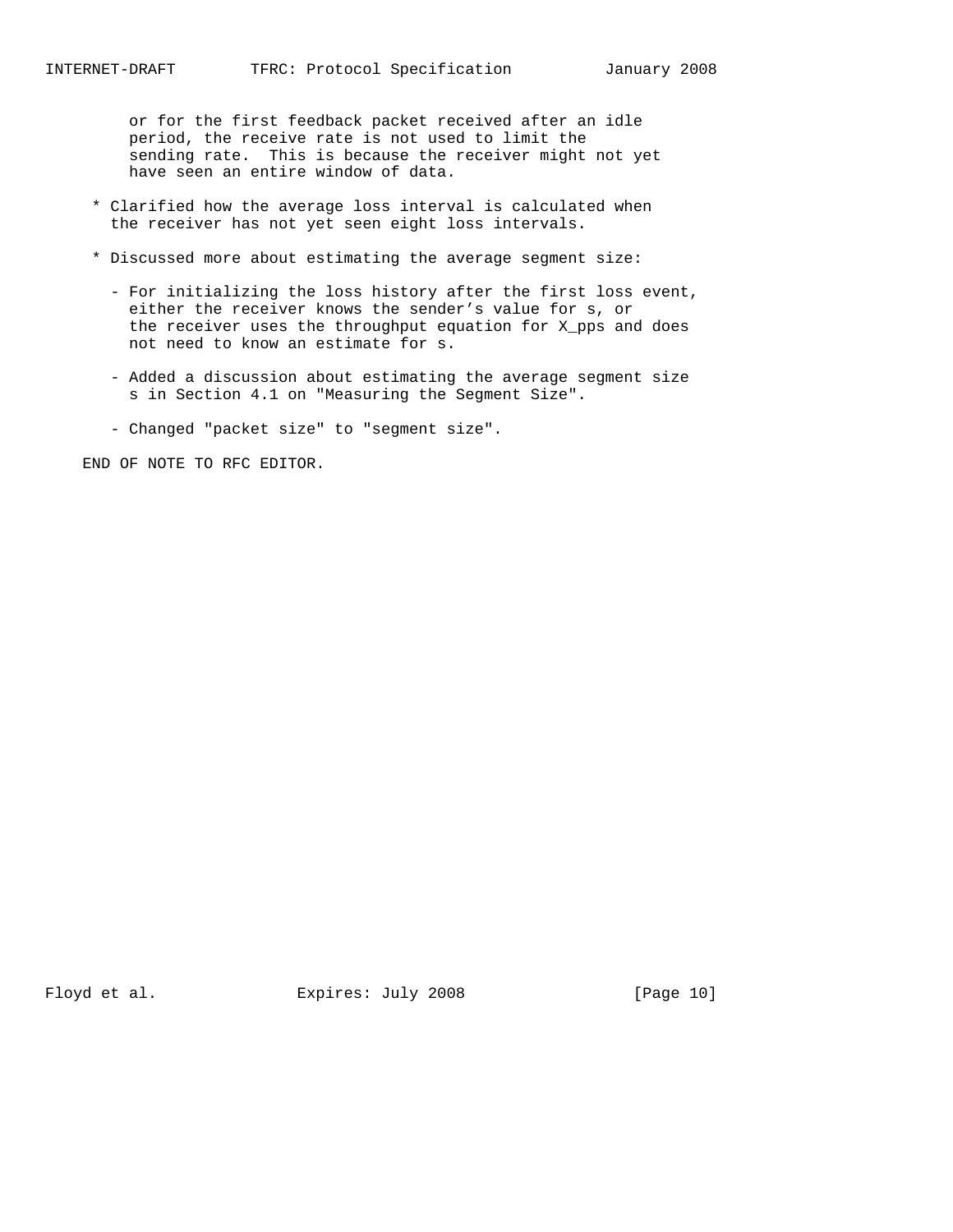### 1. Introduction

 This document specifies TCP-Friendly Rate Control (TFRC). TFRC is a congestion control mechanism designed for unicast flows operating in an Internet environment and competing with TCP traffic [FHPW00]. Instead of specifying a complete protocol, this document simply specifies a congestion control mechanism that could be used in a transport protocol such as DCCP (Datagram Congestion Control Protocol) [RFC4340], in an application incorporating end-to-end congestion control at the application level, or in the context of endpoint congestion management [BRS99]. This document does not discuss packet formats or reliability. Implementation-related issues are discussed only briefly, in Section 8.

 TFRC is designed to be reasonably fair when competing for bandwidth with TCP flows, where we call a flow "reasonably fair" if its sending rate is generally within a factor of two of the sending rate of a TCP flow under the same conditions. However, TFRC has a much lower variation of throughput over time compared with TCP, which makes it more suitable for applications such as telephony or streaming media where a relatively smooth sending rate is of importance.

 The penalty of having smoother throughput than TCP while competing fairly for bandwidth is that TFRC responds slower than TCP to changes in available bandwidth. Thus, TFRC should only be used when the application has a requirement for smooth throughput, in particular, avoiding TCP's halving of the sending rate in response to a single packet drop. For applications that simply need to transfer as much data as possible in as short a time as possible we recommend using TCP, or if reliability is not required, using an Additive-Increase, Multiplicative-Decrease (AIMD) congestion control scheme with similar parameters to those used by TCP.

 TFRC is designed for best performance with applications that use a fixed segment size, and vary their sending rate in packets per second in response to congestion. TFRC can also be used, perhaps with less optimal performance, with applications that do not have a fixed segment size, but where the segment size varies according to the needs of the application (e.g., video applications).

 Some applications (e.g., some audio applications) require a fixed interval of time between packets and vary their segment size instead of their packet rate in response to congestion. The congestion control mechanism in this document is not designed for those applications; TFRC-SP (Small-Packet TFRC) is a variant of TFRC for applications that have a fixed sending rate in packets per second but either use small packets, or vary their packet size in response

Floyd et al. Expires: July 2008 Section 1. [Page 11]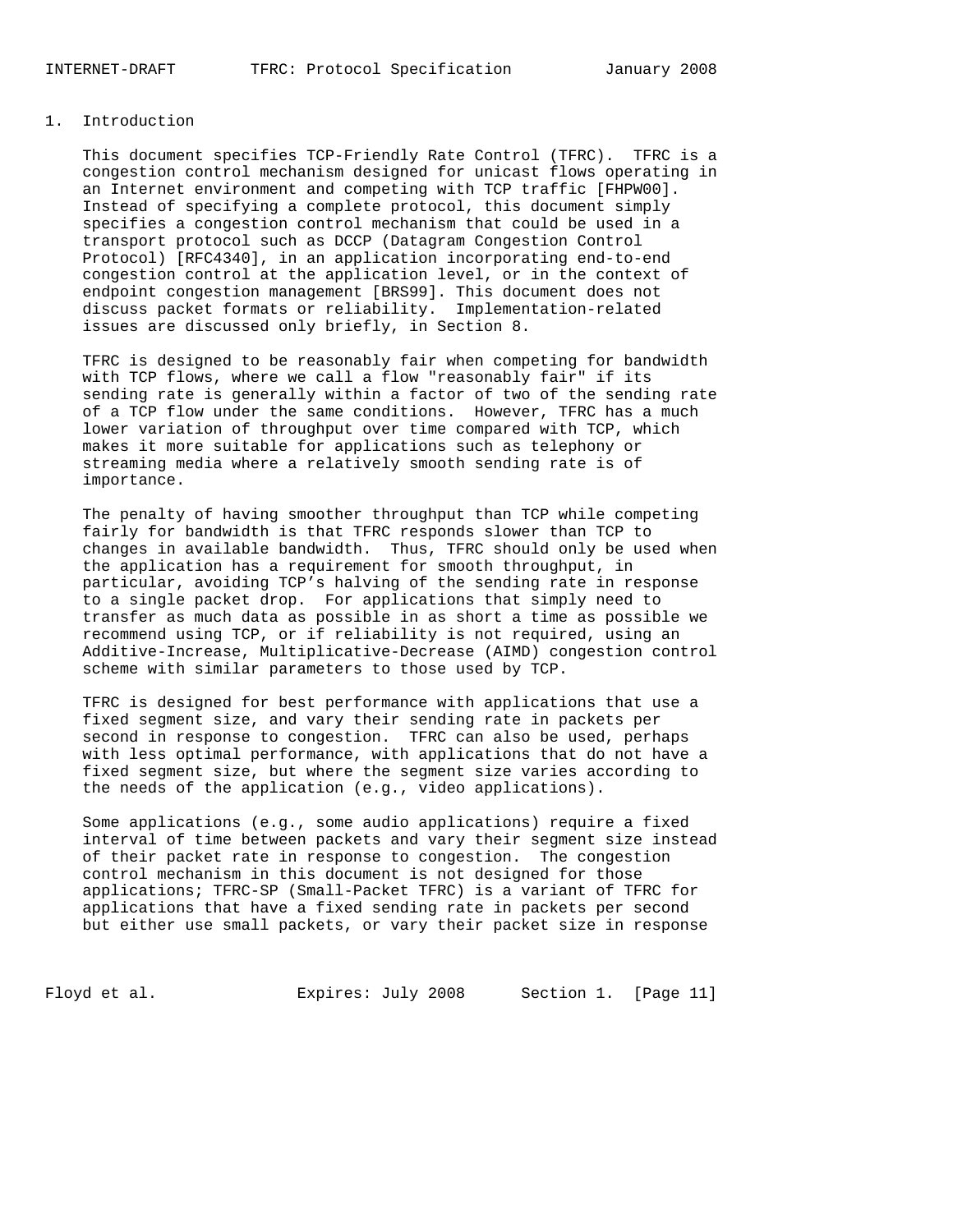to congestion. TFRC-SP is specified in a separate document [RFC4828].

 This document specifies TFRC as a receiver-based mechanism, with the calculation of the congestion control information (i.e., the loss event rate) in the data receiver rather in the data sender. This is well-suited to an application where the sender is a large server handling many concurrent connections, and the receiver has more memory and CPU cycles available for computation. In addition, a receiver-based mechanism is more suitable as a building block for multicast congestion control. However, it is also possible to implement TFRC in sender-based variants, as allowed in DCCP's Congestion Control ID 3 (CCID 3) [RFC4342].

### 2. Conventions

 The key words "MUST", "MUST NOT", "REQUIRED", "SHALL", "SHALL NOT", "SHOULD", "SHOULD NOT", "RECOMMENDED", "MAY", and "OPTIONAL" in this document are to be interpreted as described in [RFC2119].

Appendix A gives a list of technical terms used in this document.

3. Protocol Mechanism

 For its congestion control mechanism, TFRC directly uses a throughput equation for the allowed sending rate as a function of the loss event rate and round-trip time. In order to compete fairly with TCP, TFRC uses the TCP throughput equation, which roughly describes TCP's sending rate as a function of the loss event rate, round-trip time, and segment size. We define a loss event as one or more lost or marked packets from a window of data, where a marked packet refers to a congestion indication from Explicit Congestion Notification (ECN) [RFC3168].

 Generally speaking, TFRC's congestion control mechanism works as follows:

- o The receiver measures the loss event rate and feeds this information back to the sender.
- o The sender also uses these feedback messages to measure the round-trip time (RTT).
- o The loss event rate and RTT are then fed into TFRC's throughput equation, and the resulting sending rate is limited to at most twice the receive rate to give the allowed transmit rate X.

Floyd et al. **Expires:** July 2008 Section 3. [Page 12]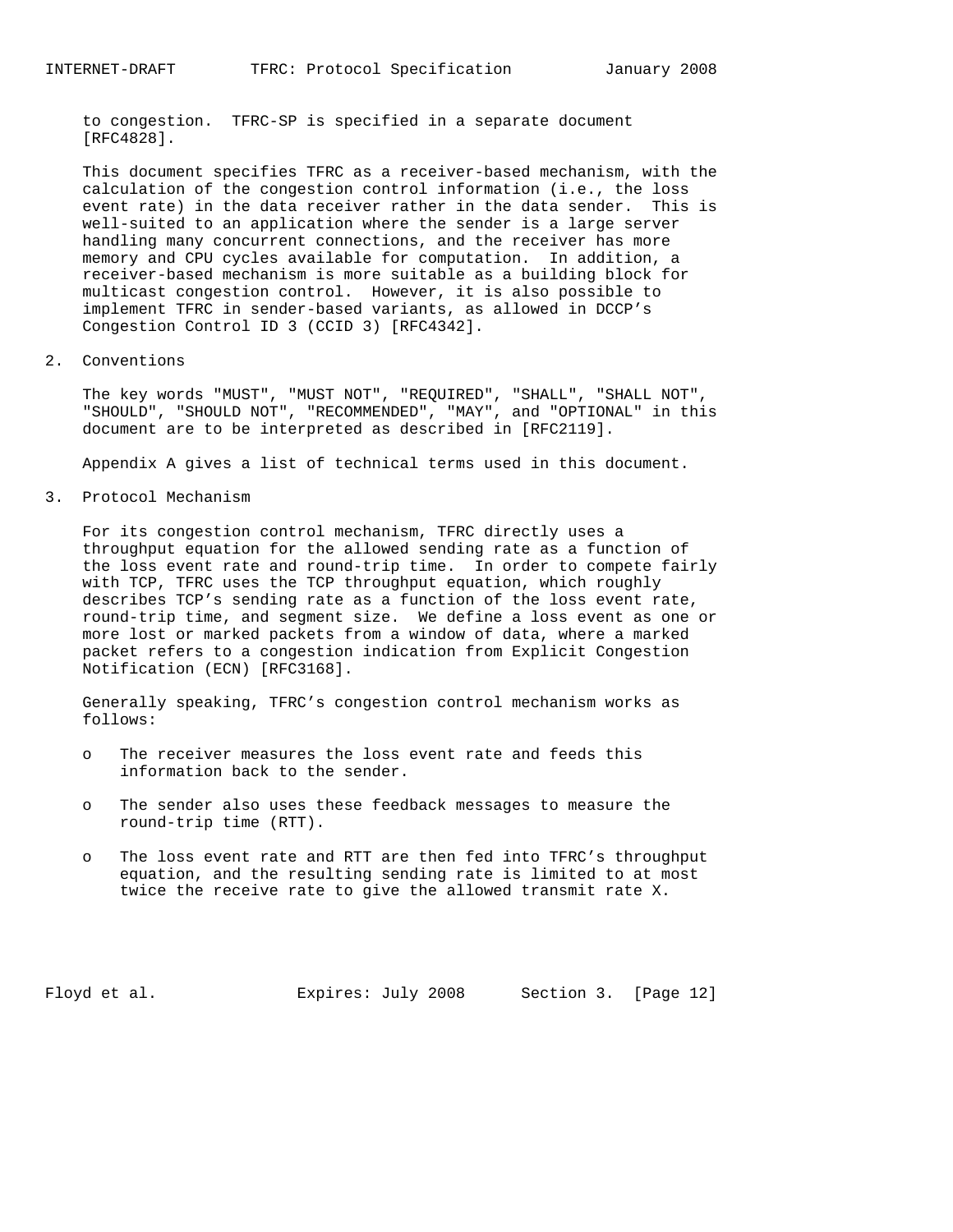o The sender then adjusts its transmit rate to match the allowed transmit rate X.

 The dynamics of TFRC are sensitive to how the measurements are performed and applied. We recommend specific mechanisms below to perform and apply these measurements. Other mechanisms are possible, but it is important to understand how the interactions between mechanisms affect the dynamics of TFRC.

### 3.1. TCP Throughput Equation

 Any realistic equation giving TCP throughput as a function of loss event rate and RTT should be suitable for use in TFRC. However, we note that the TCP throughput equation used must reflect TCP's retransmit timeout behavior, as this dominates TCP throughput at higher loss rates. We also note that the assumptions implicit in the throughput equation about the loss event rate parameter have to be a reasonable match to how the loss rate or loss event rate is actually measured. While this match is not perfect for the throughput equation and loss rate measurement mechanisms given below, in practice the assumptions turn out to be close enough.

 The throughput equation we currently recommend for TFRC is a slightly simplified version of the throughput equation for Reno TCP from [PFTK98]. Ideally we would prefer a throughput equation based on SACK TCP, but no one has yet derived the throughput equation for SACK TCP, and from both simulations and experiments, the differences between the two equations are relatively minor.

The throughput equation is:

 s X\_Bps = ----------------------------------------------------------  $R*sqrt(2*b*p/3) + (t_RTO * (3*sqrt(3*b*p/8)*p*(1+32*p^2)))$ 

Where:

 X\_Bps is the transmit rate in bytes/second. (X\_Bps is the same as X\_calc in RFC 3448.)

s is the segment size in bytes.

R is the round trip time in seconds.

 p is the loss event rate, between 0 and 1.0, of the number of loss events as a fraction of the number of packets transmitted.

Floyd et al. Expires: July 2008 Section 3.1. [Page 13]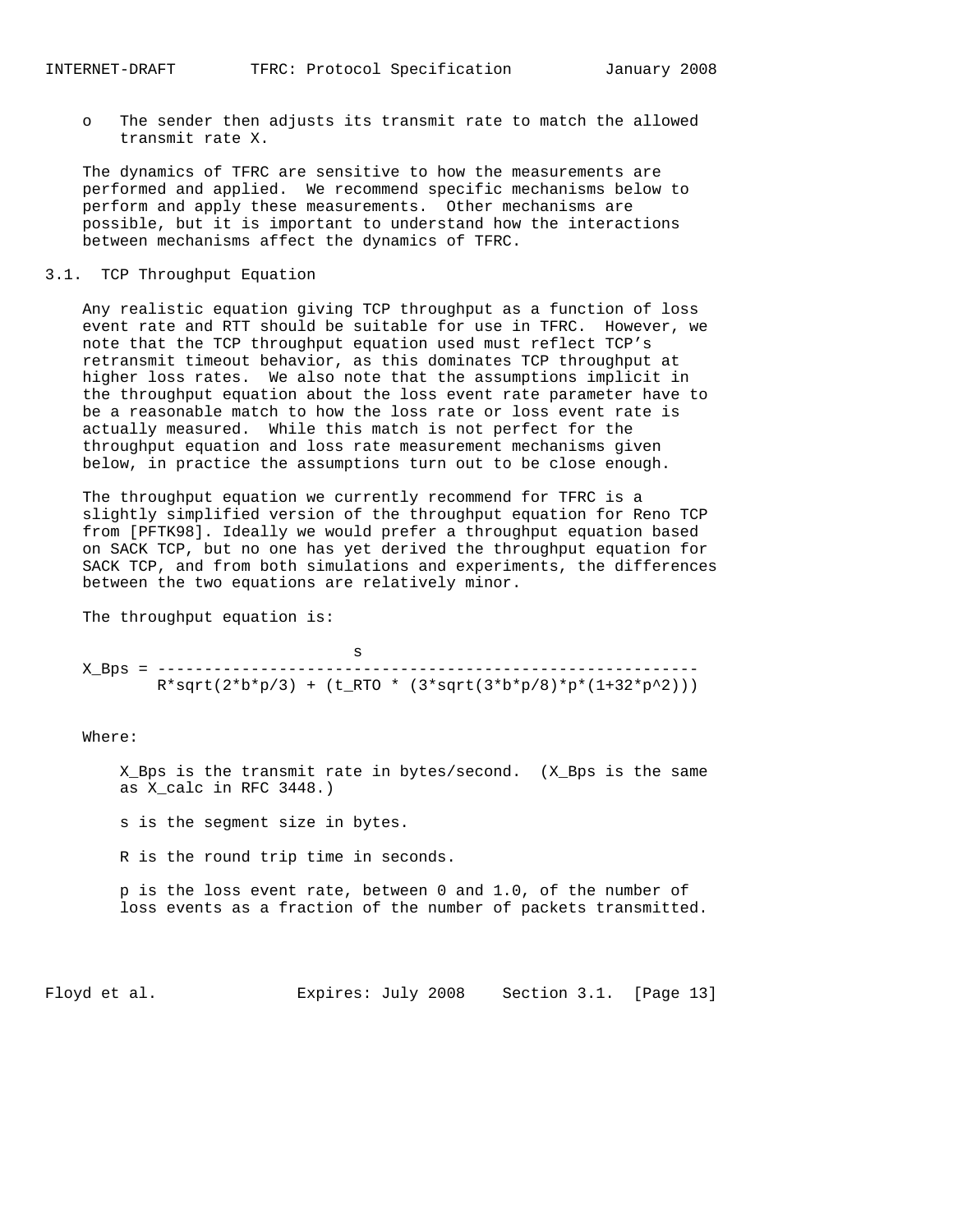t\_RTO is the TCP retransmission timeout value in seconds.

 b is the maximum number of packets acknowledged by a single TCP acknowledgement.

 Setting the TCP retransmission timeout value t\_RTO: We further simplify this by setting  $t_RTO = 4*R$ . A more accurate calculation of t\_RTO is possible, but experiments with the current setting have resulted in reasonable fairness with existing TCP implementations [W00]. Another possibility would be to set t\_RTO to max(4R, one second), to match the recommended minimum of one second on the RTO [RFC2988].

 Setting the parameter b for delayed acknowledgements: Many current TCP connections use delayed acknowledgements, sending an acknowledgement for every two data packets received, and thus have a sending rate modeled by b = 2. However, TCP is also allowed to send an acknowledgement for every data packet, and this would be modeled by b = 1. Because many TCP implementations do not use delayed acknowledgements, we recommend  $b = 1$ . For the revised TCP congestion control mechanisms, [RFC2581bis] currently specifies that the delayed acknowledgement algorithm SHOULD be used with TCP. However, [RFC2581bis] recommends increasing the congestion window during congestion avoidance by one segment per RTT even in the face of delayed acknowledgements, consistent with a TCP throughput equation with b = 1. On an experimental basis, [RFC2581bis] allows for increases of the congestion window during slow-start that are also consistent with a TCP throughput equation with  $b = 1$ . Thus, the use of  $b = 1$  is consistent with  $[RFC2581bis]$ .

 With t\_RTO=4\*R and b=1, the throughput equation can be simplified as:

 s X\_Bps = -----------------------------------------------  $R * (sqrt(2*p/3) + 12*sqrt(3*p/8)*p*(1+32*p^2))$ 

 In future, different TCP equations may be substituted for this equation. The requirement is that the throughput equation be a reasonable approximation of the sending rate of TCP for conformant TCP congestion control.

The throughput equation can also be expressed as

 $X_Bps = X_pps * s$ ,

with X\_pps, the sending rate in packets per second, given as

Floyd et al. Expires: July 2008 Section 3.1. [Page 14]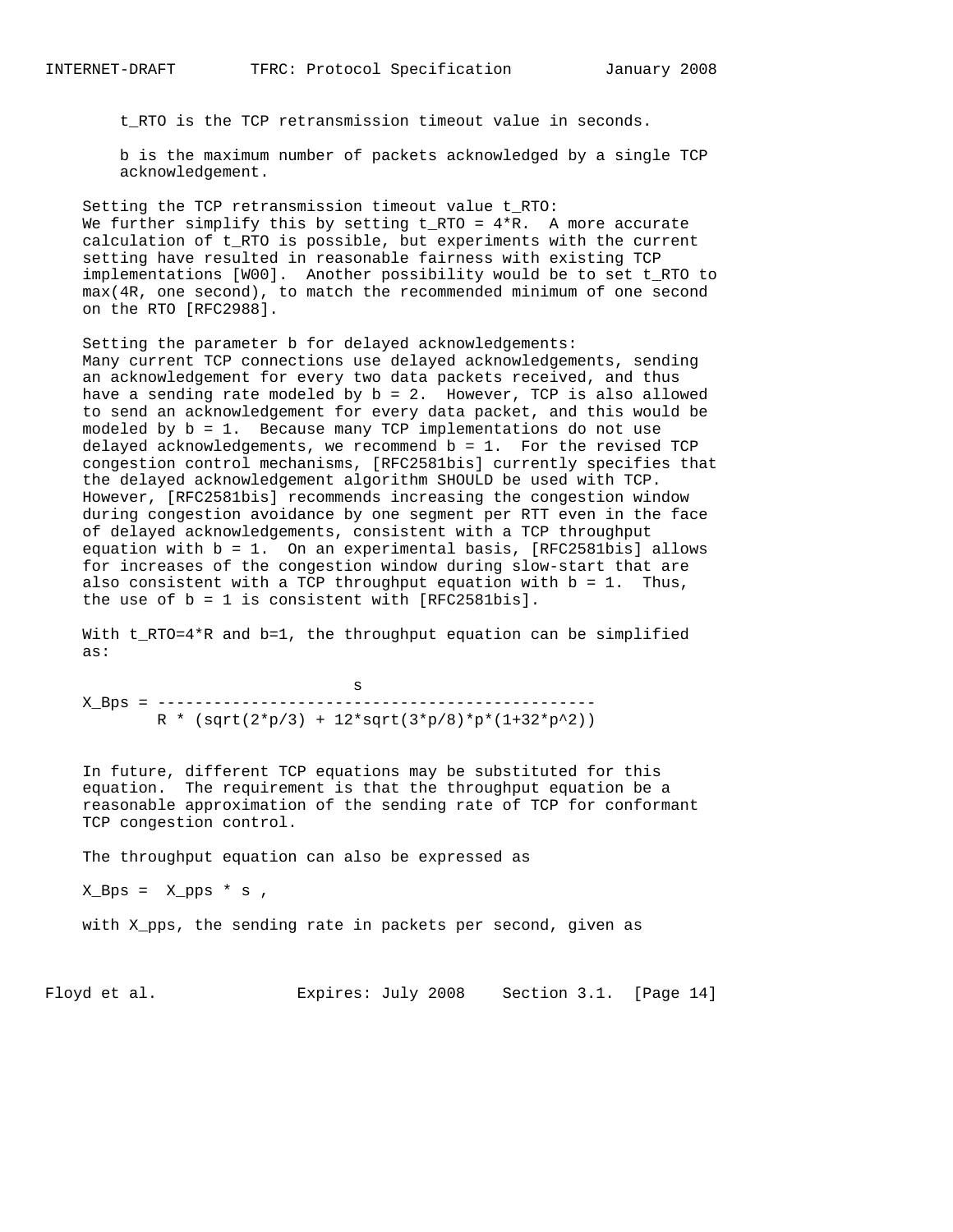X\_pps = --------------------------------------------------------  $R*sqrt(2*b*p/3) + (t_RTO*(3*sqrt(3*b*p/8)*p*(1+32*p^2)))$ 

 The parameters s (segment size), p (loss event rate) and R (RTT) need to be measured or calculated by a TFRC implementation. The measurement of s is specified in Section 4.1, measurement of R is specified in Section 4.3, and measurement of p is specified in Section 5. In the rest of this document data rates are measured in bytes/second unless otherwise specified.

3.2. Packet Contents

 Before specifying the sender and receiver functionality, we describe the contents of the data packets sent by the sender and feedback packets sent by the receiver. As TFRC will be used along with a transport protocol, we do not specify packet formats, as these depend on the details of the transport protocol used.

#### 3.2.1. Data Packets

 Each data packet sent by the data sender contains the following information:

- o A sequence number. This number is incremented by one for each data packet transmitted. The field must be sufficiently large that it does not wrap causing two different packets with the same sequence number to be in the receiver's recent packet history at the same time.
- o A timestamp indicating when the packet is sent. We denote by ts\_i the timestamp of the packet with sequence number i. The resolution of the timestamp should typically be measured in milliseconds.

 This timestamp is used by the receiver to determine which losses belong to the same loss event. The timestamp is also echoed by the receiver to enable the sender to estimate the round-trip time, for senders that do not save timestamps of transmitted data packets.

 We note that as an alternative to a timestamp incremented in milliseconds, a "timestamp" that increments every quarter of a round-trip time would be sufficient for determining when losses belong to the same loss event, in the context of a protocol where this is understood by both sender and receiver, and where

Floyd et al. Expires: July 2008 Section 3.2.1. [Page 15]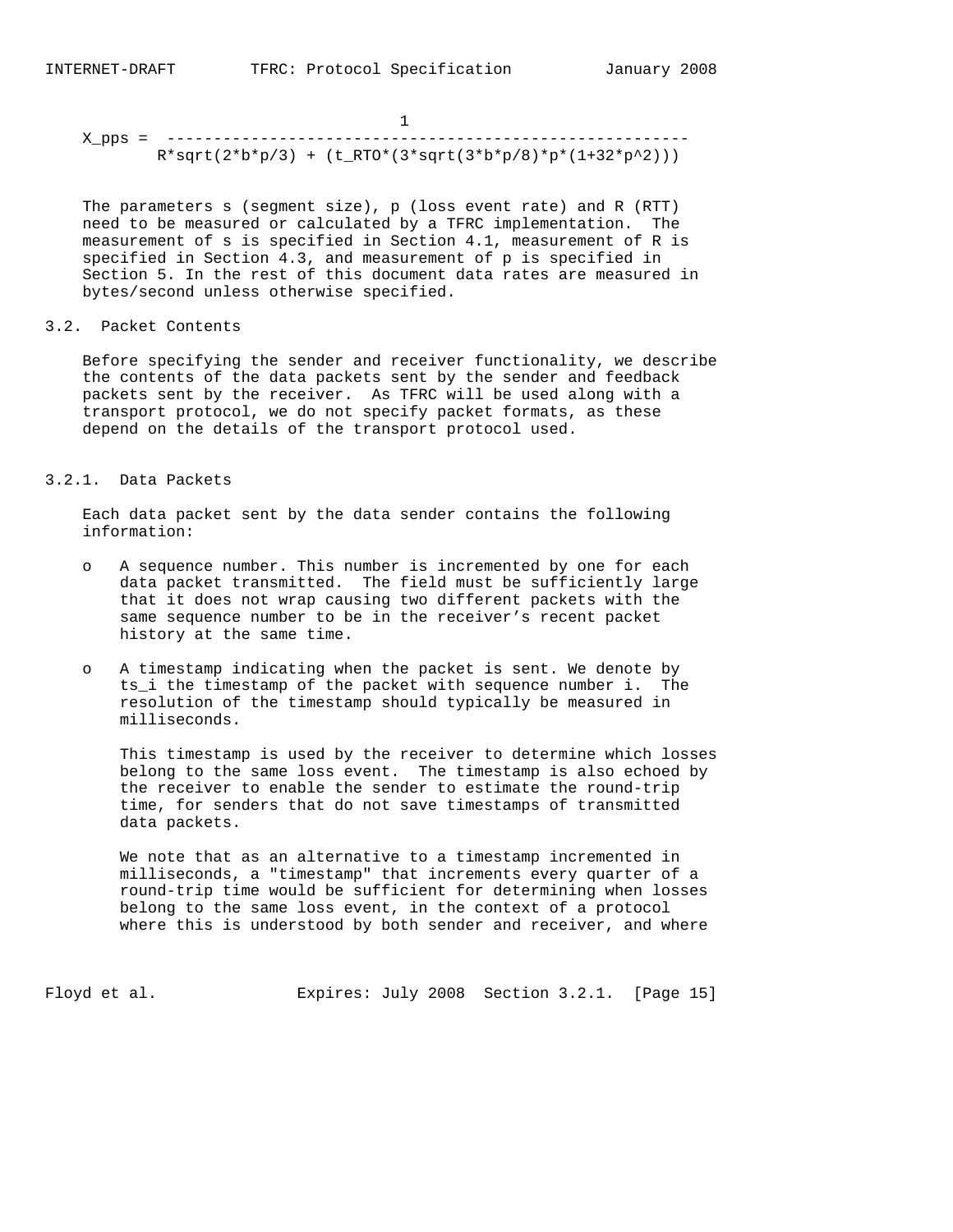the sender saves the timestamps of transmitted data packets.

 o The sender's current estimate of the round trip time. The estimate reported in packet i is denoted by R\_i. The round-trip time estimate is used by the receiver, along with the timestamp, to determine when multiple losses belong to the same loss event. The round-trip time estimate is also used by the receiver to determine the interval to use for calculating the receive rate, and to determine when to send feedback packets.

 If the sender sends a coarse-grained "timestamp" that increments every quarter of a round-trip time, as discussed above, then the sender does not need to send its current estimate of the round trip time.

#### 3.2.2. Feedback Packets

 Each feedback packet sent by the data receiver contains the following information:

- o The timestamp of the last data packet received. We denote this by t\_recvdata. If the last packet received at the receiver has sequence number i, then t\_recvdata = ts\_i. This timestamp is used by the sender to estimate the round-trip time, and is only needed if the sender does not save timestamps of transmitted data packets.
- o The amount of time elapsed between the receipt of the last data packet at the receiver, and the generation of this feedback report. We denote this by t delay.
- o The rate at which the receiver estimates that data was received in the previous round-trip time. We denote this by X\_recv.
- o The receiver's current estimate of the loss event rate p.

### 4. Data Sender Protocol

 The data sender sends a stream of data packets to the data receiver at a controlled rate. When a feedback packet is received from the data receiver, the data sender changes its sending rate, based on the information contained in the feedback report. If the sender does not receive a feedback report for four round trip times, then the sender cuts its sending rate in half. This is achieved by means of a timer called the nofeedback timer.

Floyd et al. **Expires:** July 2008 Section 4. [Page 16]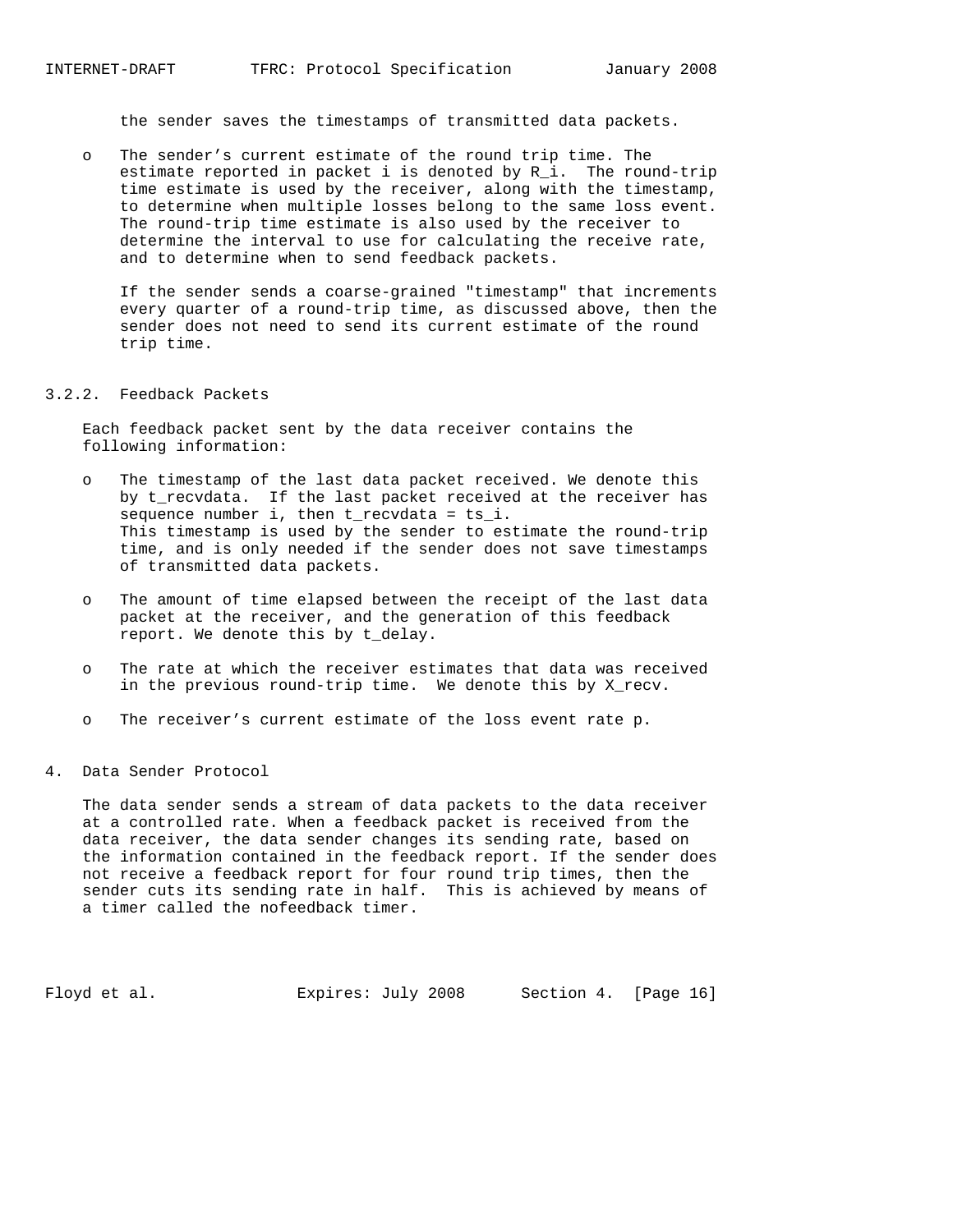We specify the sender-side protocol in the following steps:

- o Measurement of the mean segment size being sent.
- o Sender initialization.
- o The sender behavior when a feedback packet is received.
- o The sender behavior when the nofeedback timer expires.
- o Oscillation prevention (optional)
- o Scheduling of packet transmission and allowed burstiness.

### 4.1. Measuring the Segment Size

 The parameter s (segment size) is normally known to an application. This may not be so in two cases:

- 1) The segment size naturally varies depending on the data. In this case, although the segment size varies, that variation is not coupled to the transmit rate. The TFRC sender can either compute the average segment size or use the maximum segment size for the segment size s.
- 2) The application needs to change the segment size rather than the number of segments per second to perform congestion control. This would normally be the case with packet audio applications where a fixed interval of time needs to be represented by each packet. Such applications need to have a completely different way of measuring parameters.

 For the first class of applications where the segment size varies depending on the data, the sender MAY estimate the segment size s as the average segment size over the last four loss intervals. The sender MAY also estimate the average segment size over longer time intervals, if so desired. The TFRC sender uses the segment size s in the throughput equation, in the setting of the maximum receive rate and the minimum and initial sending rates, and in the setting of the nofeedback timer.

 The TFRC receiver may use the average segment size s in initializing the loss history after the first loss event, but Section 6.3.1 also gives an alternate procedure that does not use the average segment size s.

Floyd et al. Expires: July 2008 Section 4.1. [Page 17]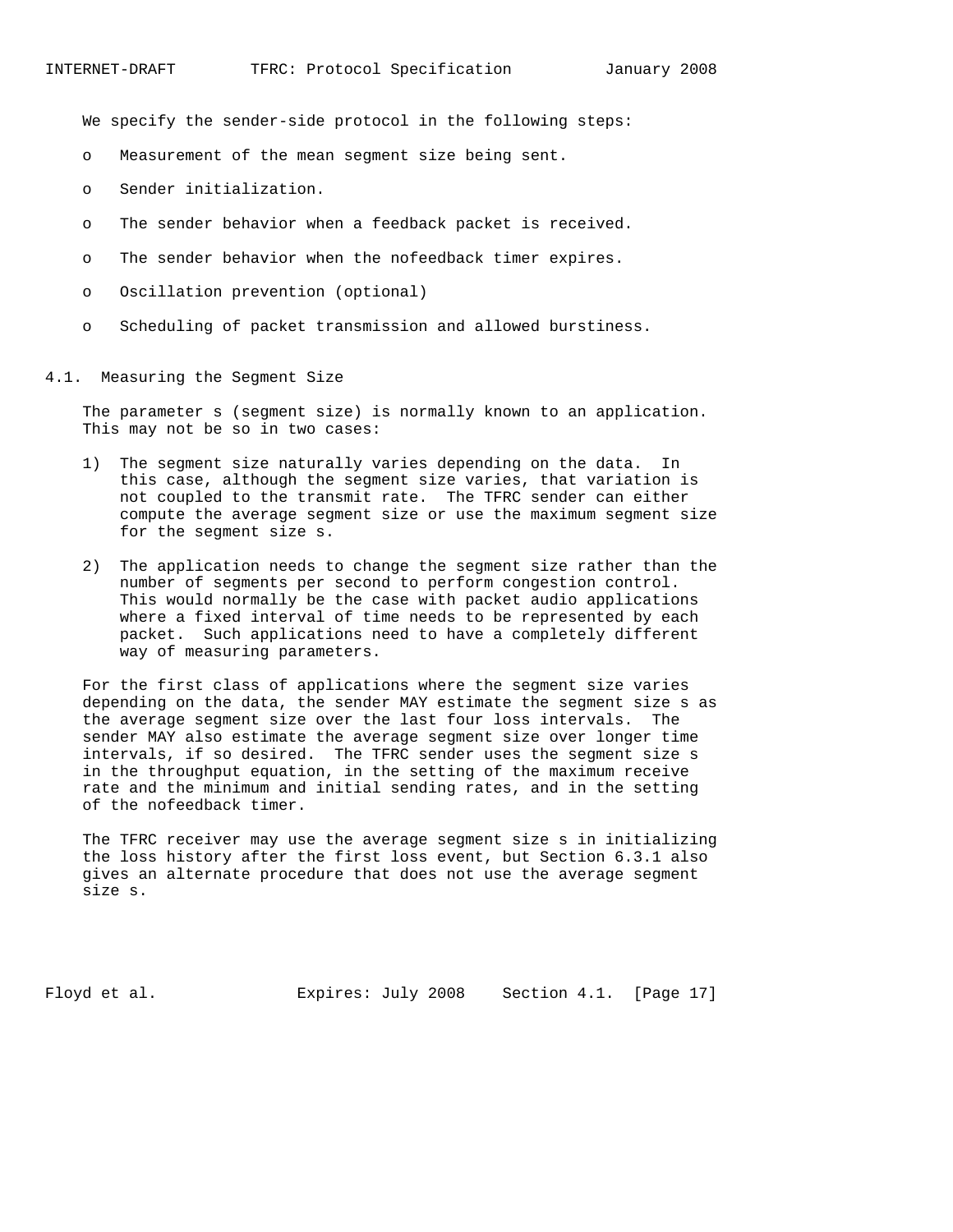The second class of applications are discussed separately in a separate document on TFRC-SP. For the remainder of this section we assume the sender can estimate the segment size, and that congestion control is performed by adjusting the number of packets sent per second.

### 4.2. Sender Initialization

 The initial values for X (the allowed sending rate in bytes per second) and tld (the Time Last Doubled during slow-start, in seconds) are undefined until they are set as described below. If the sender is ready to send data when it does not yet have a round trip sample, the value of X is set to s bytes per second, for segment size s, the nofeedback timer is set to expire after two seconds, and tld is set to 0 (or to -1, either one is okay). Upon receiving the first round trip time measurement (e.g., after the first feedback packet or the SYN exchange from connection set-up, or from a previous connection [RFC2140]), tld is set to the current time, and the allowed transmit rate X is set to the initial\_rate, specified as W\_init/R, for W\_init based on [RFC3390]:

 $W_$ init = min( $4*s$ , max( $2*s$ , 4380)).

 For responding to the initial feedback packet, this replaces step (4) of Section 4.3 below.

 Appendix B explains why the initial value of TFRC's nofeedback timer is set to two seconds, instead of the recommended initial value of three seconds for TCP's retransmit timer from [RFC2988].

### 4.3. Sender Behavior When a Feedback Packet is Received

 The sender knows its current allowed sending rate X, and maintains an estimate of the current round trip time R. The sender also maintains X\_recv\_set as a small set of recent X\_recv values (typically only two values). X\_recv\_set is first initialized to contain a single item, with value Infinity (or a suitably large number). The variable recv\_limit is defined as the limit on the sending rate that is computed from the receive rate. In this document, in step (4) below, recv\_limit is specified as twice the maximum value in X\_recv\_set. Future documents [KFS07] might specify alternate values for recv\_limit.

When a feedback packet is received by the sender at time t\_now, the current time in seconds, the following actions should be performed.

Floyd et al. Expires: July 2008 Section 4.3. [Page 18]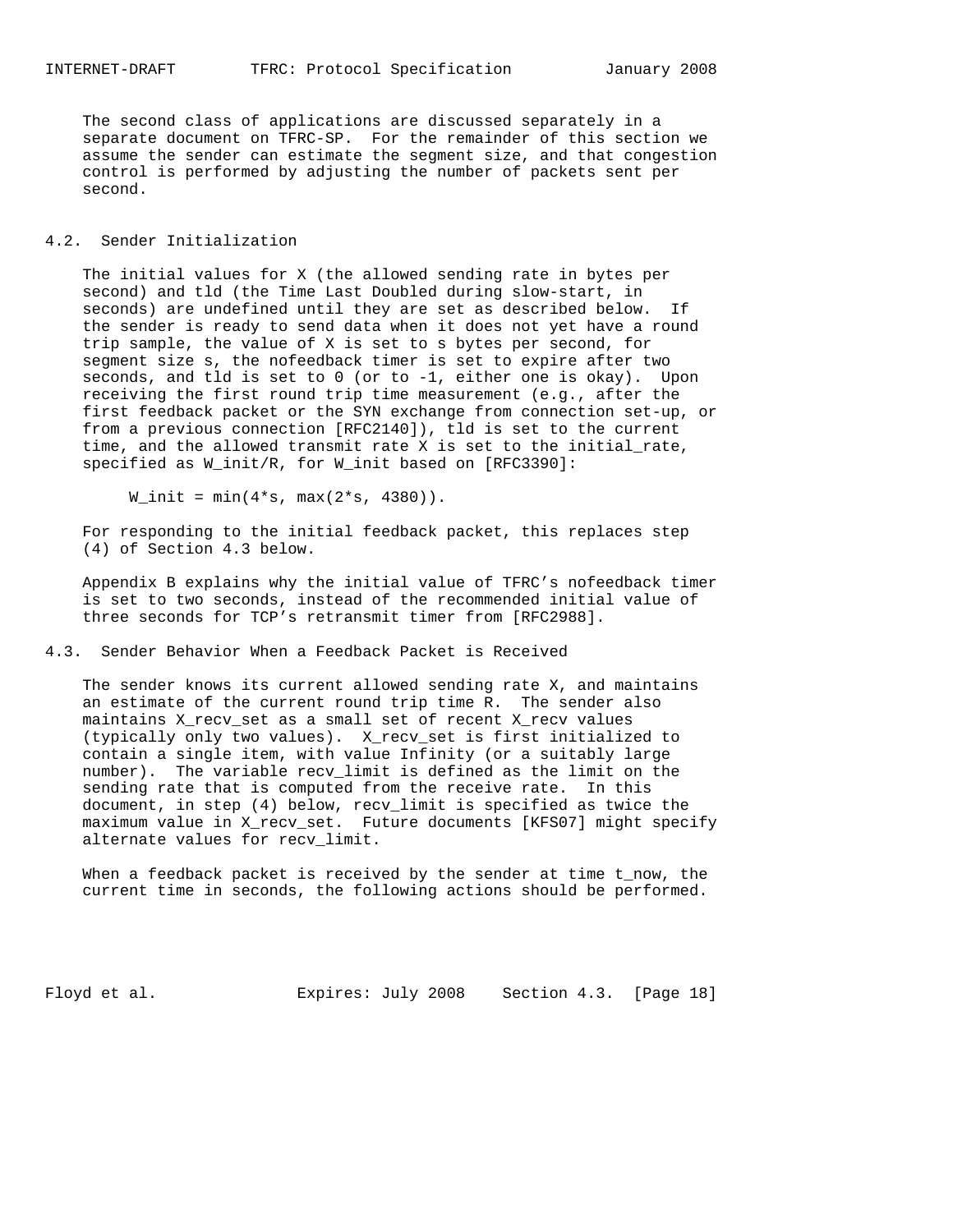```
INTERNET-DRAFT TFRC: Protocol Specification January 2008
    1) Calculate a new round trip sample:
            R_sample = (t_now - t_recvdata) - t_delay.
    2) Update the round trip time estimate:
             If no feedback has been received before {
                R = R sample;
             } Else {
            R = q^*R + (1-q)^*R_sample;<br>}
 }
        TFRC is not sensitive to the precise value for the filter
        constant q, but we recommend a default value of 0.9.
    3) Update the timeout interval:
            RTO = max(4*R, 2*s/X) 4) Update the allowed sending rate as follows. This procedure uses
        the following new variable:
             t_mbi: the maximum backoff interval of 64 seconds.
        The procedure for updating the allowed sending rate:
             If (the entire interval covered by the feedback packet
                   was a data-limited interval) {
                 Maximize X_recv_set;
             } Else { // typical behavior
                 Update X_recv_set;
 }
            recv_limit = 2 * max (X_recv_set);If (p > 0) { // congestion avoidance phase
                 Calculate X_Bps using the TCP throughput equation.
                X = max(min(X_Bps, recv_limit), s/t_mbi);} Else if ((t_now - tld >= R) and
                 (sender was not data-limited over entire feedback interval) {
                 // initial slow-start
                X = max(min(2*X, recv_limit), initial_rate);tld = t_{now}; }
    5) If oscillation reduction is used, calculate the instantaneous
        transmit rate X_inst, following Section 4.5.
```
Floyd et al. Expires: July 2008 Section 4.3. [Page 19]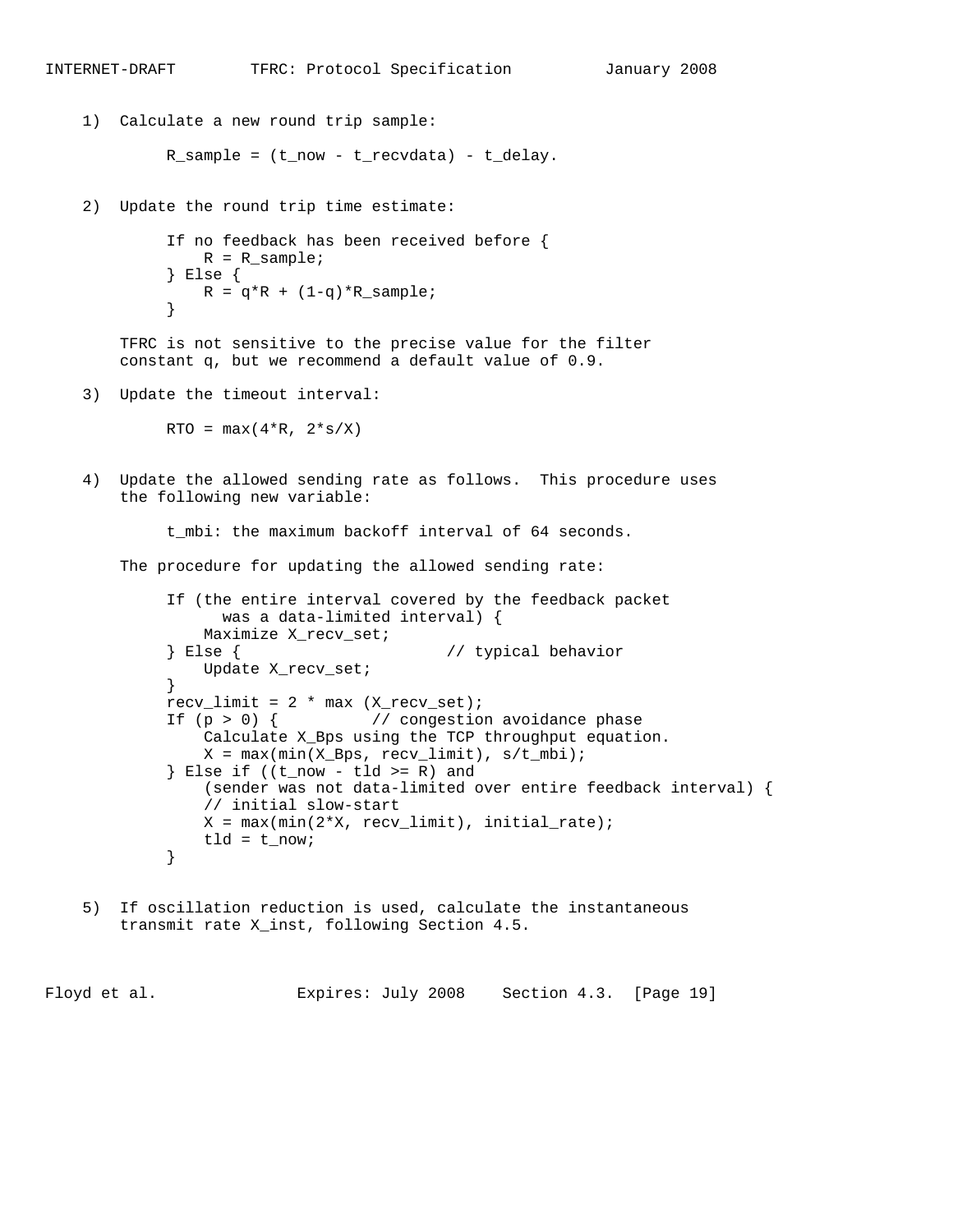6) Reset the nofeedback timer to expire after RTO seconds.

 The subroutine for maximizing X\_recv\_set keeps a single value, the largest value from X\_recv\_set and the new X\_recv.

 Maximize X\_recv\_set: Add X\_recv to X\_recv\_set; Set the timestamp of the largest item to the current time; Delete all other items.

The subroutine for updating X\_recv\_set keeps a set of X\_recv values with timestamps from the most recent two round-trip times.

 Update X\_recv\_set: Add X\_recv to X\_recv\_set; Delete from X\_recv\_set values older than two round-trip times.

Definition of a data-limited interval:

 We define a sender as data-limited any time it is not sending as much as it is allowed to send (including unused send credits discussed in Section 4.6). We define an interval as a 'data-limited interval' if the sender was data-limited over the \*entire\* interval. The first "if" condition in step (4) prevents a sender from having to reduce the sending rate as a result of a feedback packet reporting the receive rate from a data-limited period.

 As an example, consider a sender that is sending at its full allowed rate, except that it is sending packets in pairs, rather than sending each packet as soon as it can. Such a sender is considered data-limited part of the time, because it is not always sending packets as soon as it can. However, consider an interval that covers this sender's transmission of at least two data packets; such an interval does not meet the definition of a data-limited interval, because the sender was not data-limited \*over the entire interval\*.

 X\_recv\_set and the first feedback packet: Because X\_recv\_set is initialized with a single item, with value Infinity, recv\_limit is set to Infinity for the first two round-trip times of the connection. As a result, the sending rate is not limited by the receive rate during that period. This avoids the problem of the sending rate being limited by the value of X\_recv from the first feedback packet, which reports only one segment received in the last round-trip time,

Floyd et al. Expires: July 2008 Section 4.3. [Page 20]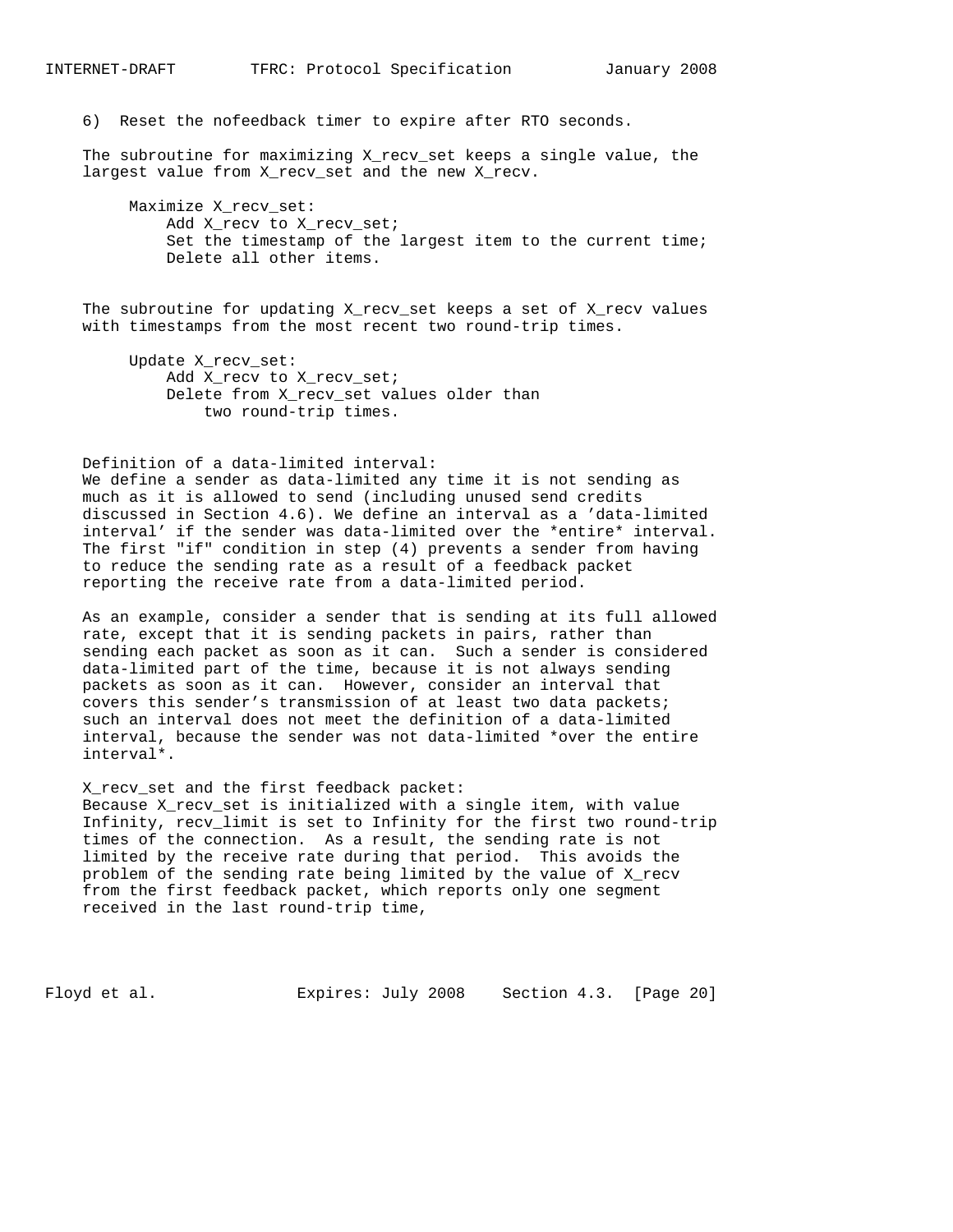The interval covered by a feedback packet:

 How does the sender determine the period covered by a feedback packet? This is discussed in more detail in Section 8.2. In general, the receiver will be sending a feedback packet once per round-trip time, so typically the sender will be able to determine exactly the period covered by the current feedback packet from the previous feedback packet. However, in cases when the previous feedback packet was lost, or when the receiver sends a feedback packet early because it detected a lost or ECN-marked packet, the sender will have to estimate the interval covered by the feedback packet. As specified in Section 6.2, each feedback packet sent by the receiver covers a round-trip time, for the round-trip time estimate R\_m maintained by the receiver R\_m seconds before the feedback packet was sent.

### The initial slow-start phase:

 Note that when p=0, the sender has not yet learned of any loss events, and the sender is in the initial slow-start phase. In this initial slow-start phase, the sender can approximately double the sending rate each round-trip time until a loss occurs. The initial\_rate term in step (4) gives a minimum allowed sending rate during slow-start of the initial allowed sending rate.

 We note that if the sender is data-limited during slow-start, or if the connection is limited by the path bandwidth, then the sender is not necessarily able to double its sending rate each round-trip time; the sender's sending rate is limited to at most twice the receive rate, or at most initial\_rate, whichever is larger. This is similar to TCP's behavior, where the sending rate is limited by the rate of incoming acknowledgement packets as well as by the congestion window. Thus in TCP's Slow-Start, for the most aggressive case of the TCP receiver acknowledging every data packet, the TCP sender's sending rate is limited to at most twice the rate of these incoming acknowledgment packets.

 The minimum allowed sending rate: The term  $s/t$  mbi ensures that when  $p > 0$ , the sender is allowed to send at least one packet every 64 seconds.

### 4.4. Expiration of Nofeedback Timer

 This section specifies the sender's response to a nofeedback timer. The nofeedback timer could expire because of an idle period, or because of data or feedback packets dropped in the network.

 This section uses the variable recover\_rate. If the TFRC sender has been idle ever since the nofeedback timer was set, the allowed sending rate is not reduced below the recover\_rate. For this

Floyd et al. **Expires:** July 2008 Section 4.4. [Page 21]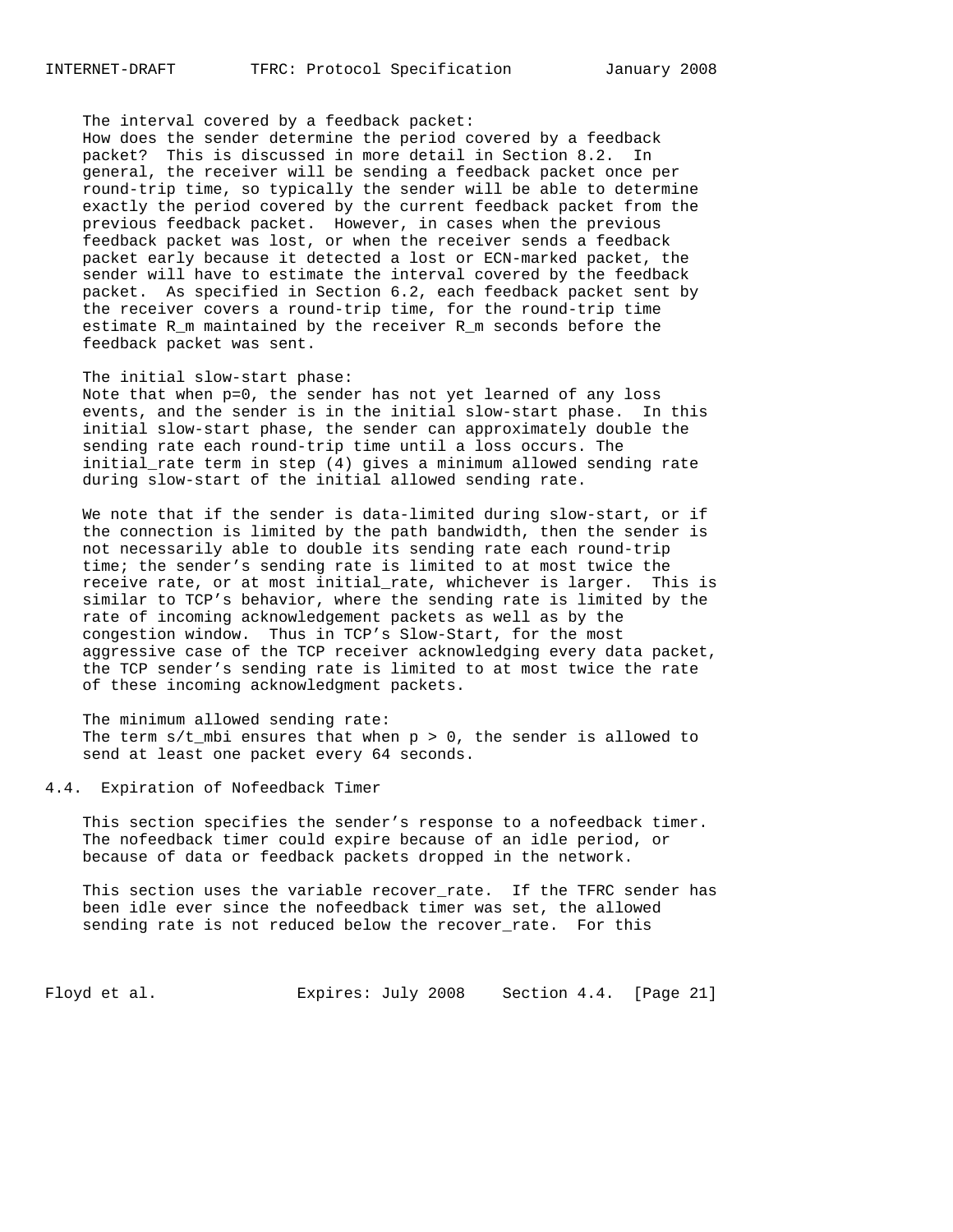document, the recover\_rate is set to the initial\_rate. Future documents may explore other possible values for the recover\_rate.

 If the nofeedback timer expires, the sender should perform the following actions:

1) Cut the allowed sending rate in half.

 If the nofeedback timer expires when the sender has had at least one RTT measurement, the allowed sending rate is reduced by modifying X\_recv\_set as described in the pseudocode below (including item (2)). In the general case, the sending rate is limited to at most twice X\_recv. Modifying X\_recv\_set limits the sending rate, but still allows the sender to slow-start, doubling its sending rate each RTT, if feedback messages resume reporting no losses.

 If the sender has been idle since this nofeedback timer was set and X\_recv is less than the recover\_rate, then the allowed sending rate is not halved, and X\_recv\_set is not changed. This ensures that the allowed sending rate is not reduced to less than half the recover\_rate as a result of an idle period.

 In the general case, the allowed sending rate is halved in response to the expiration of the nofeedback timer. The details, in the pseudocode below, depend on whether the sender is in slow-start, is in congestion avoidance limited by X\_recv, or is in congestion avoidance limited by the throughput equation. We use the variable timer\_limit for the limit on the sending rate computed from the expiration of the nofeedback timer.

Floyd et al. Expires: July 2008 Section 4.4. [Page 22]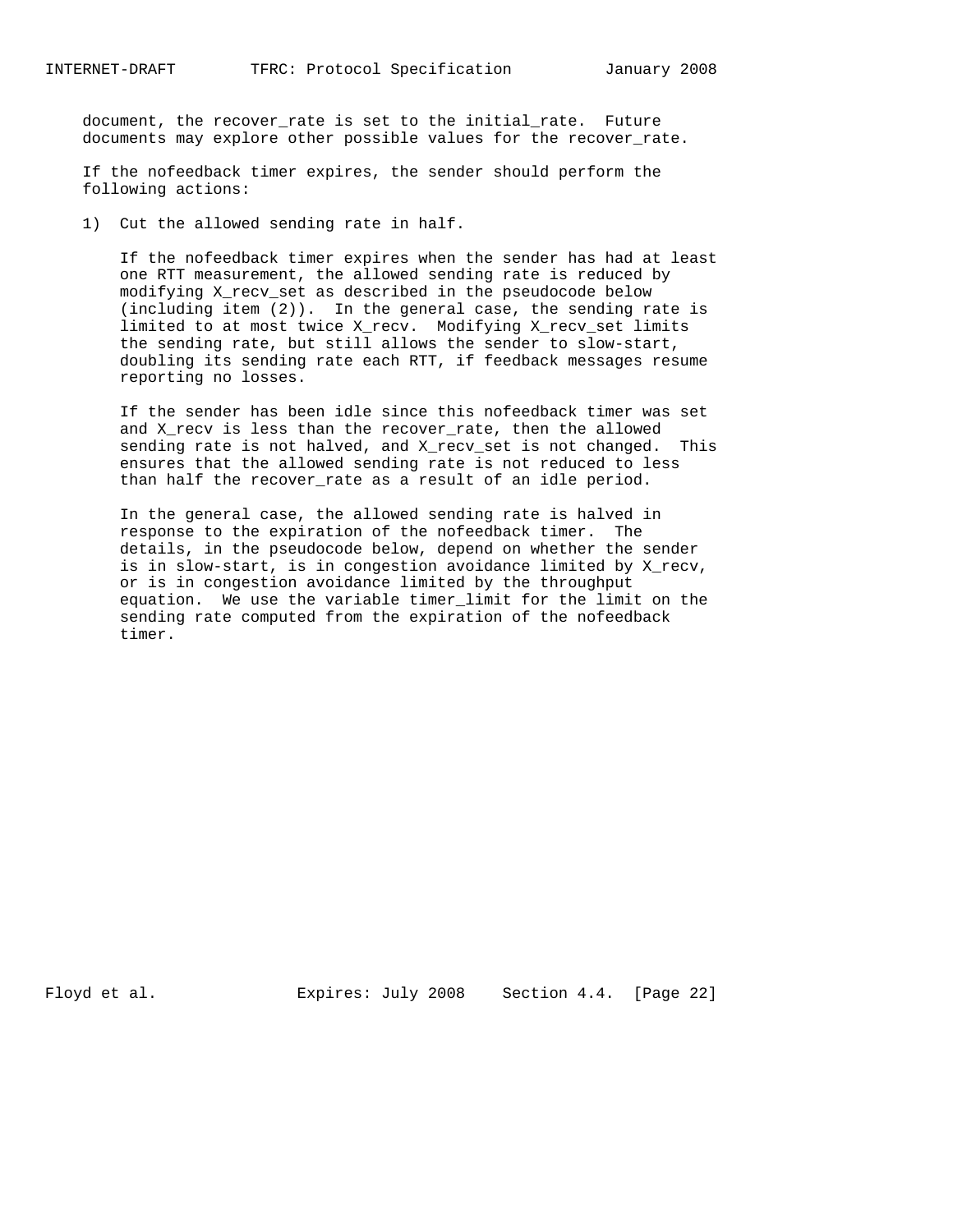$X_{recv} = max (X_{recv_set})$ ;

```
 If (sender does not have an RTT sample,
                has not received any feedback from receiver,
                 and has not been idle ever since the nofeedback timer was set) {
                 // We do not have X_Bps or recover_rate yet.
                 // Halve the allowed sending rate.
                X = \max(X/2, s/t_mbi); } Else if (((p>0 && X_recv < recover_rate) or
                  (p==0 \&x \times 2 * recover_rate), and
                   sender has been idle ever
                   since nofeedback timer was set) {
                 // Don't halve the allowed sending rate.
                 timer_limit is not updated;
             } Else if (p==0) {
                 // We do not have X_Bps yet.
                 // Halve the allowed sending rate.
               X = max(X/2, s/t_mbi); } Else if (X_Bps > 2*X_recv)) {
                 // 2*X_recv was already limiting the sending rate.
                 // Halve the allowed sending rate.
                 timer_limit = X_recv;
             } Else {
                // The sending rate was limited by X_Bps, not by X_recv.
                 // Halve the allowed sending rate.
                timer_limit = X_Bps/2;
 }
             If (timer_limit < s/t_mbi) {
            timer_limit = s/t_mbi;<br>}
 }
        The term s/t_mbi limits the backoff to one packet every 64
        seconds.
    2) If timer_limit has been changed, then do the following:
             If (timer_limit has been updated) {
                Replace X_recv_set contents with the single item timer_limit/2.
                Recalculate X as in step (4) of Section 4.3.
 }
    3) Restart the nofeedback timer to expire after max(4*R, 2*s/X)
        seconds.
    If the sender has been data-limited but not idle since the
    nofeedback timer was set, it is possible that the nofeedback timer
    expired because data or feedback packets were dropped in the
```
Floyd et al. Expires: July 2008 Section 4.4. [Page 23]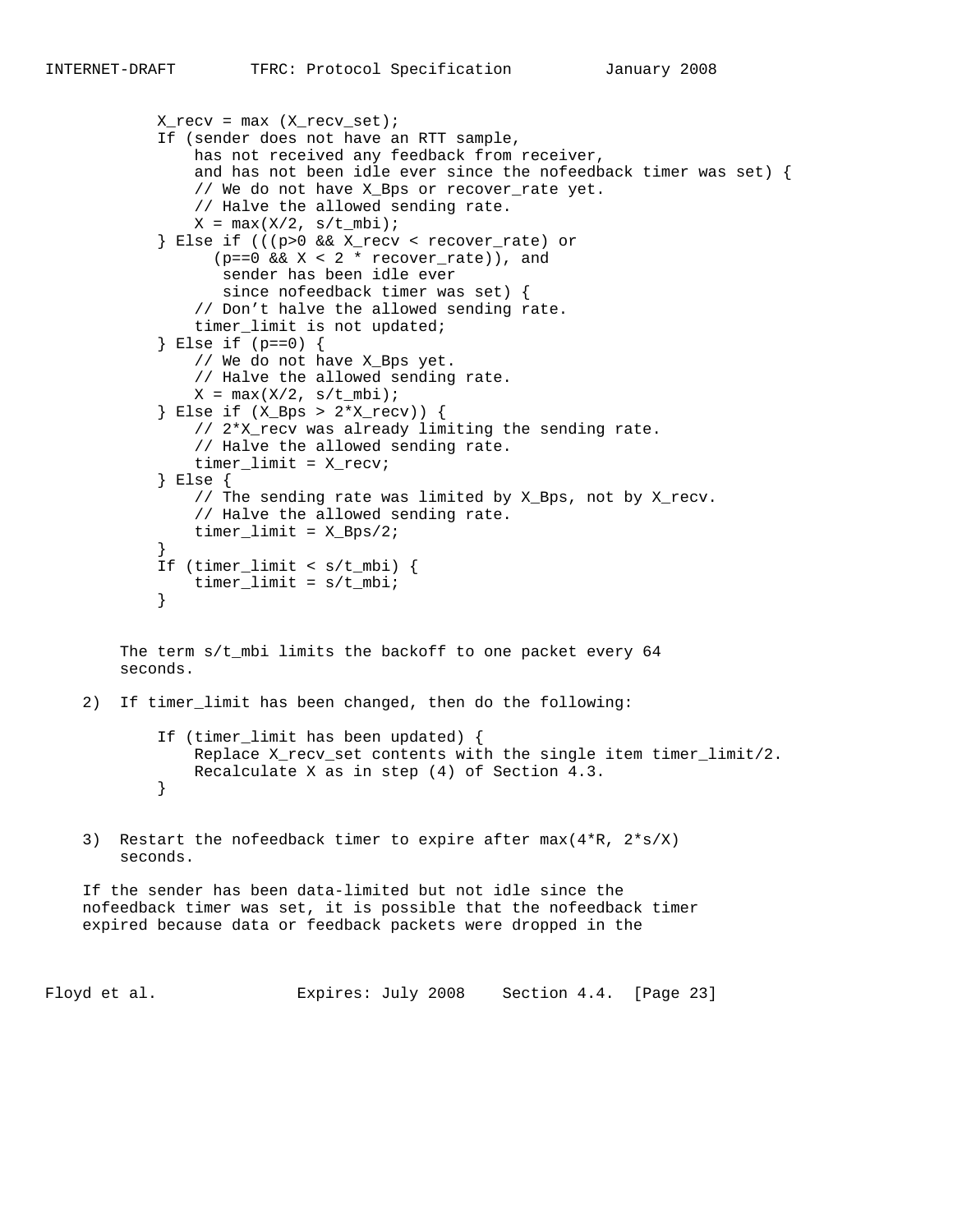network. In this case, the nofeedback timer is the backup mechanism for the sender to detect these losses, similar to the retransmit timer in TCP.

 Note that when the sender stops sending, the receiver will stop sending feedback. When the sender's nofeedback timer expires, the sender could use the procedure above to limit the sending rate. If the sender subsequently starts to send again, X\_recv\_set will be used to limit the transmit rate, and slow-start behavior will occur until the transmit rate reaches X\_Bps.

 The TFRC sender's reduction of the allowed sending rate after the nofeedback timer expires is similar to TCP's reduction of the congestion window cwnd after each RTO seconds of an idle period, for TCP with Congestion Window Validation [RFC2861].

### 4.5. Reducing Oscillations

 To reduce oscillations in queueing delay and sending rate in environments with a low degree of statistical multiplexing at the congested link, it can be useful for the sender to reduce the transmit rate as the queuing delay (and hence RTT) increases. To do this the sender maintains R\_sqmean, a long-term estimate of the square root of the RTT, and modifies its sending rate depending on how the square root of R\_sample, the most recent sample of the RTT, differs from the long-term estimate. The long-term estimate R\_sqmean is set as follows:

```
 If no feedback has been received before {
           R_sqmean = sqrt(R_sample);
         } Else {
        R_sqmean = q2*R_sqmean + (1-q2)*sqrt(R_sample);
 }
```
 Thus R\_sqmean gives the exponentially weighted moving average of the square root of the RTT samples. The constant q2 should be set similarly to q, the constant used in the round trip time estimate R. We recommend a value of 0.9 as the default for q2.

When sqrt(R\_sample) is greater than R\_sqmean then the current round trip time is greater than the long-term average, implying that queueing delay is probably increasing. In this case, the transmit rate is decreased to minimize oscillations in queueing delay.

 The sender obtains the base allowed transmit rate, X, as described in step (4) of Section 4.3 above. It then calculates a modified instantaneous transmit rate X\_inst, as follows:

Floyd et al. Expires: July 2008 Section 4.5. [Page 24]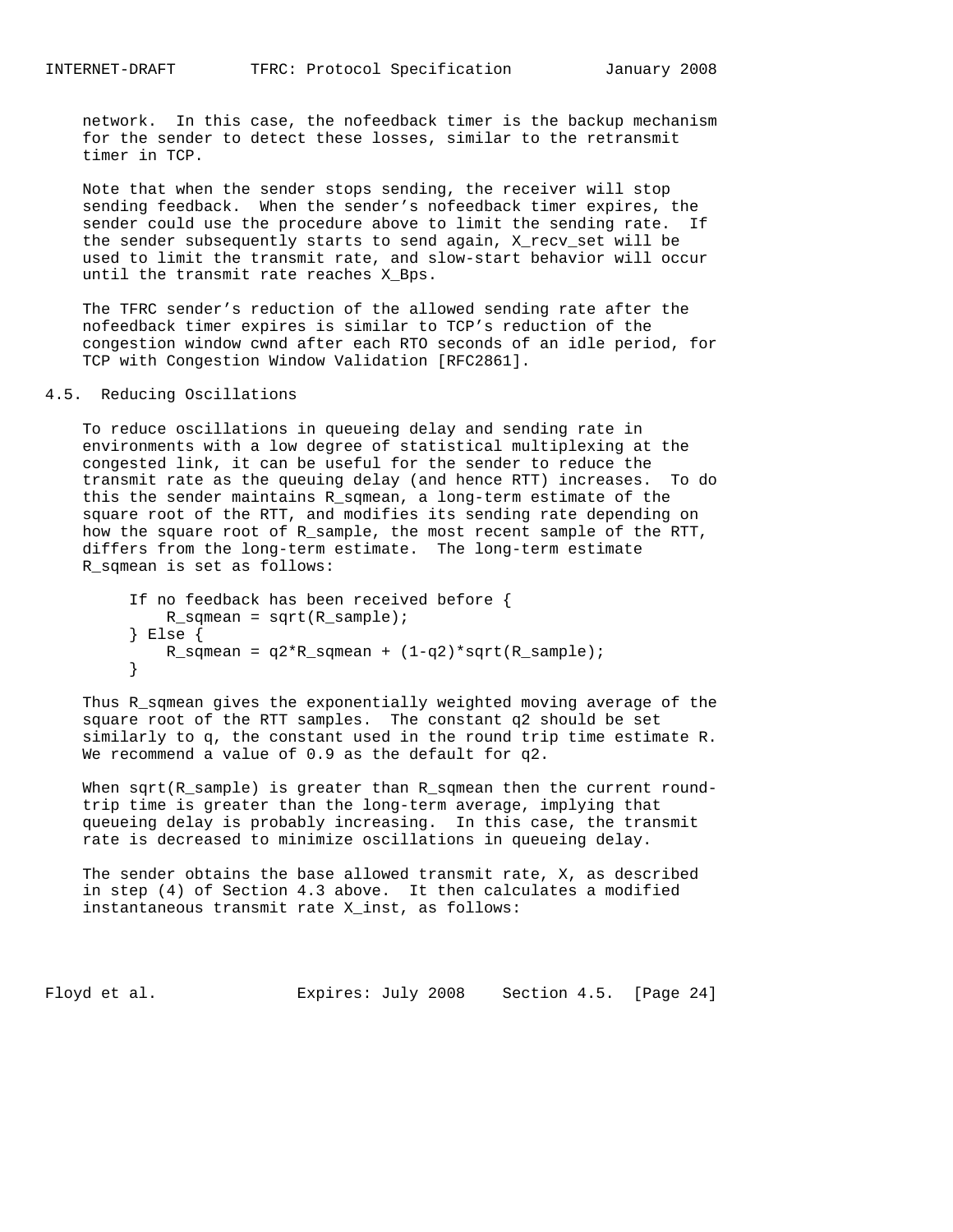```
X_inst = X * R_sqmean / sqrt(R_sample); If (p > 0) { // congestion avoidance phase
 X_inst = max(X_inst, s/t_mbi)
       } Else if (t_now - tld >= R) { // initial slow-start
       X\_{inst} = \max(X\_{inst}, s/R) }
```
 Because we are using square roots, there is generally only a moderate difference between the instantaneous transmit rate X\_inst and the allowed transmit rate X. For example, in a somewhat extreme case when the current RTT sample R\_sample is twice as large as the long-term average, then sqrt(R\_sample) will be roughly 1.44 times R\_sqmean, and the allowed transmit rate will be reduced by a factor of roughly 0.7.

 Note: This modification for reducing oscillatory behavior is not always needed, especially if the degree of statistical multiplexing in the network is high. We also note that the measured round-trip time is not necessarily strongly correlated with the data packet queueing delay. However, this modification SHOULD be implemented because it makes TFRC behave better in some environments with a low level of statistical multiplexing. The performance of this modification is illustrated in Section 3.1.3 of [FHPW00]. If it is not implemented, we recommend using a very low value of the weight q for the average round-trip time.

4.6. Scheduling of Packet Transmissions

 As TFRC is rate-based, and as operating systems typically cannot schedule events precisely, it is necessary to be opportunistic about sending data packets so that the correct average rate is maintained despite the coarse-grain or irregular scheduling of the operating system. To help maintain the correct average sending rate, the TFRC sender may send some packets before their nominal send time.

 In addition, the scheduling of packet transmissions controls the allowed burstiness of senders after an idle or data-limited period. The TFRC sender is allowed to accumulate sending 'credits' for past unused send times; this allows the TFRC sender to send a burst of data after an idle or data-limited period. To compare with TCP, TCP may send up to a round-trip time's worth of packets in a single burst, but never more. As examples, packet bursts can be sent by TCP when an ACK arrives acknowledging a window of data, or when a data-limited sender suddenly has a window of data to send after a delay of nearly a round-trip time.

 To limit burstiness, a TFRC implementation MUST prevent bursts of arbitrary size. This limit MUST be less than or equal to one round-

Floyd et al. **Expires:** July 2008 Section 4.6. [Page 25]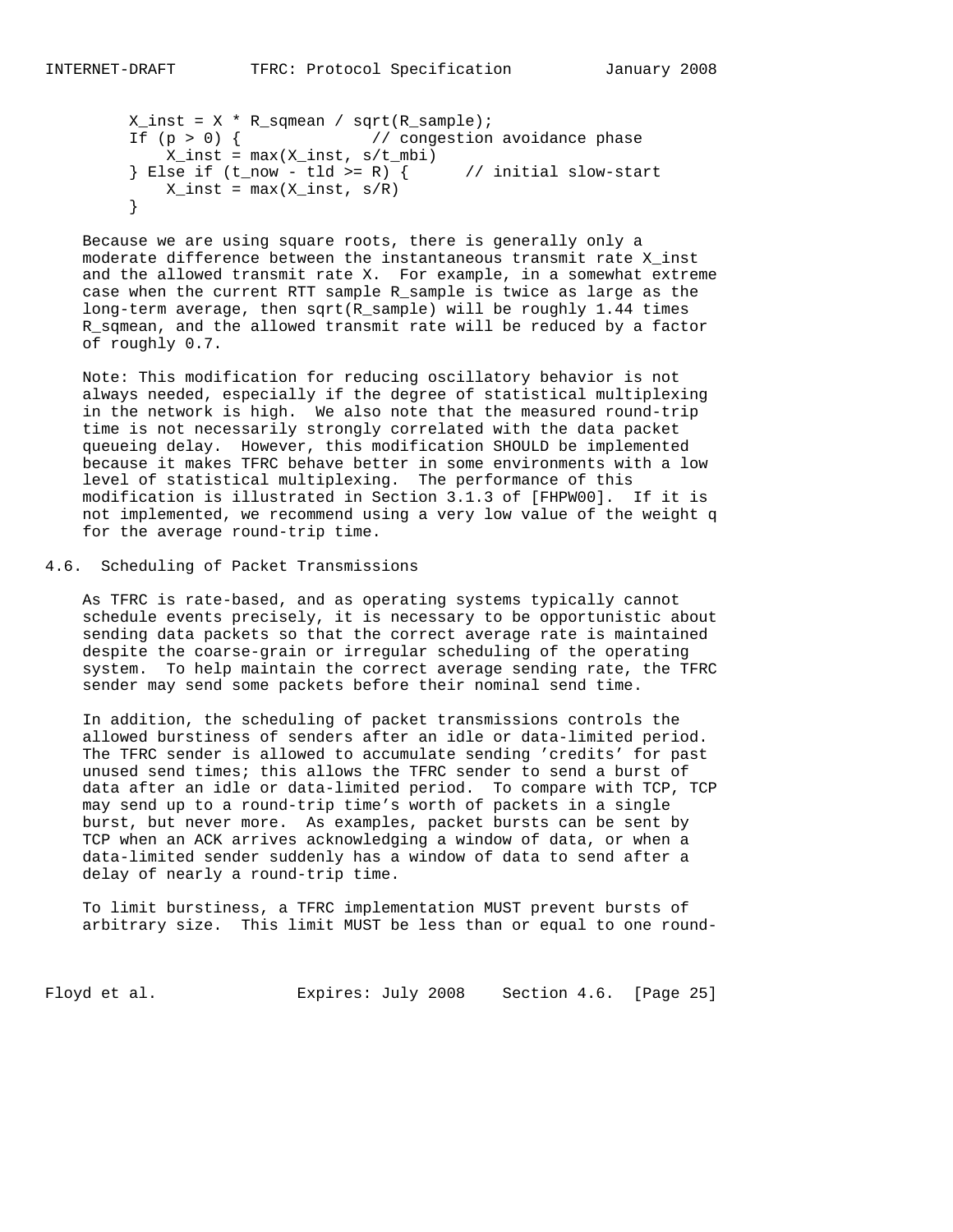trip time's worth of packets. A TFRC implementation MAY limit bursts to less than a round-trip time's worth of packets, if so desired. However, we note that such limits also constrain TFRC's performance beyond the case for the current TCP.

 As an implementation-specific example, a sending loop could calculate the correct inter-packet interval, t\_ipi, as follows:

 $t$ \_ipi = s/X\_inst;

Let t\_now be the current time and i be a natural number,  $i = 0, 1$ , ..., with t\_i the nominal send time for the i-th packet. Then the nominal send time t\_(i+1) would derive recursively as

```
t_0 = t_{now},
t_{i} = (i+1) = t_{i} + t_{i}
```
 For TFRC senders allowed to accumulate sending credits for unused sent time over the last T seconds, the sender would be allowed to use unused nominal sent times  $t_j$  for  $t_j <$  now - T, for T set to the round-trip time.

5. Calculation of the Loss Event Rate (p)

 Obtaining an accurate and stable measurement of the loss event rate is of primary importance for TFRC. Loss rate measurement is performed at the receiver, based on the detection of lost or marked packets from the sequence numbers of arriving packets. We describe this process before describing the rest of the receiver protocol. If the receiver has not yet detected a lost or marked packet, then the receiver doesn't calculate the loss event rate, but reports a loss event rate of zero.

5.1. Detection of Lost or Marked Packets

 TFRC assumes that all packets contain a sequence number that is incremented by one for each packet that is sent. For the purposes of this specification, we require that if a lost packet is retransmitted, the retransmission is given a new sequence number that is the latest in the transmission sequence, and not the same sequence number as the packet that was lost. If a transport protocol has the requirement that it must retransmit with the original sequence number, then the transport protocol designer must figure out how to distinguish delayed from retransmitted packets and how to detect lost retransmissions.

 The receiver maintains a data structure that keeps track of which packets have arrived and which are missing. For the purposes of

Floyd et al. Expires: July 2008 Section 5.1. [Page 26]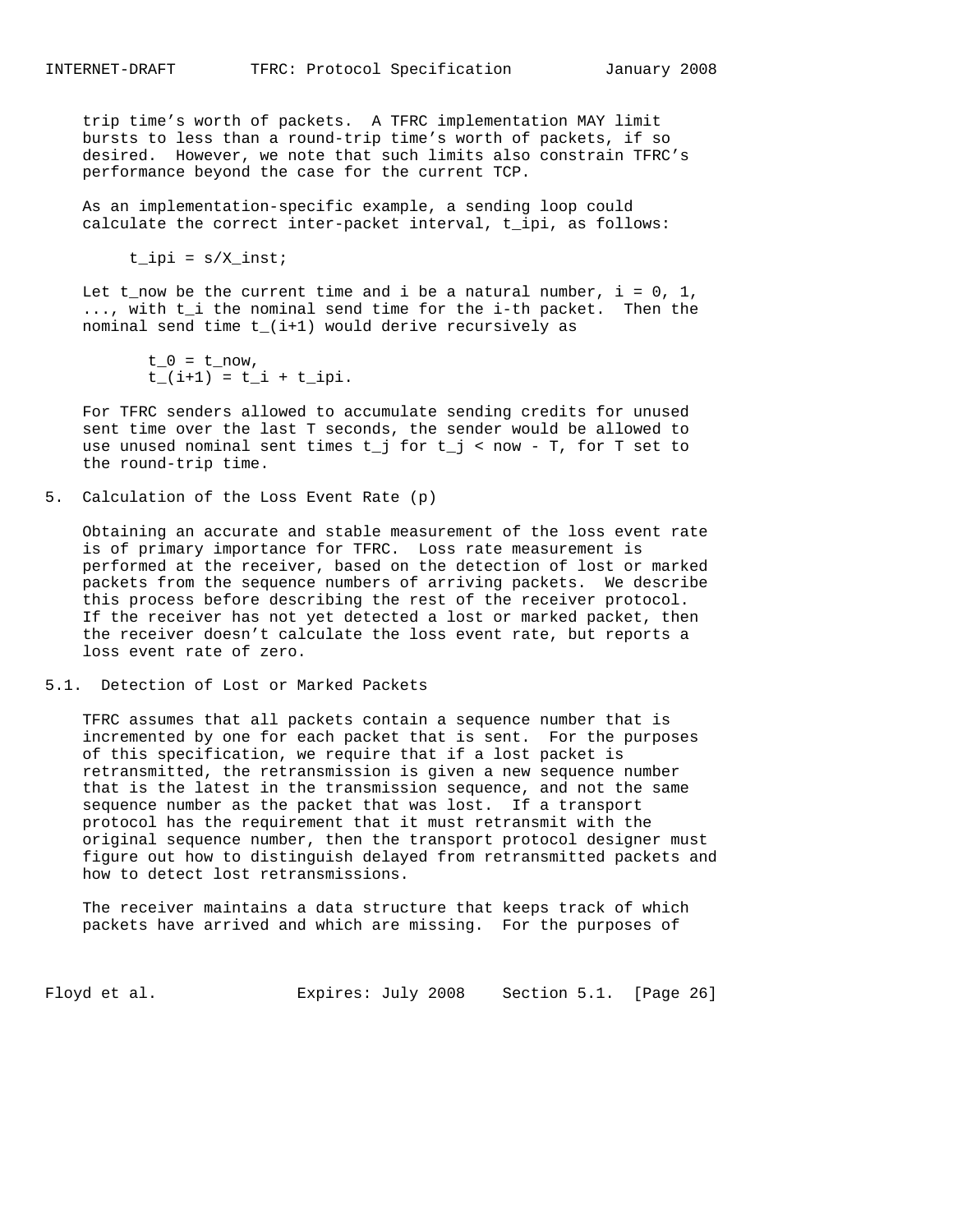specification, we assume that the data structure consists of a list of packets that have arrived along with the receiver timestamp when each packet was received. In practice this data structure will normally be stored in a more compact representation, but this is implementation-specific.

 The loss of a packet is detected by the arrival of at least NDUPACK packets with a higher sequence number than the lost packet, for NDUPACK set to 3. The requirement for NDUPACK subsequent packets is the same as with TCP, and is to make TFRC more robust in the presence of reordering. In contrast to TCP, if a packet arrives late (after NDUPACK subsequent packets arrived) in TFRC, the late packet can fill the hole in TFRC's reception record, and the receiver can recalculate the loss event rate. Future versions of TFRC might make the requirement for NDUPACK subsequent packets adaptive based on experienced packet reordering, but we do not specify such a mechanism here.

 For an ECN-capable connection, a marked packet is detected as a congestion event as soon as it arrives, without having to wait for the arrival of subsequent packets.

### 5.2. Translation from Loss History to Loss Events

 TFRC requires that the loss fraction be robust to several consecutive packets lost or marked in the same loss event. This is similar to TCP, which (typically) only performs one halving of the congestion window during any single RTT. Thus the receiver needs to map the packet loss history into a loss event record, where a loss event is one or more packets lost or marked in an RTT. To perform this mapping, the receiver needs to know the RTT to use, and this is supplied periodically by the sender, typically as control information piggy-backed onto a data packet. TFRC is not sensitive to how the RTT measurement sent to the receiver is made, but we recommend using the sender's calculated RTT, R, (see Section 4.3) for this purpose.

 To determine whether a lost or marked packet should start a new loss event, or be counted as part of an existing loss event, we need to compare the sequence numbers and timestamps of the packets that arrived at the receiver. For a marked packet S\_new, its reception time T\_new can be noted directly. For a lost packet, we can interpolate to infer the nominal "arrival time". Assume:

S\_loss is the sequence number of a lost packet.

Floyd et al. **Expires:** July 2008 Section 5.2. [Page 27]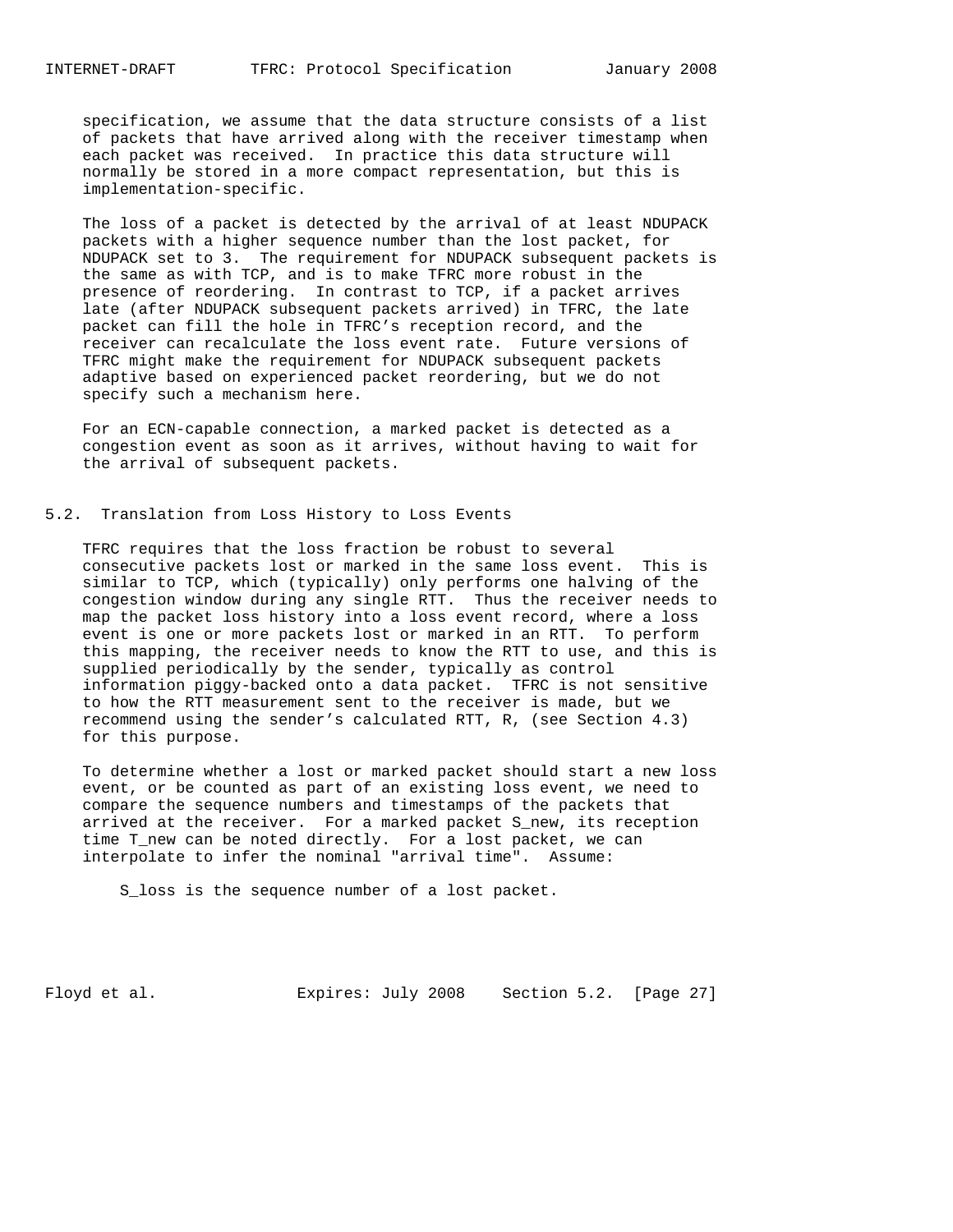S\_before is the sequence number of the last packet to arrive, before any packet arrivals with a sequence number above S\_loss, with a sequence number below S\_loss.

 S\_after is the sequence number of the first packet to arrive after S\_before with a sequence number above S\_loss.

S\_max is the largest sequence number.

Therefore, S\_before < S\_loss < S\_after <= S\_max.

 T\_loss is the nominal estimated arrival time for the lost packet.

T\_before is the reception time of S\_before.

T\_after is the reception time of S\_after.

 Note that due to reordering, T\_before could be either before or after T\_after.

 For a lost packet S\_loss, we can interpolate its nominal "arrival time" at the receiver from the arrival times of S\_before and S after. Thus:

 T\_loss = T\_before + ( (T\_after - T\_before) \* (S\_loss - S\_before)/(S\_after - S\_before) );

 To address sequence number wrapping, let S\_MAX be the maximum sequence number using by the particular implementation. In this case, we can interpolate the arrival time T\_loss as follows:

T  $loss = T$  before + (T after - T before) \* Dist(S\_loss, S\_before)/Dist(S\_after, S\_before)

where

 $Dist(S_A, S_B) = (S_A + S_MAX - S_B)$  % S\_MAX

 If the lost packet S\_old was determined to have started the previous loss event, and we have just determined that S\_new has been lost, then we interpolate the nominal arrival times of S\_old and S\_new, called T\_old and T\_new respectively.

 If T\_old + R >= T\_new, then S\_new is part of the existing loss event. Otherwise S\_new is the first packet in a new loss event.

Floyd et al. Expires: July 2008 Section 5.2. [Page 28]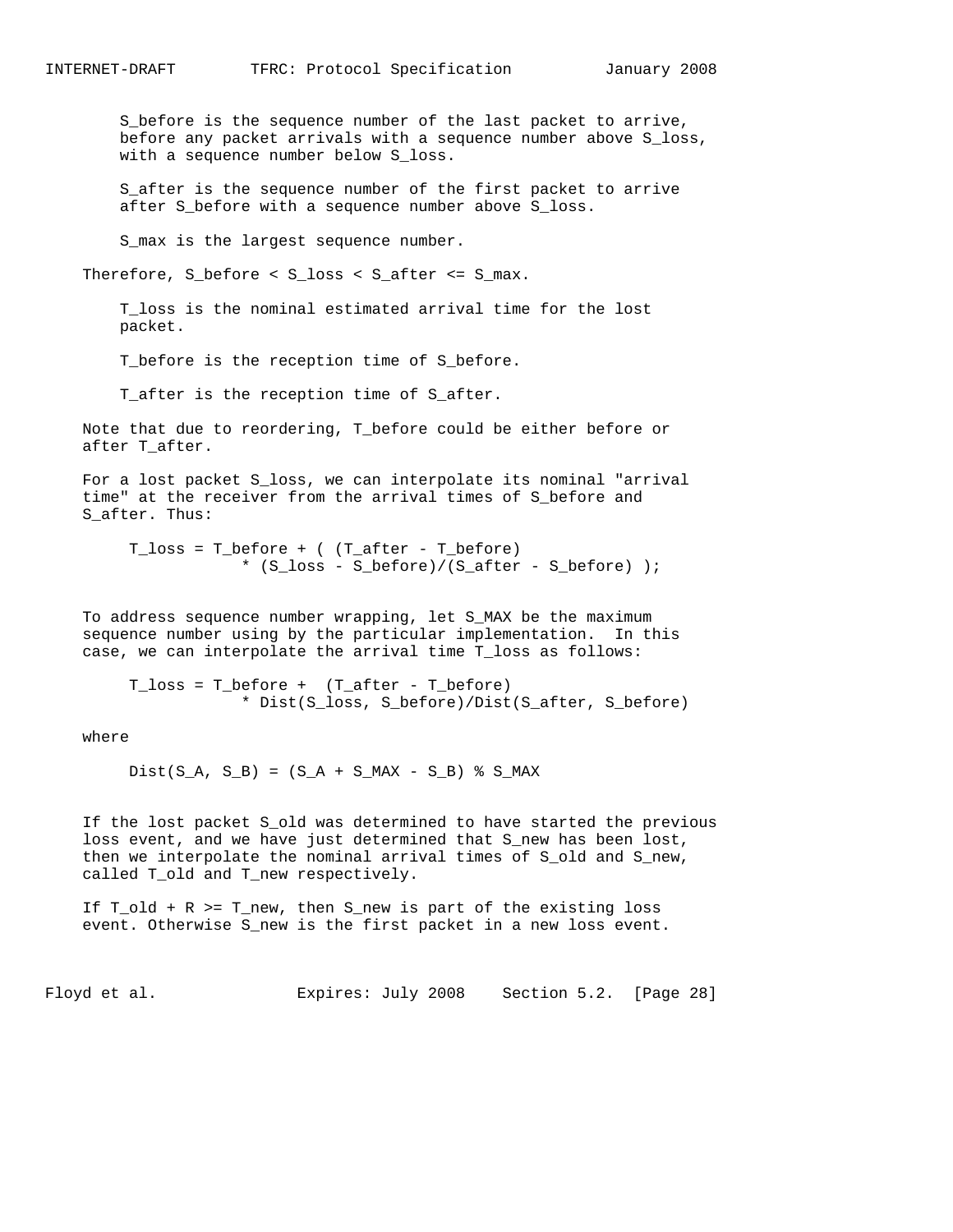### 5.3. Inter-loss Event Interval

 If a loss interval, A, is determined to have started with packet sequence number S\_A and the next loss interval, B, started with packet sequence number S\_B, then the number of packets in loss interval A is given by  $(S_B - S_A)$ . Thus, loss interval A contains all of the packets transmitted by the sender starting with the first packet transmitted in loss interval A, and ending with but not including the first packet transmitted in loss interval B.

### 5.4. Average Loss Interval

 To calculate the loss event rate p, we first calculate the average loss interval. This is done using a filter that weights the n most recent loss event intervals in such a way that the measured loss event rate changes smoothly. If the receiver has not yet seen a lost or marked packet, then the receiver doesn't calculate the average loss interval.

Weights w\_0 to w\_(n-1) are calculated as:

```
If (i < n/2) {
          w_i = 1; } Else {
       W_i = 2 * (n-i)/(n+2); }
```
Thus if  $n=8$ , the values of  $w_0$  to  $w_7$  are:

```
 1.0, 1.0, 1.0, 1.0, 0.8, 0.6, 0.4, 0.2
```
 The value n for the number of loss intervals used in calculating the loss event rate determines TFRC's speed in responding to changes in the level of congestion. As currently specified, TFRC SHOULD NOT use values of n greater than 8, for traffic that might compete in the global Internet with TCP. At the very least, safe operation with values of n greater than 8 would require a slight change to TFRC's mechanisms, to include a more severe response to two or more round-trip times with heavy packet loss.

 When calculating the average loss interval we need to decide whether to include the current loss interval, defined as the loss interval containing the most recent loss event. We only include the current loss interval if it is sufficiently large to increase the average loss interval.

Floyd et al. Expires: July 2008 Section 5.4. [Page 29]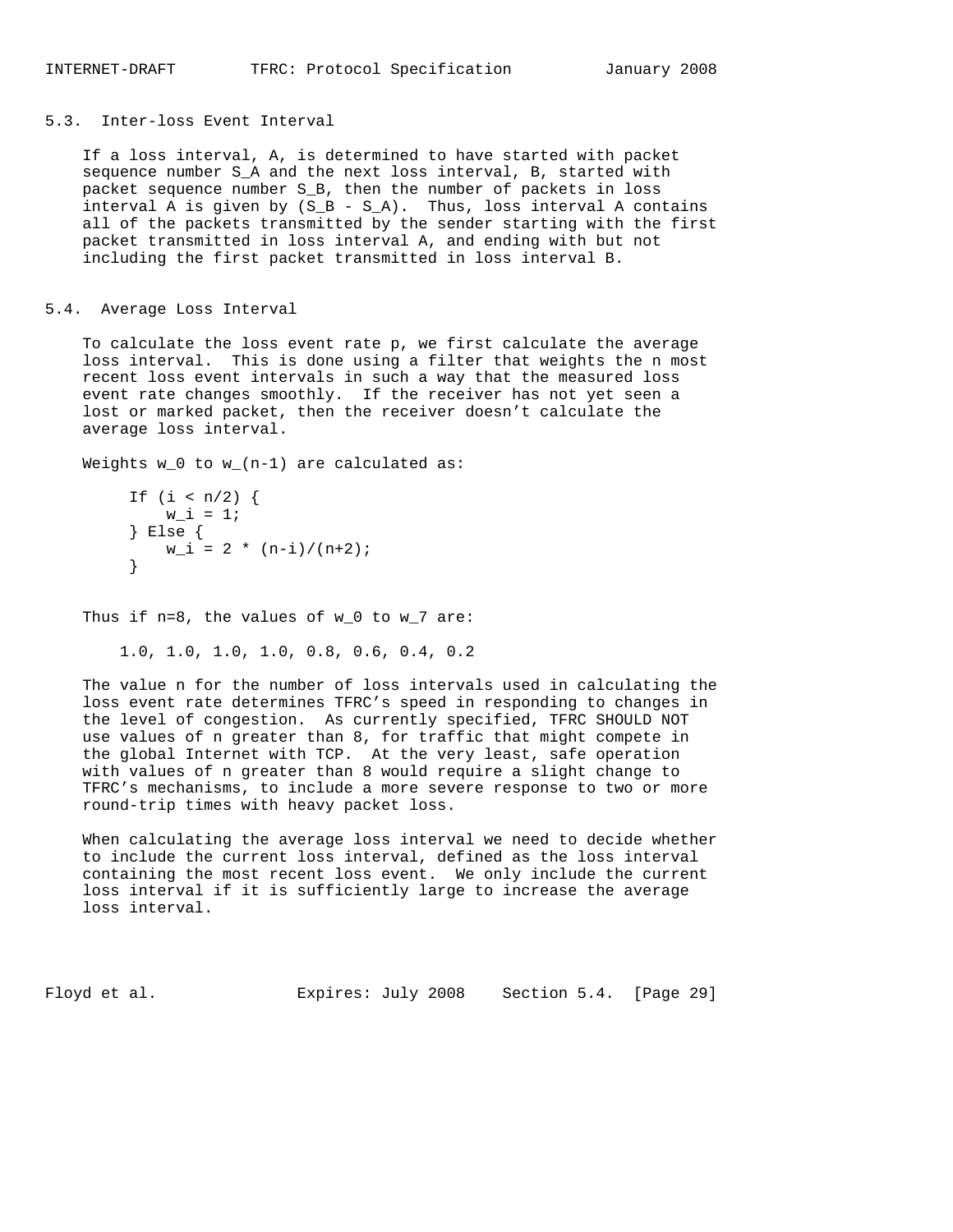Let the most recent loss intervals be  $I_0$  to  $I_k$ , where  $I_0$  is the current loss interval. If there have been at least n loss intervals, then k is set to n; otherwise k is the maximum number of loss intervals seen so far. We calculate the average loss interval I\_mean as follows:

```
I_tot0 = 0;I_{tot1} = 0;W_tot = 0;for (i = 0 to k-1) {
             I_{tot0} = I_{tot0} + (I_{i} * w_{i});
         W\_tot = W\_tot + w\_i; }
         for (i = 1 to k) {
            I_{tot1} = I_{tot1} + (I_{i} * w_{i} - (i-1)); }
         I\_tot = max(I\_tot0, I\_tot1);I_mean = I\_tot/W\_tot;
```
The loss event rate, p is simply:

 $p = 1 / I_mean;$ 

### 5.5. History Discounting

 As described in Section 5.4, when there have been at least eight loss intervals, the most recent loss interval is only assigned 1/(0.75\*n) of the total weight in calculating the average loss interval, regardless of the size of the most recent loss interval. This section describes an optional history discounting mechanism, discussed further in [FHPW00a] and [W00], that allows the TFRC receiver to adjust the weights, concentrating more of the relative weight on the most recent loss interval, when the most recent loss interval is more than twice as large as the computed average loss interval.

 To carry out history discounting, we associate a discount factor DF\_i with each loss interval L\_i, for i > 0, where each discount factor is a floating point number. The discount array maintains the cumulative history of discounting for each loss interval. At the beginning, the values of DF\_i in the discount array are initialized to 1:

```
for (i = 0 \text{ to } n) {
           DF i = 1;
 }
```
Floyd et al. Expires: July 2008 Section 5.5. [Page 30]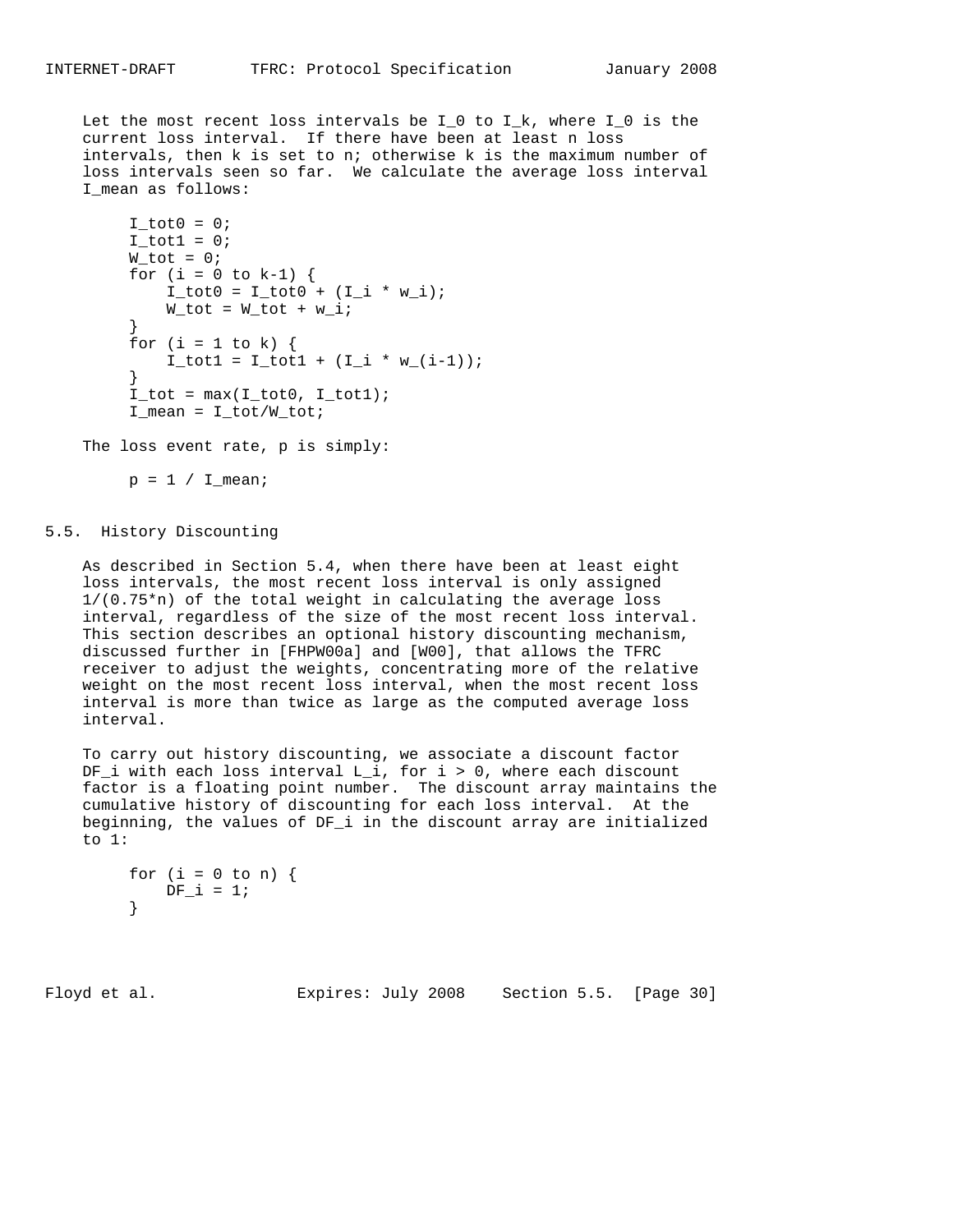History discounting also uses a general discount factor DF, also a floating point number, that is also initialized to 1. First we show how the discount factors are used in calculating the average loss interval, and then we describe later in this section how the discount factors are modified over time.

 As described in Section 5.4 the average loss interval is calculated using the n previous loss intervals  $I_1$ , ...,  $I_n$  and the current loss interval I\_0. The computation of the average loss interval using the discount factors is a simple modification of the procedure in Section 5.4, as follows:

```
I_{tot0} = I_{0} * w_0I\_tot1 = 0;W_tot0 = w_0W_tot1 = 0;for (i = 1 to n-1) {
             I_{tot0} = I_{tot0} + (I_{i} * w_{i} * DF_{i} * DF);W_tot0 = W_tot0 + w_i * DF_i * DF_i }
         for (i = 1 to n) {
             I_{tot1} = I_{tot1} + (I_{i} * w_{i} - i) * DF_{i};W_{tot1} = W_{tot1} + w_{i1} - 1 * DF<sub>i</sub>;
 }
         p = min(W_tot0/I_tot0, W_tot1/I_tot1);
```
 The general discounting factor DF is updated on every packet arrival as follows. First, the receiver computes the weighted average I\_mean of the loss intervals  $I_1, \ldots, I_n$ :

```
I_tot = 0;W_tot = 0;for (i = 1 to n) {
            W_tot = W_tot + w_i(i-1) * DF_i;I_{tot} = I_{tot} + (I_{i} * w_{i} (i-1) * DF_{i}; }
        I_mean = I\_tot / W\_tot;
```
This weighted average I\_mean is compared to I\_0, the size of current loss interval. If I\_0 is greater than twice I\_mean, then the new loss interval is considerably larger than the old ones, and the general discount factor DF is updated to decrease the relative weight on the older intervals, as follows:

Floyd et al. Expires: July 2008 Section 5.5. [Page 31]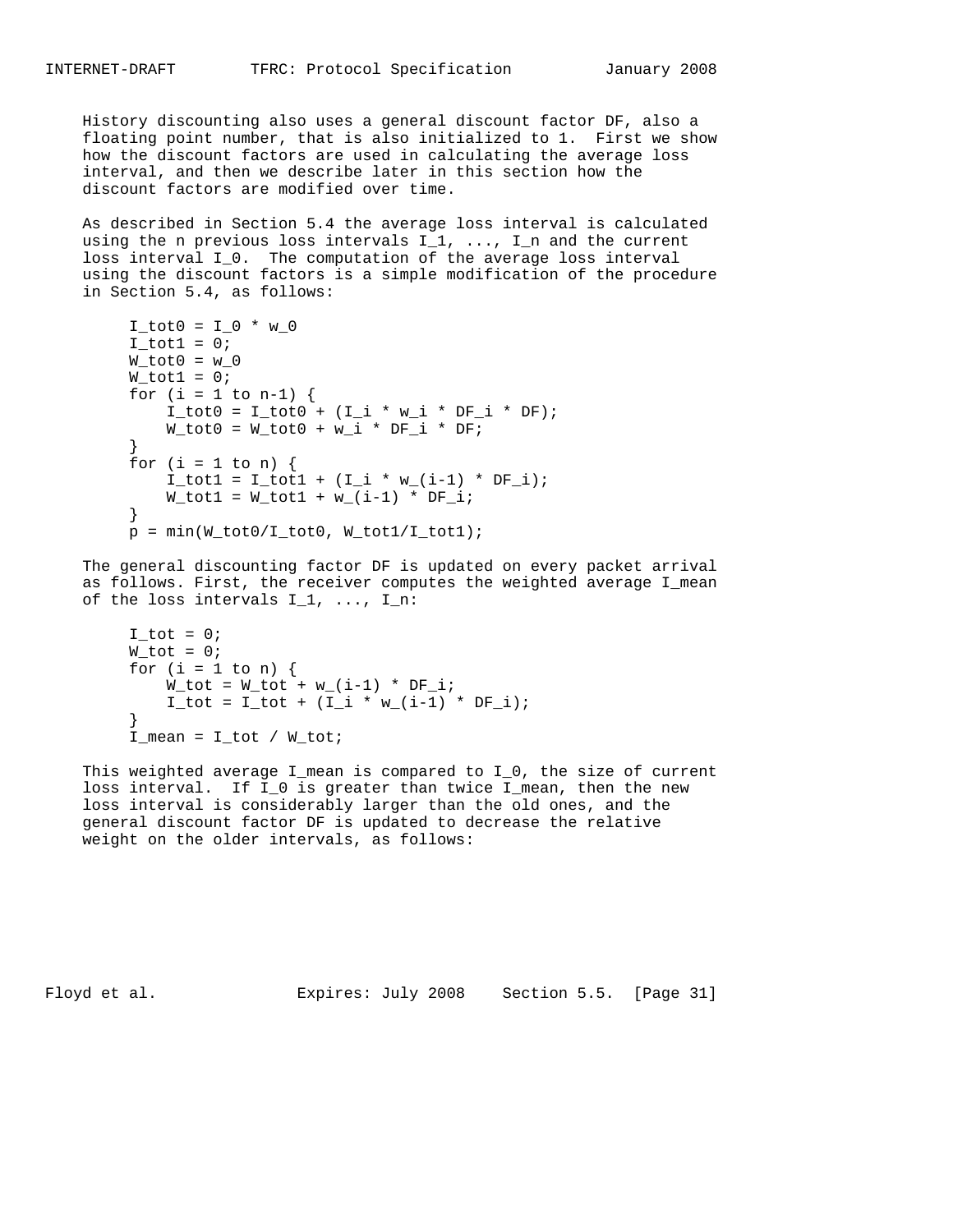```
if (I_0 > 2 * I_{mean}) {
                DF = 2 * I_mean / I_0; if (DF < THRESHOLD) {
                 \begin{array}{rcl} \texttt{DF} & = & \texttt{THRESHOLD}\texttt{;} \\ \end{array} }
             } else {
            DF = 1; }
```
 A nonzero value for THRESHOLD ensures that older loss intervals from an earlier time of high congestion are not discounted entirely. We recommend a THRESHOLD of 0.25. Note that with each new packet arrival, I\_0 will increase further, and the discount factor DF will be updated.

When a new loss event occurs, the current interval shifts from I\_0 to  $I_1$ , loss interval  $I_i$  shifts to interval  $I_i(i+1)$ , and the loss interval I\_n is forgotten. The previous discount factor DF has to be incorporated into the discount array. Because DF\_i carries the discount factor associated with loss interval I\_i, the DF\_i array has to be shifted as well. This is done as follows:

```
for (i = 1 to n) {
          DF_i = DF * DF_i; }
       for (i = n-1 to 0 step -1) {
         DF_{i}(i+1) = DF_{i}; }
       I_0 = 1;DF_0 = 1;DF = 1;
```
 This completes the description of the optional history discounting mechanism. We emphasize that this is an optional mechanism whose sole purpose is to allow TFRC to respond somewhat more quickly to the sudden absence of congestion, as represented by a long current loss interval.

6. Data Receiver Protocol

 The receiver periodically sends feedback messages to the sender. Feedback packets should normally be sent at least once per RTT, unless the sender is sending at a rate of less than one packet per RTT, in which case a feedback packet should be send for every data packet received. A feedback packet should also be sent whenever a new loss event is detected without waiting for the end of an RTT,

Floyd et al. Expires: July 2008 Section 6. [Page 32]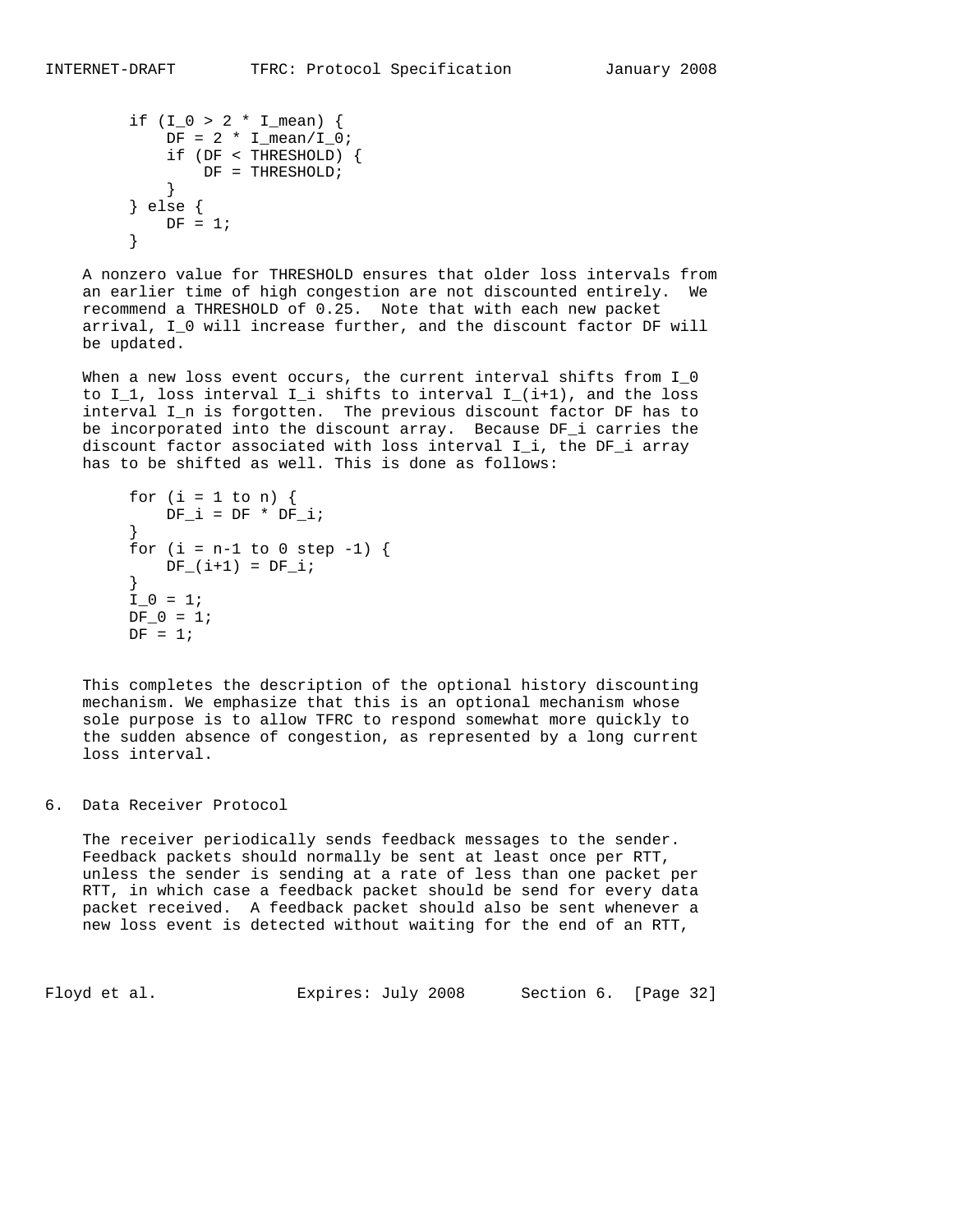and whenever an out-of-order data packet is received that removes a loss event from the history.

 If the sender is transmitting at a high rate (many packets per RTT) there may be some advantages to sending periodic feedback messages more than once per RTT as this allows faster response to changing RTT measurements, and more resilience to feedback packet loss.

 If the receiver was sending k feedback packets per RTT, for k>1, step (4) of Section 6.2 would be modified to set the feedback timer to expire after R\_m/k seconds. However, each feedback packet would still report the receiver rate over the last RTT, not over a fraction of an RTT. In this document we do not specify the modifications that might be required for a receiver sending more than one feedback packet per RTT. We note that there is little gain from sending a large number of feedback messages per RTT.

6.1. Receiver Behavior When a Data Packet is Received

 When a data packet is received, the receiver performs the following steps:

- 1) Add the packet to the packet history.
- 2) Check if done: If the new packet results in the detection of a new loss event, or if no feedback packet was sent when the feedback timer last expired, go to step 3). Otherwise, no action need be performed (unless the optimization in the next paragraph is used), so exit the procedure.

 An optimization might check to see if the arrival of the packet caused a hole in the packet history to be filled and consequently two loss intervals were merged into one. If this is the case, the receiver might also send feedback immediately. The effects of such an optimization are normally expected to be small.

- 3) Calculate p: Let the previous value of p be p\_prev. Calculate the new value of p as described in Section 5.
- 4) Expire feedback timer?: If p > p\_prev, cause the feedback timer to expire, and perform the actions described in Section 6.2

 If p <= p\_prev and no feedback packet was sent when the feedback timer last expired, cause the feedback timer to expire, and perform the actions described in Section 6.2. If  $p \le p\$  prev and a feedback packet was sent when the feedback timer last

Floyd et al. Expires: July 2008 Section 6.1. [Page 33]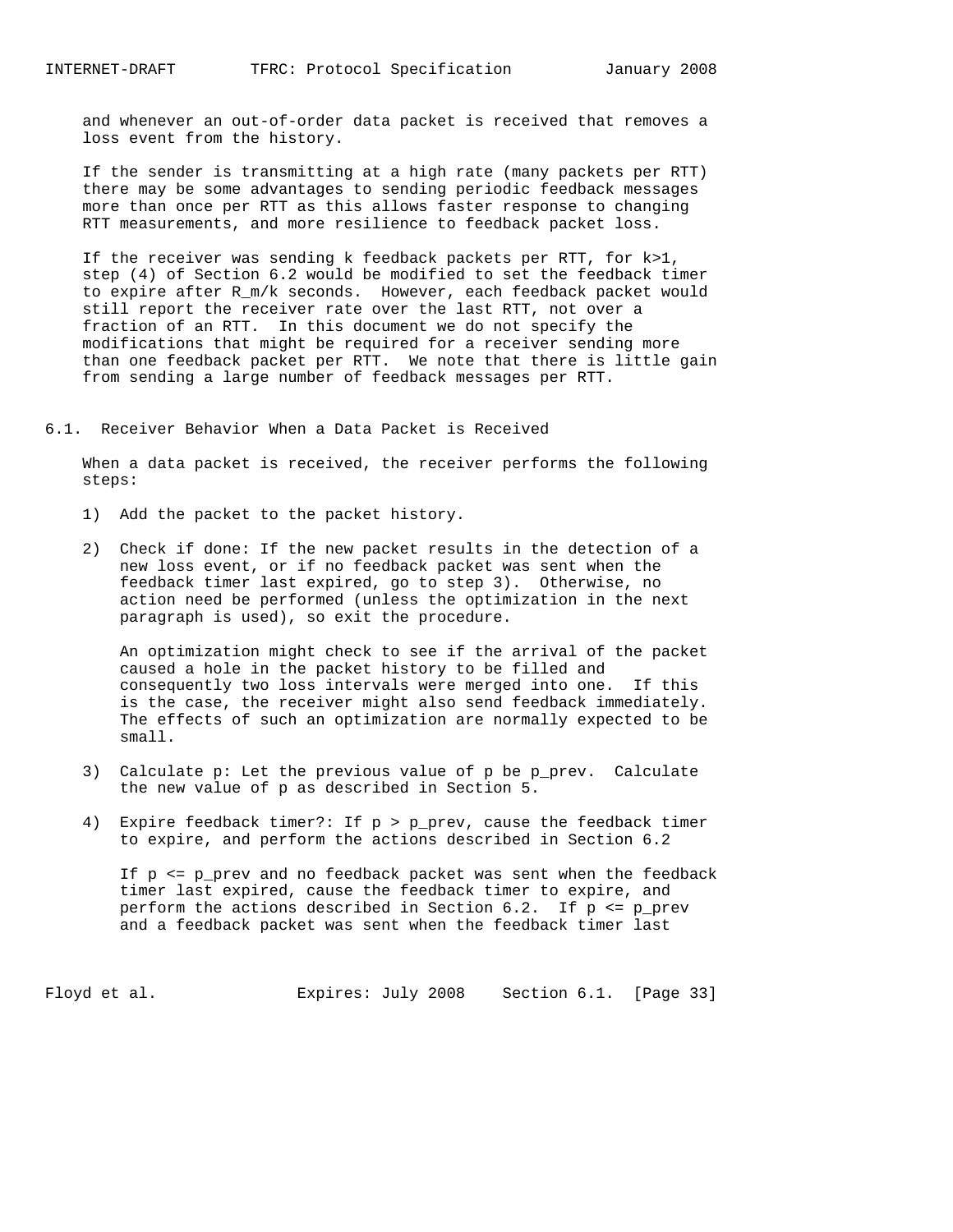expired, no action need be performed.

6.2. Expiration of Feedback Timer

 When the feedback timer at the receiver expires, the action to be taken depends on whether data packets have been received since the last feedback was sent.

 For the m-th expiration of the feedback timer, let the maximum sequence number of a packet at the receiver so far be S\_m, and the value of the RTT measurement included in packet S m be R m. As described in Section 3.2.1, R\_m is the sender's most recent estimate of the round trip time, as reported in data packets. If data packets have been received since the previous feedback was sent, the receiver performs the following steps:

- 1) Calculate the average loss event rate using the algorithm described in Section 5.
- 2) Calculate the measured receive rate, X\_recv, based on the packets received within the previous R\_(m-1) seconds. This is performed whether the feedback timer expired at its normal time, or expired early due to a new lost or marked packet (i.e., step (3) in Section 6.1).

 In the typical case, when the receiver is sending only one feedback packet per round-trip time and the feedback timer did not expire early due to a new lost packet, then the time interval since the feedback timer last expired would be R\_(m-1) seconds.

 We note that when the feedback timer expires early due to a new lost or marked packet, the time interval since the feedback timer last expired is likely to be smaller than R\_(m-1) seconds.

 For ease of implementation, if the time interval since the feedback timer last expired is not  $R_{-}(m-1)$  seconds, the receive rate MAY be calculated over a longer time interval, the time interval going back to the most recent feedback timer expiration that was at least R\_(m-1) seconds ago.

- 3) Prepare and send a feedback packet containing the information described in Section 3.2.2.
- 4) Restart the feedback timer to expire after R\_m seconds.

Floyd et al. Expires: July 2008 Section 6.2. [Page 34]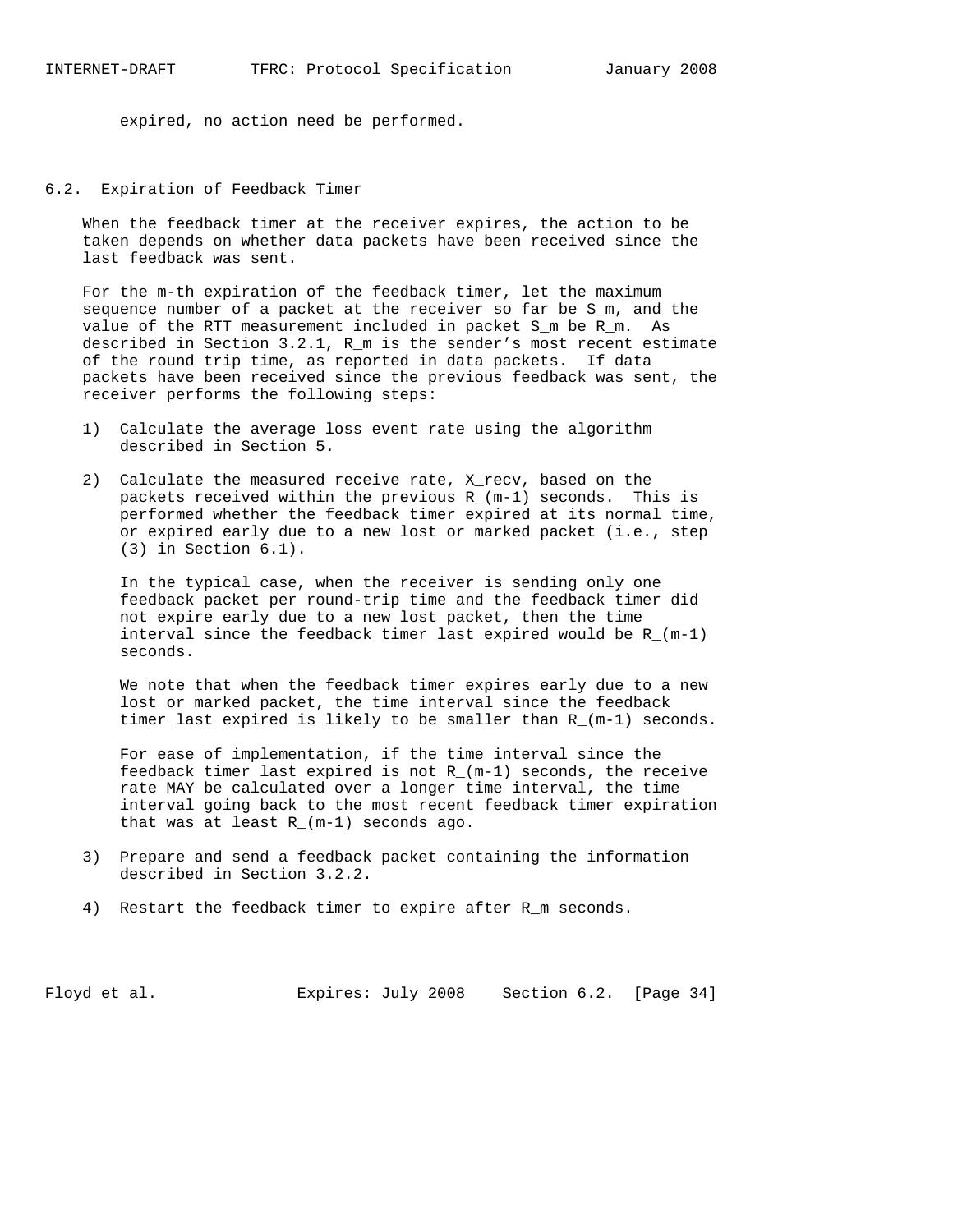Note that rule 2) above gives a minimum value for the measured receive rate X\_recv of one packet per round-trip time. If the sender is limited to a sending rate of less than one packet per round-trip time, this will be due to the loss event rate, not from a limit imposed by the measured receive rate at the receiver.

 If no data packets have been received since the last feedback was sent, then no feedback packet is sent, and the feedback timer is restarted to expire after R\_m seconds.

### 6.3. Receiver Initialization

 The receiver is initialized by the first data packet that arrives at the receiver. Let the sequence number of this packet be i.

When the first packet is received:

- o Set p=0.
- $o$  Set X\_recv =  $0$ .
- o Prepare and send a feedback packet.
- o Set the feedback timer to expire after R\_i seconds.

 If the first data packet doesn't contain an estimate R\_i of the round-trip time, then the receiver sends a feedback packet for every arriving data packet, until a data packet arrives containing an estimate of the round-trip time.

 If the sender is using a coarse-grained timestamp that increments every quarter of a round-trip time, then a feedback timer is not needed, and the following procedure from RFC 4342 is used to determine when to send feedback messages.

- o Whenever the receiver sends a feedback message, the receiver sets a local variable last\_counter to the greatest received value of the window counter since the last feedback message was sent, if any data packets have been received since the last feedback message was sent.
- o If the receiver receives a data packet with a window counter value greater than or equal to last\_counter + 4, then the receiver sends a new feedback packet. ("Greater" and "greatest" are measured in circular window counter space.)

Floyd et al. Expires: July 2008 Section 6.3. [Page 35]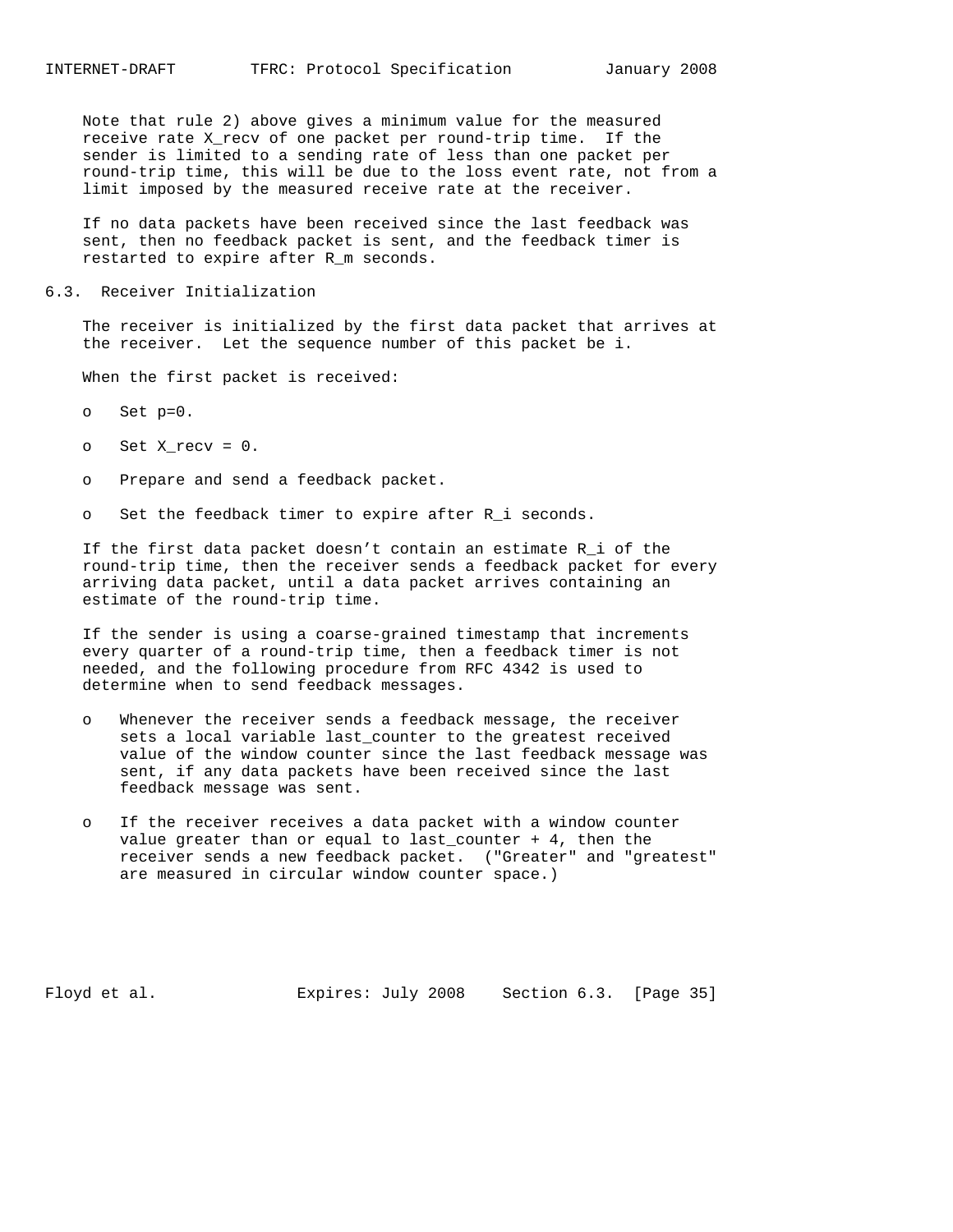## 6.3.1. Initializing the Loss History after the First Loss Event

 The number of packets until the first loss can not be used to compute the allowed sending rate directly, as the sending rate changes rapidly during this time. TFRC assumes that the correct data rate after the first loss is half of the maximum sending rate before the loss occurred. TFRC approximates this target rate X\_target by the maximum value in X\_recv\_set. (For slow-start, for a particular round-trip time, the sender's sending rate is generally twice the receiver's receive rate for data sent over the previous round-trip time.)

 After the first loss, instead of initializing the first loss interval to the number of packets sent until the first loss, the TFRC receiver calculates the loss interval that would be required to produce the data rate X\_target, and uses this synthetic loss interval to seed the loss history mechanism.

 TFRC does this by finding some value p for which the throughput equation in Section 3.1 gives a sending rate within 5% of X\_target, given the round-trip time R, and the first loss interval is then set to 1/p. If the receiver knows the segment size s used by the sender, then the receiver can use the throughput equation for  $Xi$ ; otherwise, the receiver can measure the receive rate in packets per second instead of bytes per second for this purpose, and use the throughput equation for X\_pps. (The 5% tolerance is introduced simply because the throughput equation is difficult to invert, and we want to reduce the costs of calculating p numerically.)

 Special care is needed for initializing the first loss interval when the first data packet is lost or marked. When the first data packet is lost in TCP, the TCP sender retransmits the packet after the retransmit timer expires. If TCP's first data packet is ECN-marked, the TCP sender resets the retransmit timer, and sends a new data packet only when the retransmit timer expires [RFC3168] (Section 6.1.2). For TFRC, if the first data packet is lost or ECN-marked, then the first loss interval consists of the null interval with no data packets. In this case, the loss interval length for this (null) loss interval should be set to give a similar sending rate to that of TCP.

 When the first TFRC loss interval is null, meaning that the first data packet is lost or ECN-marked, in order to follow the behavior of TCP, TFRC wants the allowed sending rate to be 1 packet every two round-trip times, or equivalently, 0.5 packets per RTT. Thus, the TFRC receiver calculates the loss interval that would be required to produce the target rate X\_target of 0.5/R packets per second, for the round-trip time R, and uses this synthetic loss interval for the

Floyd et al. Expires: July 2008 Section 6.3.1. [Page 36]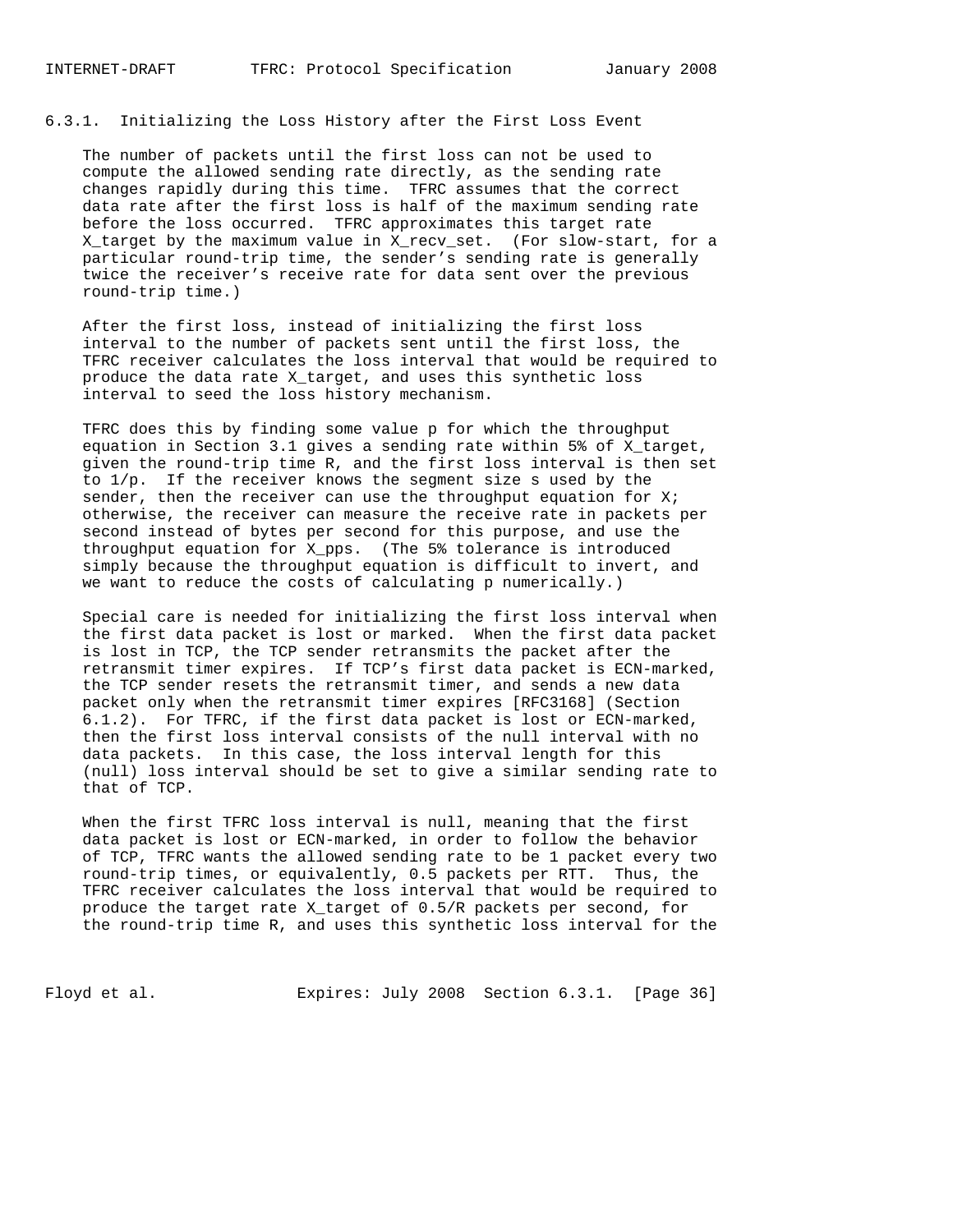first loss interval. The TFRC receiver uses 0.5/R packets per second as the minimum value for X\_target when initializing the first loss interval.

## 7. Sender-based Variants

 In a sender-based variant of TFRC, the receiver uses reliable delivery to send information about packet losses to the sender, and the sender computes the packet loss rate and the acceptable transmit rate.

 The main advantage of a sender-based variant of TFRC is that the sender does not have to trust the receiver's calculation of the packet loss rate. However, with the requirement of reliable delivery of loss information from the receiver to the sender, a sender-based TFRC would have much tighter constraints on the transport protocol in which it is embedded.

 In contrast, the receiver-based variant of TFRC specified in this document is robust to the loss of feedback packets, and therefore does not require the reliable delivery of feedback packets. It is also better suited for applications where it is desirable to offload work from the server to the client as much as possible.

 RFC 4340 and RFC 4342 together specify CCID 3, which can be used as a sender-based variant of TFRC. In CCID 3, each feedback packet from the receiver contains a Loss Intervals option, reporting the lengths of the most recent loss intervals. Feedback packets may also include the Ack Vector option, allowing the sender to determine exactly which packets were dropped or marked and to check the information reported in the Loss Intervals options. The Ack Vector option can also include ECN Nonce Echoes, allowing the sender to verify the receiver's report of having received an unmarked data packet. The Ack Vector option allows the sender to see for itself which data packets were lost or ECN-marked, to determine loss intervals, and to calculate the loss event rate. Section 9 of RFC 4342 discusses issues in the sender verifying information reported by the receiver.

### 8. Implementation Issues

 This document has specified the TFRC congestion control mechanism, for use by applications and transport protocols. This section mentions briefly some of the implementation issues.

Floyd et al. **Expires:** July 2008 Section 8. [Page 37]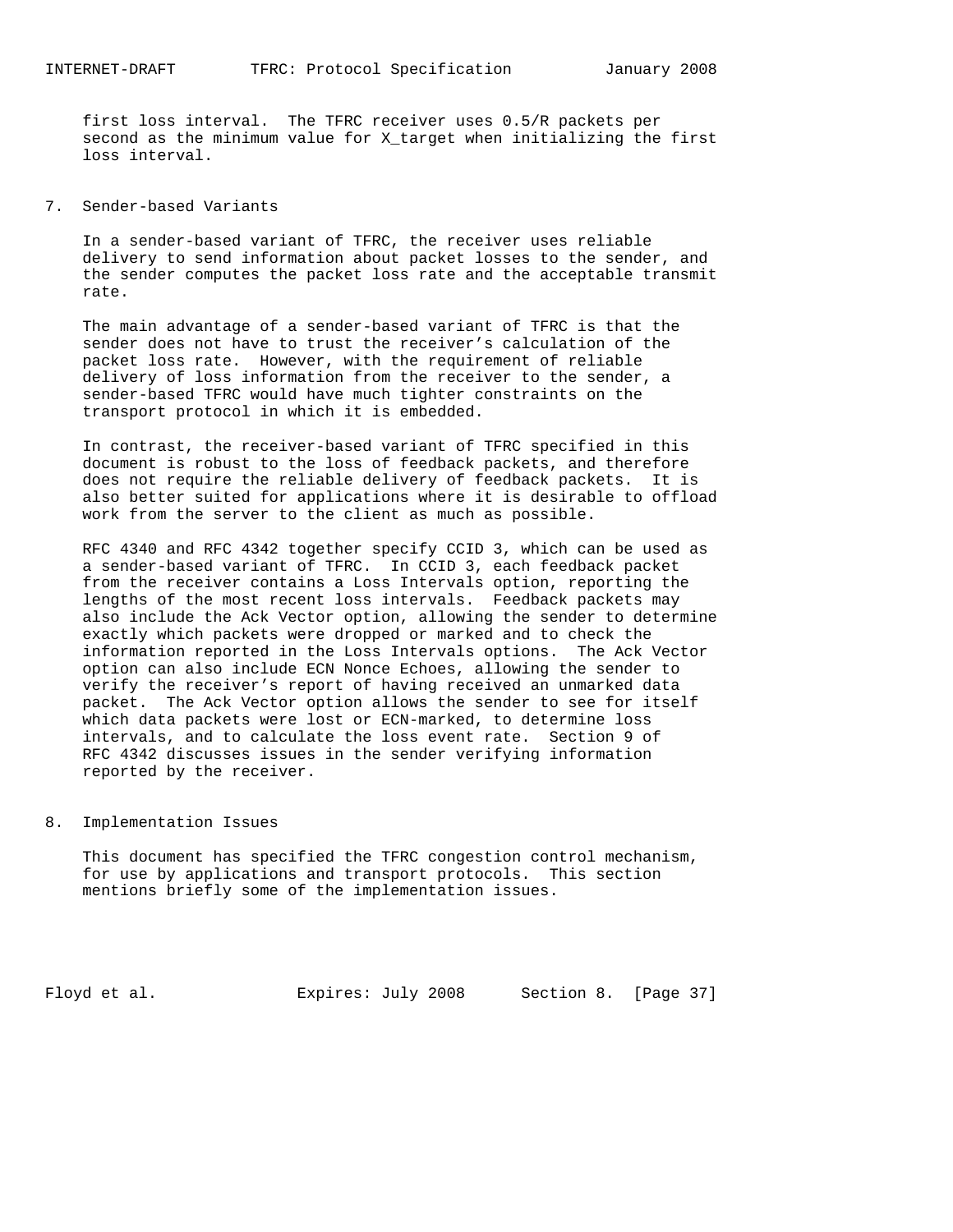8.1. Computing the Throughput Equation

For  $t_RTO = 4*R$  and  $b = 1$ , the throughput equation in Section 3.1 can be expressed as follows:

 s  $X_Bps =$  -------- $R * f(p)$ 

for

 $f(p) = sqrt(2*p/3) + (12*sqrt(3*p/8) * p * (1+32*p^2)).$ 

A table lookup could be used for the function  $f(p)$ .

 Many of the multiplications (e.g., q and 1-q for the round-trip time average, a factor of 4 for the timeout interval) are or could be by powers of two, and therefore could be implemented as simple shift operations.

8.2. Sender Behavior When a Feedback Packet is Received

 This section discusses implementation issues for sender behavior when a feedback packet is received, from Section 4.3.

8.2.1. Determining If an Interval Was a Data-limited Interval

 When a feedback packet is received, the sender has to determine if the entire interval covered by that feedback packet was a data limited period. If the feedback packets all report the timestamp of the last data packet received, then let t\_new be the timestamp reported by this feedback packet. Because all feedback packets cover an interval of at least a round-trip time, it is sufficient for the sender to determine if there was any time in the period (t\_old, t\_new] when the sender was not data-limited, for R the sender's estimate of the round-trip time, and for t\_old set to t\_new - R. (This procedure estimates the interval covered by the feedback packet, rather than computing it exactly. This seems fine to us.)

 The sender can estimate whether the sender was data-limited over the entire interval (t\_old, t\_new] by keeping two variables NotLimited1 and NotLimited2, both representing times when the sender was \*not\* data-limited. To initialize, NotLimited1 and NotLimited2 are set to the first two segment transmission times (for transmission to the layer below) when the transport-layer sender was not data-limited. (That is, the transport-layer sender had enough data to send all of the segments that it was allowed to send.) When possible, the

Floyd et al. **Expires:** July 2008 Section 8.2.1. [Page 38]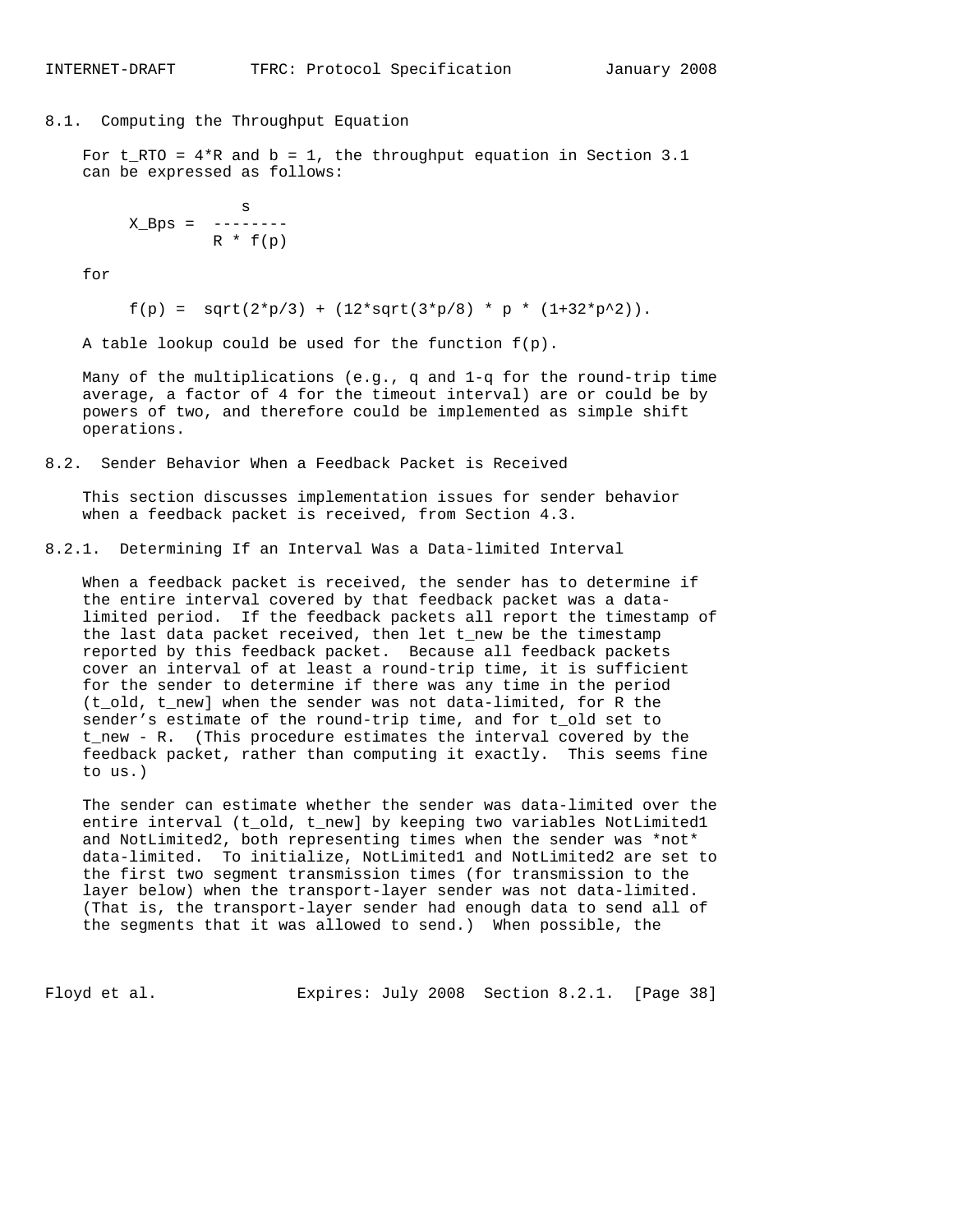sender maintains NotLimited1 as a transmission time later than t\_old when the sender was not data-limited, and maintains NotLimited2 as the earliest transmission time later than t\_new when the sender was not data-limited.

When a feedback packet is received, first t\_old and t\_new are updated. If neither NotLimited1 nor NotLimited2 is in the interval (t\_old, t\_new], then the sender assumes that it was data-limited over the entire interval covered by the feedback packet. NotLimited1 can then be updated as follows:

```
 If (NotLimited1 <= t_old && NotLimited2 > t_old) {
    NotLimited1 = NotLimited2;
 }
```
 We note that this procedure is a heuristic, and in some cases the sender might not determine correctly if the sender was data-limited over the entire interval covered by the feedback packet. In particular, this procedure does not address the possible complications of reordering. That seems fine to us.

 In some implementations of TFRC, the sender sends coarse-grained timestamps that increment every quarter of a round-trip time, and the feedback packet reports the greatest valid sequence number received so far instead of reporting the timestamp of the last packet received. In this case, the sender can maintain per-packet state to determine t\_new (the time that the acknowledged packet was sent), or the sender can estimate t\_new from its estimate of the round-trip time and the elapsed time t\_delay reported by the feedback packet.

### 8.2.2. Maintaining X\_recv\_set

 To reduce the complexity of maintaining X\_recv\_set, it is sufficient to limit X\_recv\_set to at most N=3 elements. In this case, the subroutine Update X\_recv\_set would be modified as follows:

 Update X\_recv\_set: Add X\_recv to X\_recv\_set; Delete from X\_recv\_set values older than two round-trip times. Keep only the most recent N values.

 Maintaining at most \*two\* elements in X\_recv\_set would be sufficient for the sender to save an old value of X\_recv from before a data limited period, and to allow the sender not to be limited by the first feedback packet after an idle period (reporting a receive rate of one packet per round-trip time). However, it is \*possible\* that

Floyd et al. Expires: July 2008 Section 8.2.2. [Page 39]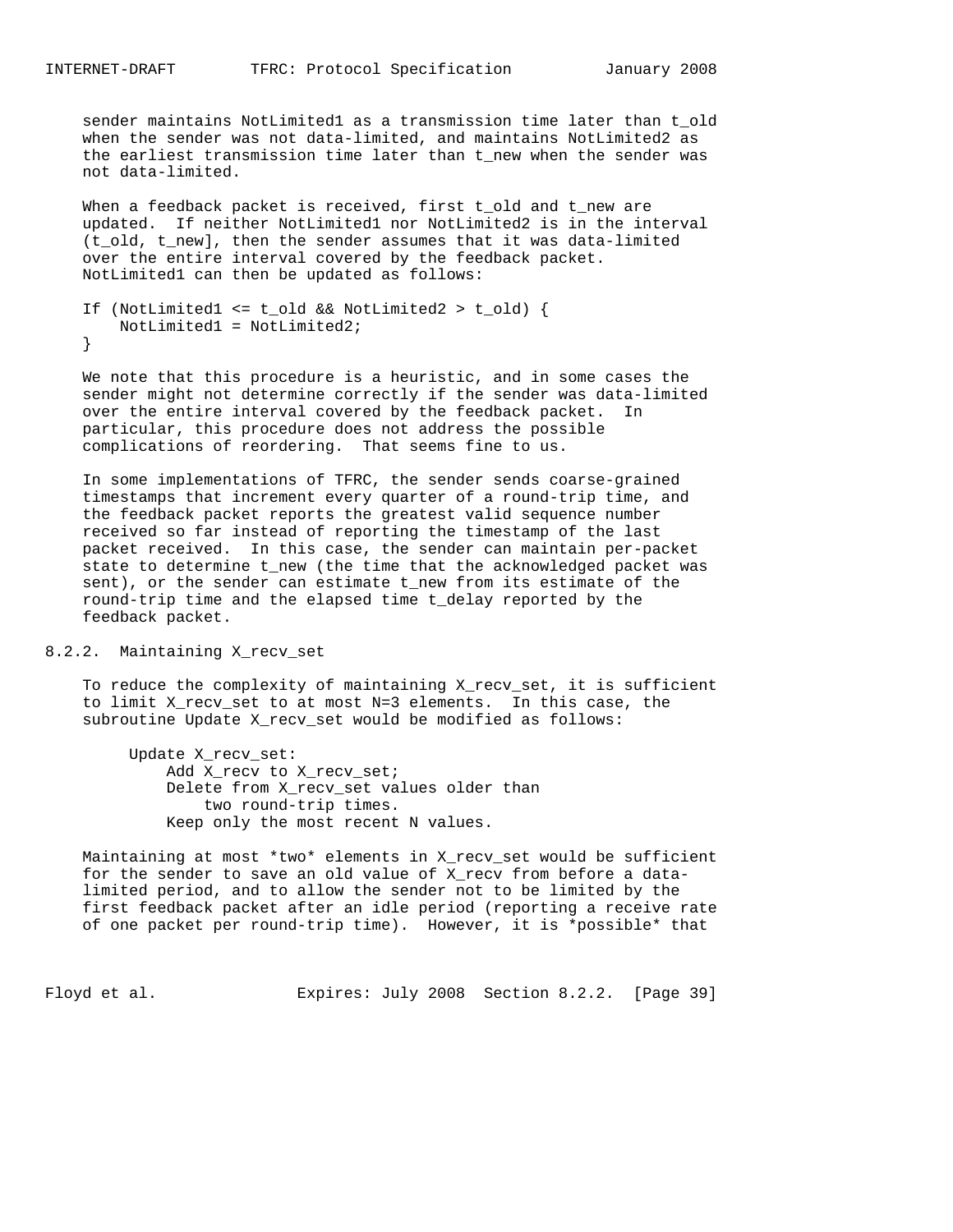maintaining at most two elements in X\_recv\_set would not give quite as good performance as maintaining at most three elements. Maintaining three elements in X\_recv\_set would allow X\_recv\_set to contain X\_recv values from two successive feedback packets, plus a more recent X\_recv value from a loss event.

### 8.3. Sending Packets Before their Nominal Send Time

 This section discusses possible scheduling mechanisms for a sender in an operating system with a coarse-grained timing granularity (from Section 4.6).

 Let t\_gran be the scheduling timer granularity of the operating system. Let t\_ipi be the inter-packet interval, as specified in Section 4.6. If the operating system has a coarse timer granularity or otherwise cannot support short t\_ipi intervals, then either the TFRC sender will be restricted to a sending rate of at most 1 packet every t\_gran seconds, or the TFRC sender must be allowed to send short bursts of packets. In addition to allowing the sender to accumulate sending credits for past unused send times, it can be useful to allow the sender to send a packet before its scheduled send time, as described in the section below.

 A parameter t\_delta MAY be used to allow a packet to be sent before its nominal send time. Consider an application that becomes idle and requests re-scheduling for time  $t_i = t_i(i-1) + t_i$  for t\_(i-1) the send time for the previous packet. When the application is re-scheduled, it checks the current time, t\_now. If (t\_now > t\_i - t\_delta) then packet i is sent. When the nominal send time, t\_i, of the next packet is calculated, it may already be the case that t\_now > t\_i - t\_delta. In such a case the packet would be sent immediately.

 In order to send at most one packet before its nominal send time, and never to send a packet more than a round-trip time before its nominal send time the parameter t\_delta would be set as follows:

t\_delta =  $min(t\_ipi, t_gran, rtt)/2$ ;

 (The scheduling granularity t\_gran is 10 ms on some older Unix systems.)

 As an example, consider a TFRC flow with an allowed sending rate X of 10 packets per round-trip time, a round-trip time of 100 ms, a system with a scheduling granularity t\_gran of 10 ms, and the ability to accumulate unused sending credits for a round-trip time. In this case, t\_ipi is 1 ms. The TFRC sender would be allowed to send packets 0.5 ms before their nominal sending time, and would be

Floyd et al. **Expires:** July 2008 Section 8.3. [Page 40]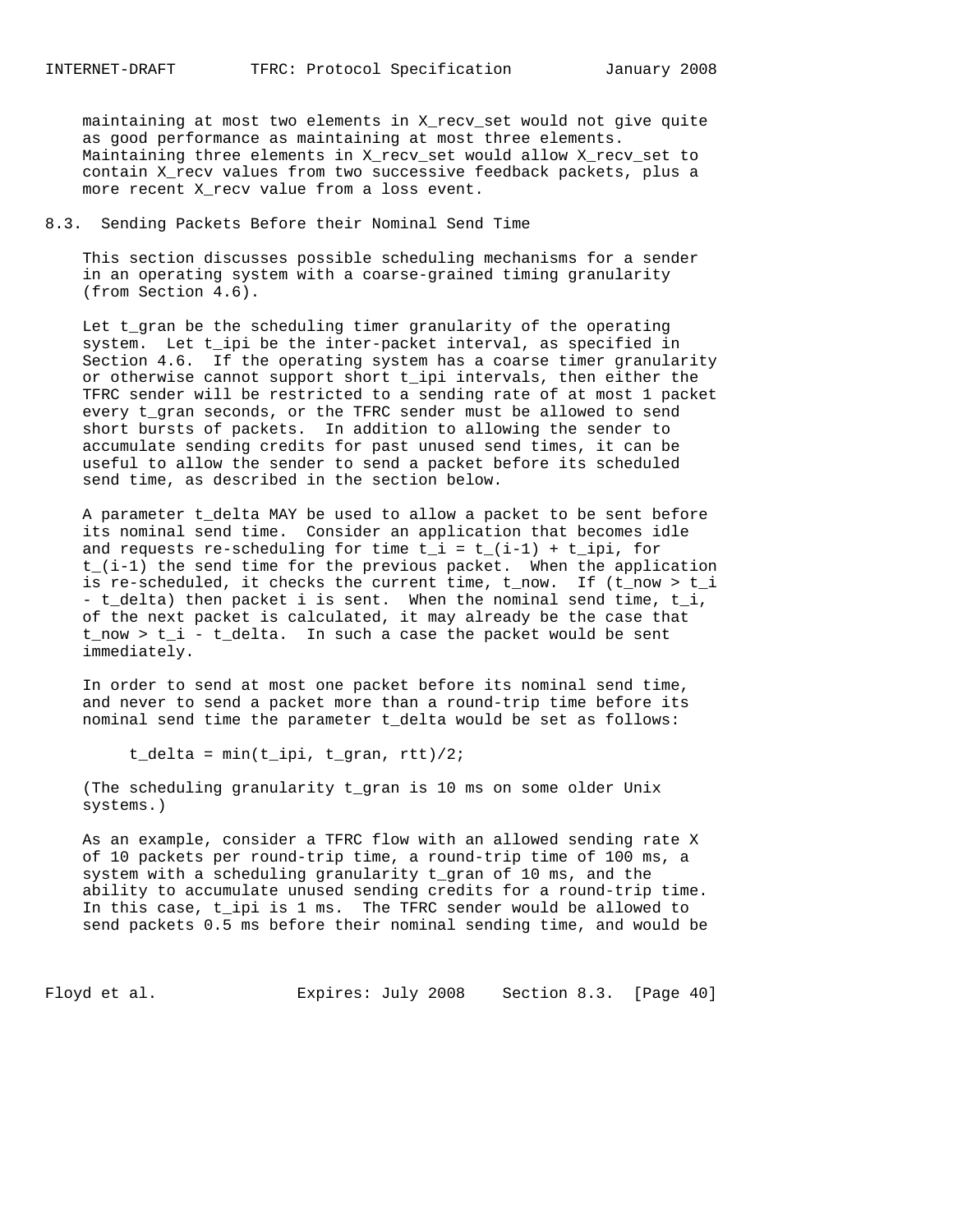allowed to save unused sending credits for 100 ms. The scheduling granularity of 10 ms would not significantly affect the performance of the connection.

 As a different example, consider a TFRC flow with a scheduling granularity greater than the round-trip time, for example, with a round-trip time of 0.1 ms and a system with a scheduling granularity of 1 ms, and with the ability to accumulate unused sending credits for a round-trip time. The TFRC sender would be allowed to save unused sending credits for 0.1 ms. If the scheduling granularity \*did not\* affect the sender's response to an incoming feedback packet, then the TFRC sender would be able to send an RTT of data (as determined by the allowed sending rate) each RTT, in response to incoming feedback packets. In this case, the coarse scheduling granularity would not significantly reduce the sending rate, but the sending rate would be bursty, with a round-trip time of data sent in response to each feedback packet.

 However, performance would be different in this case if the operating system scheduling granularity affected the sender's response to feedback packets as well as the general scheduling of the sender, In this case the sender's performance would be severely limited by the scheduling granularity being greater than the round trip time, with the sender able to send an RTT of data, at the allowed sending rate, at most once every 1 ms. This restriction of the sending rate is an unavoidable consequence of allowing burstiness of at most a round-trip time of data.

8.4. Calculation of the Average Loss Interval

 The calculation of the average loss interval in Section 5.4 involves multiplications by the weights  $w_0$  to  $w_1(n-1)$ , which for n=8 are:

1.0, 1.0, 1.0, 1.0, 0.8, 0.6, 0.4, 0.2.

 With a minor loss of smoothness, it would be possible to use weights that were powers of two or sums of powers of two, e.g.,

1.0, 1.0, 1.0, 1.0, 0.75, 0.5, 0.25, 0.25.

8.5. The Optional History Discounting Mechanism

 The optional history discounting mechanism described in Section 5.5 is used in the calculation of the average loss rate. The history discounting mechanism is invoked only when there has been an unusually long interval with no packet losses. For a more efficient operation, the discount factor DF\_i could be restricted to be a power of two.

Floyd et al. Expires: July 2008 Section 8.5. [Page 41]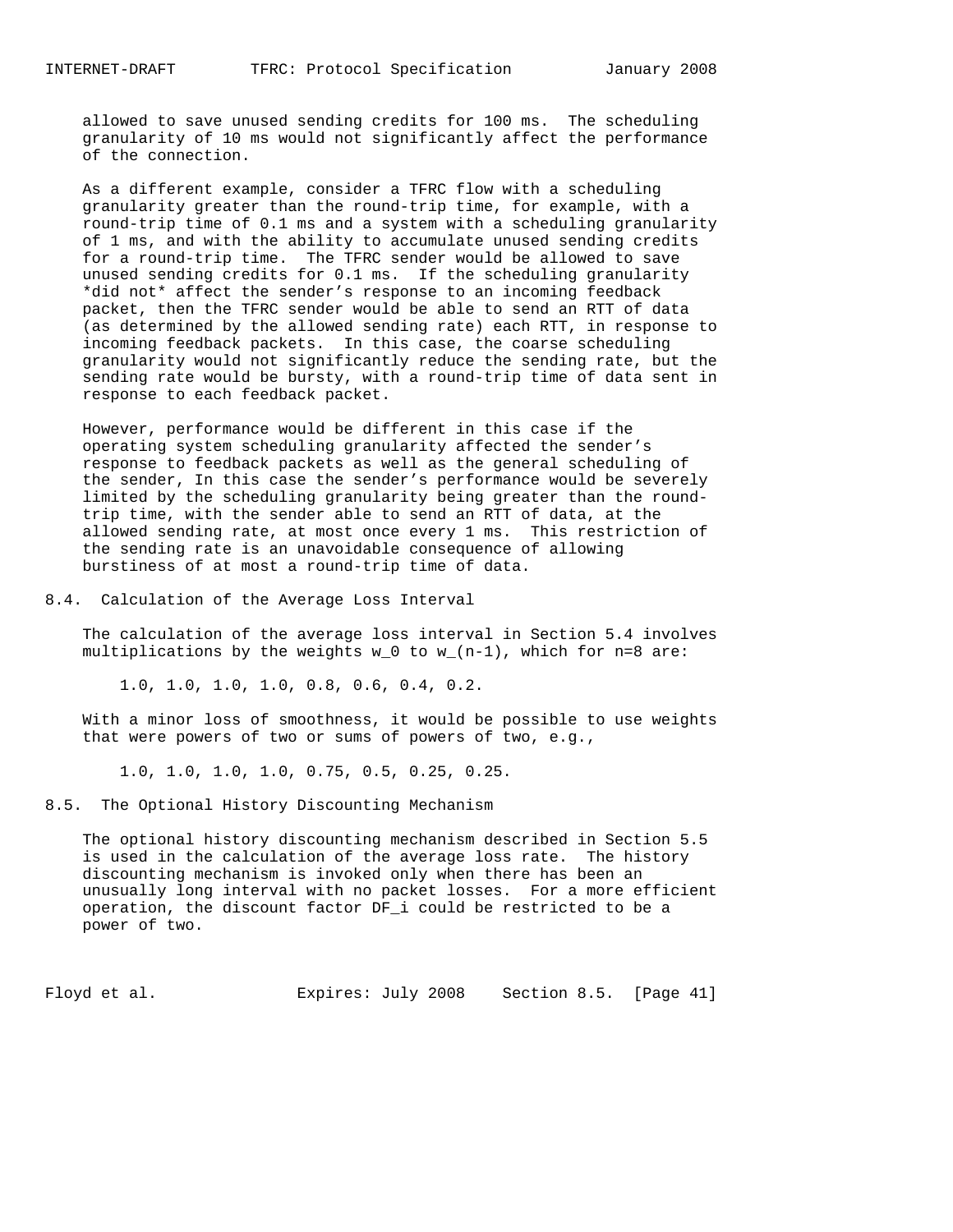### 9. Changes from RFC 3448

#### 9.1. Overview of Changes

 This section summarizes the changes from RFC 3448. At a high level, the main change is to add mechanisms to address the case of a data limited sender. This document also explicitly allows the TFRC sender to accumulate up to a round-trip time of unused send credits, and as a result to send a burst of packets if data arrives from the application in a burst after a data-limited period. This issue was not explicitly addressed in RFC 3448.

 This document updates RFC 3448 to incorporate TCP's higher initial sending rates from RFC 3390. This document also updates RFC 3448 to incorporate RFC 4243's use of a coarse-grained timestamp on data packets instead of a more fine-grained timestamp.

 Other changes address corner cases involving slow-start, the response when the first data packet is dropped, and the like. This document also incorporates the items in the RFC 3448 Errata.

 This section is non-normative; the normative text is in the cited sections.

### 9.2. Changes in each Section

 Section 4.1, estimating the average segment size: Section 4.1 was modified to give a specific algorithm that could be used for estimating the average segment size.

 Section 4.2, update to the initial sending rate: In RFC 3448, the initial sending rate was two packets per round trip time. In this document, the initial sending rate can be as high as four packets per round trip time, following RFC 3390. The initial sending rate was changed to be in terms of the segment size s, not in terms of the MSS.

 Section 4.2 now says that tld, the Time Last Doubled during slow start, can be initialized to either 0 or to -1. Section 4.2 was also clarified to say that RTT measurements do not only come from feedback packets; they could also come from other places, such as the SYN exchange.

 Section 4.3, response to feedback packets: Section 4.3 was modified to change the way that the receive rate is used in limiting the sender's allowed sending rate, by using the set of receive rate values of the last two round-trip times, and initializing the set of

Floyd et al. Expires: July 2008 Section 9.2. [Page 42]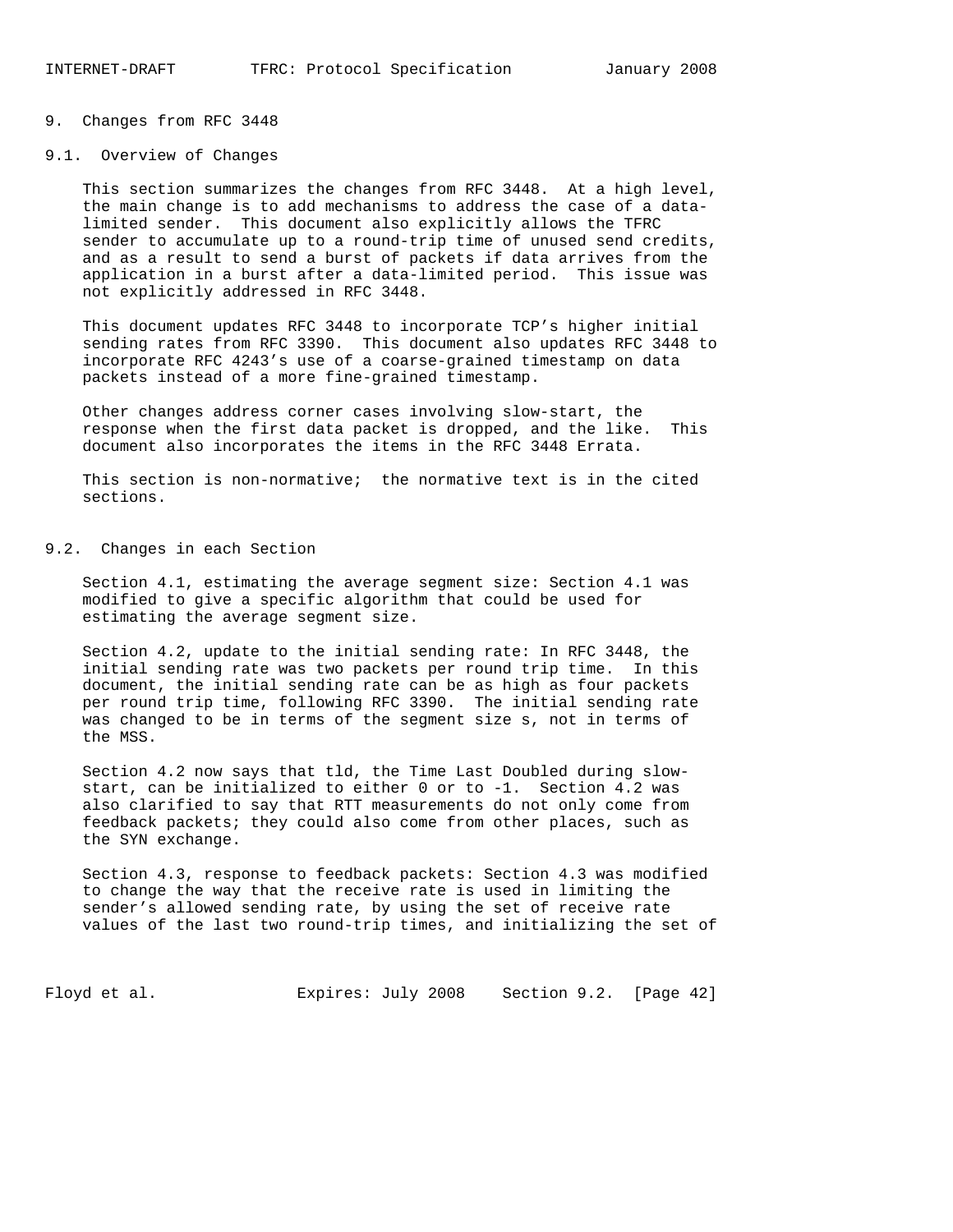receive rate values by a large value.

 The larger initial sending rate in Section 4.2 is of little use if the receiver sends a feedback packet after the first packet is received, and the sender in response reduces the allowed sending rate to at most two packets per RTT, which would be twice the receive rate. Because of the change in the sender's processing of the receive rate, the sender now does not reduce the allowed sending rate to twice the reported receive rate in response to the first feedback packet.

 The sender doesn't double the allowed sending rate during slow-start if the sender has been data-limited over the entire interval reported by the feedback packet.

 During a data-limited period, the sender saves the receive rate reported from just before the data-limited period, if it is larger than the receive rate during the data-limited period. Thus, the sender does not use the receive rate from a data-limited period to restrict the allowed sending rate. Appendix C discusses this response further.

 Section 4.4, response to an idle period: Following Section 5.1 from [RFC4342], this document specifies that when the sending rate is reduced after an idle period that covers the period since the nofeedback timer was set, the allowed sending rate is not reduced below the initial sending rate. (In Section 4.4, the variable recover\_rate is set to the initial sending rate.)

 Section 4.4, correction from [RFC3448Err]. RFC 3448 had contradictory text about whether the sender halved its sending rate after \*two\* round-trip times without receiving a feedback report, or after \*four\* round-trip times. This document clarifies that the sender halves its sending rate after four round-trip times without receiving a feedback report [RFC3448Err].

 Section 4.4, clarification for Slow-Start: Section 4.4 was clarified to specify that on the expiration of the nofeedback timer, if  $p = 0$ , X\_Bps can't be used, because the sender doesn't yet have a value for X\_Bps. Section 4.4 was also clarified to check the case when the sender doesn't yet have an RTT sample, but has sent a packet since the nofeedback timer was set.

Section 4.6: credits for unused send time:

 Section 4.6 has been clarified to say that the TFRC sender gets to accumulate up to an RTT of credits for unused send time. Section 4.6 was also rewritten to clarify what is specification and what is

Floyd et al. **Expires:** July 2008 Section 9.2. [Page 43]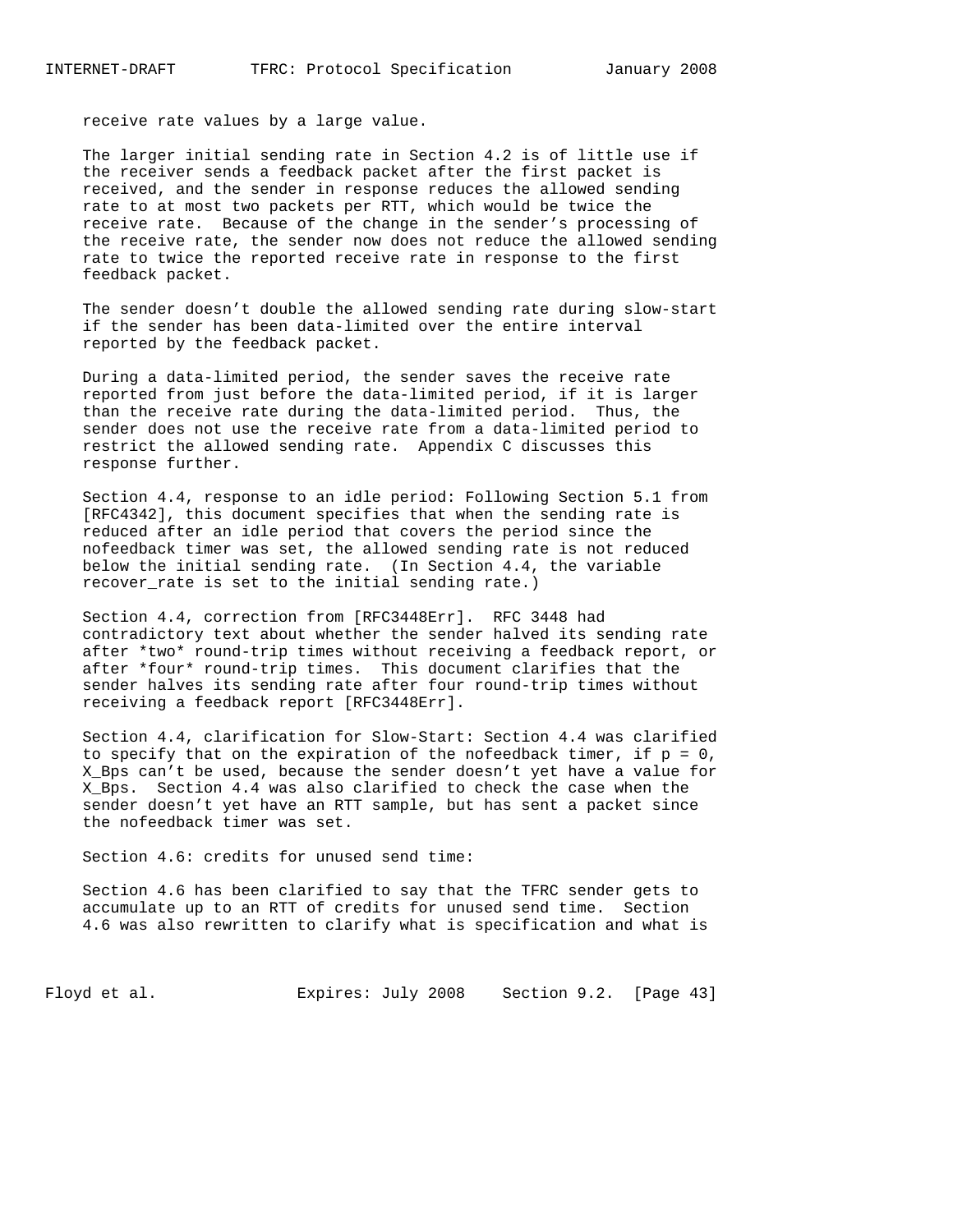implementation.

 Section 5.4, clarification: Section 5.4 was modified to clarify the receiver's calculation of the average loss interval when the receiver has not yet seen eight loss intervals.

 Section 5.5, correction: Section 5.5 was corrected to say that the loss interval I\_0 includes all transmitted packets, including lost and marked packets (as defined in Section 5.3 in the general definition of loss intervals.)

 Section 5.5, correction from [RFC3448Err]: A line in Section 5.5 was changed from

to

[RFC3448Err].

 Section 5.5, history discounting: THRESHOLD, the lower bound on the history discounting parameter DF, has been changed from 0.5 to 0.25, to allow more history discounting when the current interval is long.

 Section 6, multiple feedback packets: Section 6 now contains more discussion of procedures if the receiver sends multiple feedback packets each round-trip time.

 Section 6.3, initialization of the feedback timer: Section 6.3 now specifies the receiver's initialization of the feedback timer if the first data packet received doesn't have an estimate of the round trip time.

 Section 6.3, a coarse-grained timestamp: Section 6.3 was modified to incorporate, as an option, a coarse-grained timestamp from the sender that increments every quarter of a round-trip time, instead of a more fine-grained timestamp. This follows RFC 4243.

 Section 6.3.1, after the first loss event: Section 6.3.1 now says that for initializing the loss history after the first loss event, the receiver uses the maximum receive rate in X\_recv\_set, instead of the receive rate in the last round-trip time.

 Section 6.3.1, if the first data packet is dropped: Section 6.3.1 now contains a specification for initializing the loss history if the first data packet sent is lost or ECN-marked.

Section 7, sender-based variants: Section 7's discussion of sender-

Floyd et al. Expires: July 2008 Section 9.2. [Page 44]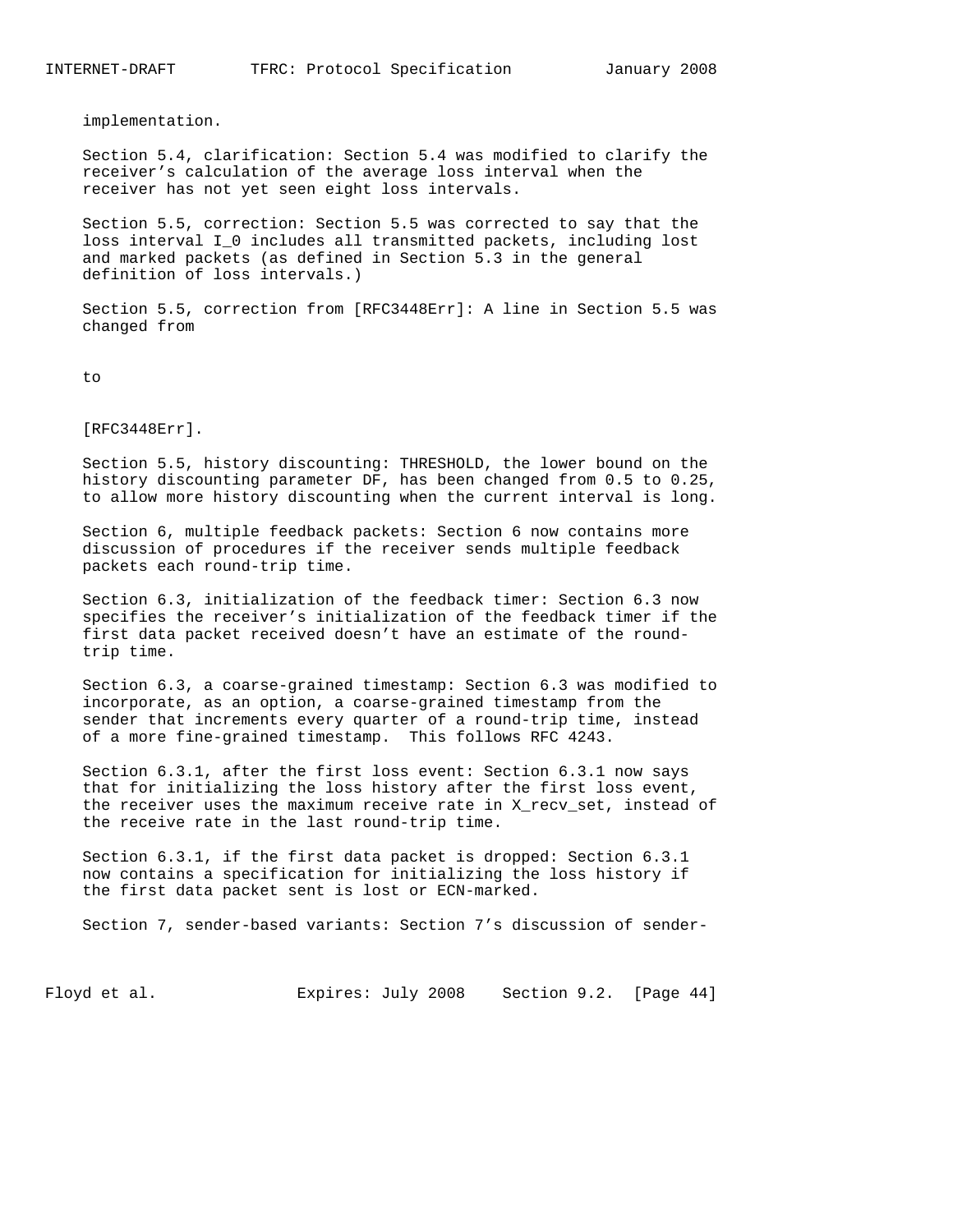based variants has been expanded, with reference to RFC 4342.

### 10. Security Considerations

 TFRC is not a transport protocol in its own right, but a congestion control mechanism that is intended to be used in conjunction with a transport protocol. Therefore security primarily needs to be considered in the context of a specific transport protocol and its authentication mechanisms.

 Congestion control mechanisms can potentially be exploited to create denial of service. This may occur through spoofed feedback. Thus any transport protocol that uses TFRC should take care to ensure that feedback is only accepted from the receiver of the data. The precise mechanism to achieve this will however depend on the transport protocol itself.

 In addition, congestion control mechanisms may potentially be manipulated by a greedy receiver that wishes to receive more than its fair share of network bandwidth. A receiver might do this by claiming to have received packets that in fact were lost due to congestion. Possible defenses against such a receiver would normally include some form of nonce that the receiver must feed back to the sender to prove receipt. However, the details of such a nonce would depend on the transport protocol, and in particular on whether the transport protocol is reliable or unreliable.

 We expect that protocols incorporating ECN with TFRC will also want to incorporate feedback from the receiver to the sender using the ECN nonce [RFC3540]. The ECN nonce is a modification to ECN that protects the sender from the accidental or malicious concealment of marked packets. Again, the details of such a nonce would depend on the transport protocol, and are not addressed in this document.

## 11. IANA Considerations

There are no IANA actions required for this document.

### 12. Acknowledgments

 We would like to acknowledge feedback and discussions on equation based congestion control with a wide range of people, including members of the Reliable Multicast Research Group, the Reliable Multicast Transport Working Group, and the End-to-End Research Group. We would like to thank Dado Colussi, Gorry Fairhurst, Ladan

Floyd et al. Expires: July 2008 Section 12. [Page 45]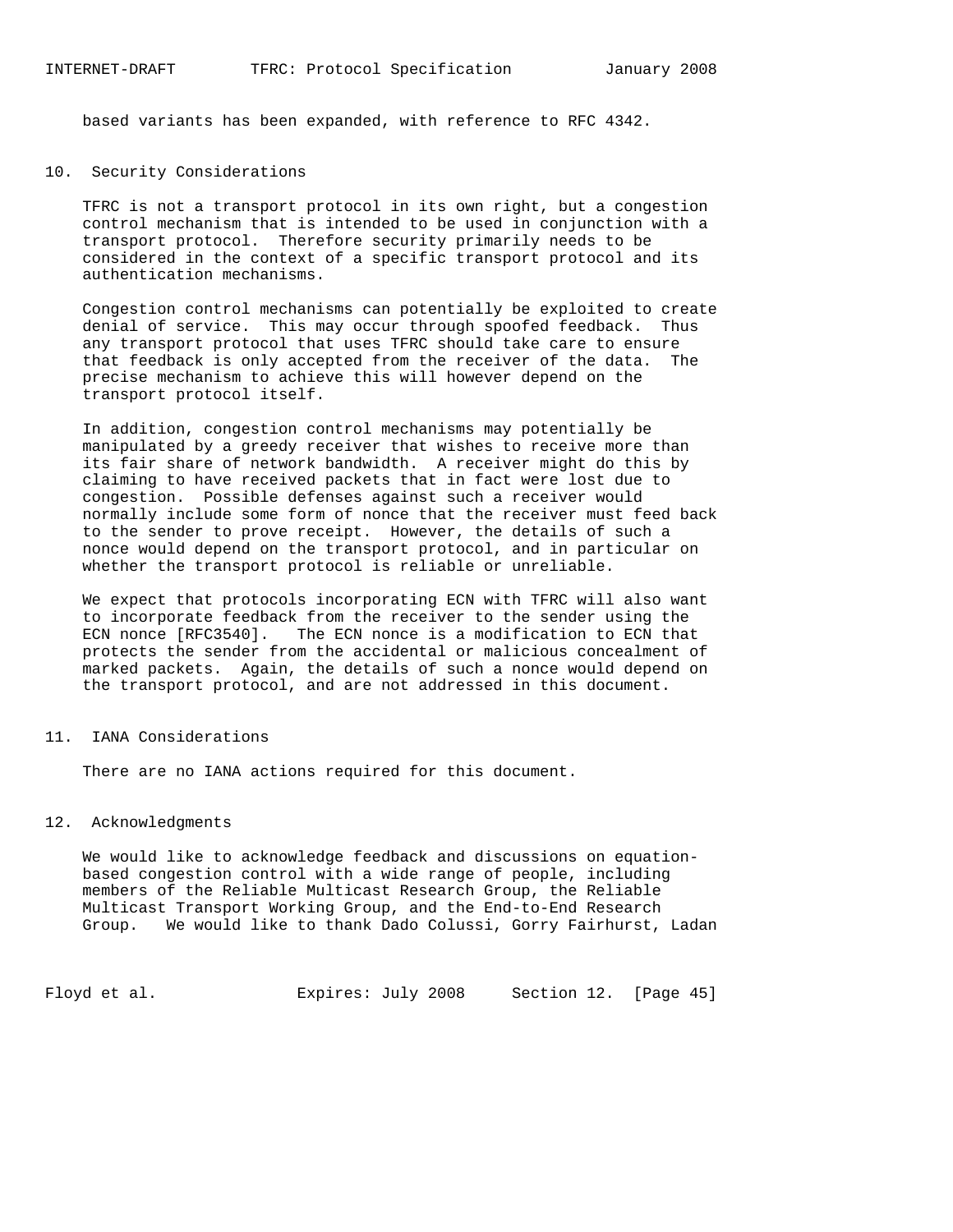Gharai, Wim Heirman, Eddie Kohler, Ken Lofgren, Mike Luby, Ian McDonald, Vladimir Moltchanov, Colin Perkins, Michele R., Gerrit Renker, Arjuna Sathiaseelan, Vladica Stanisic, Randall Stewart, Eduardo Urzaiz, Shushan Wen, and Wendy Lee (lhh@zsu.edu.cn) for feedback on earlier versions of this document, and to thank Mark Allman for his extensive feedback from using [RFC3448] to produce a working implementation.

A. Terminology

 This document uses the following terms. Timer variables (e.g., t\_now, tld) are assumed to be in seconds, with a timer resolution of at least a millisecond.

 data-limited interval: An interval where the sender is data-limited (not sending as much as it is allowed to send) over the entire interval (Section 4.3).

DF: Discount factor for a loss interval (Section 5.5).

initial\_rate:

Allowed initial sending rate.

last\_counter:

Greatest received value of the window counter (Section 6.3).

min\_rate:

Minimum transmit rate (Section 4.3).

- n: Number of loss intervals.
- NDUPACK:

Number of dupacks for inferring loss (constant) (Section 5.1).

 nofeedback timer: Sender-side timer (Section 4).

p: Estimated Loss Event Rate.

p\_prev:

Previous value of p (Section 6.1).

- q: Filter constant for RTT (constant) (Section 4.3).
- q2: Filter constant for long-term RTT (constant) (Section 4.6).

Floyd et al. **Expires:** July 2008 Section A. [Page 46]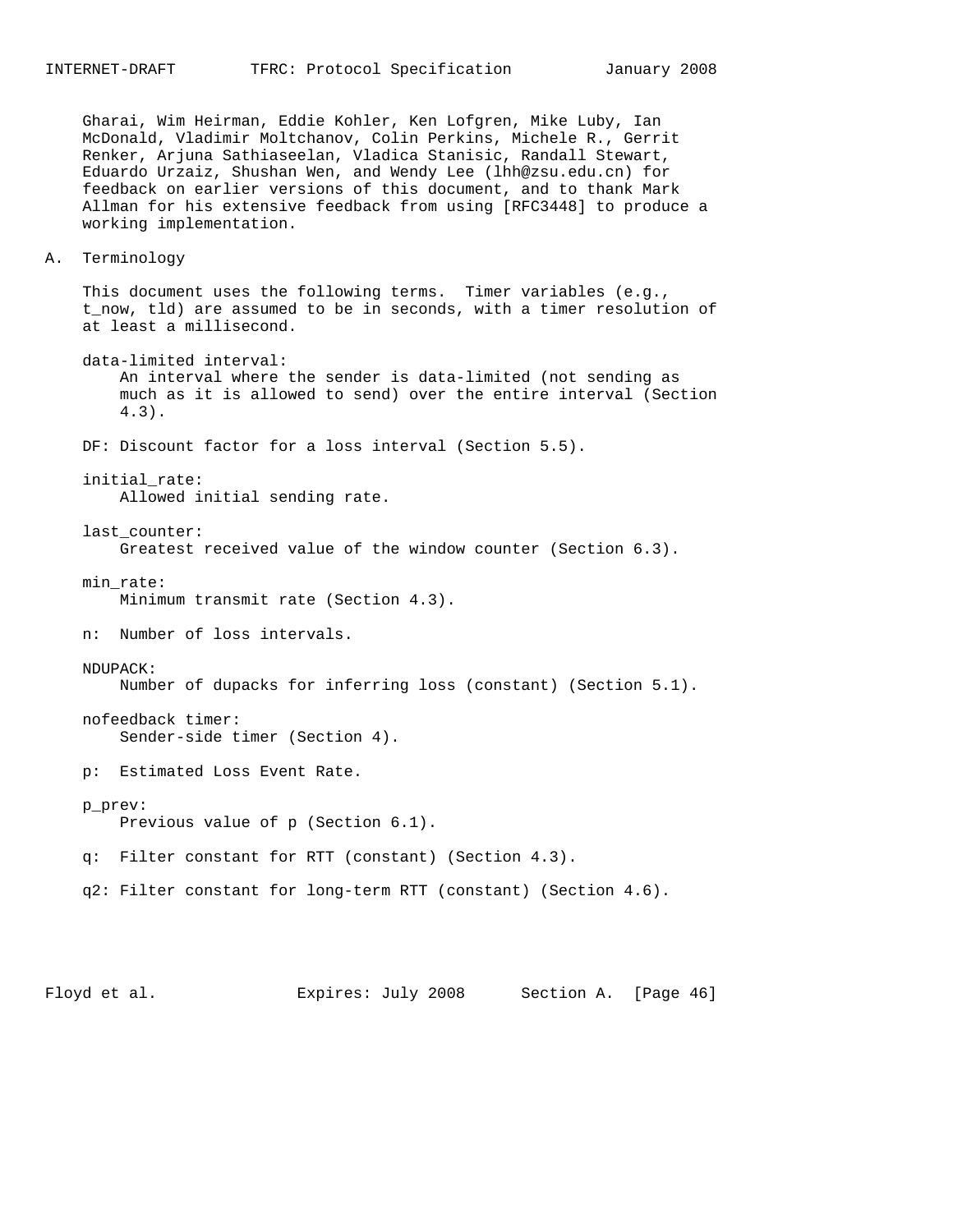R: Estimated path round-trip time. R\_m: A specific estimate of the path round-trip time (Sections 4.3, 6). R\_sample: Measured path RTT (Section 4.3). R\_sqmean: Long-term estimate of the square root of the RTT (Section 4.6). recover\_rate: Allowed rate for resuming after an idle period (Section 4.4). recv\_limit; Limit on sending rate computed from the receive rate (Section 4.3). s: Nominal packet size in bytes. S: Sequence number. t\_delay: Reported time delay between receipt of the last packet at the receiver and the generation of the feedback packet (Section 3.2.2). t\_delta: Parameter for flexibility in send time (Section 8.3). t\_gran: Scheduling timer granularity of the operating system (constant) (Section 8.3). t\_ipi: Inter-packet interval for sending packets (Section 4.6). t mbi: Maximum RTO value of TCP (constant) (Section 4.3). t\_recvdata: Timestamp of the last data packet received (Section 3.2.2). timer\_limit: Limit on the sending rate from the expiration of the nofeedback timer (Section 4.4). Floyd et al. Expires: July 2008 Section A. [Page 47]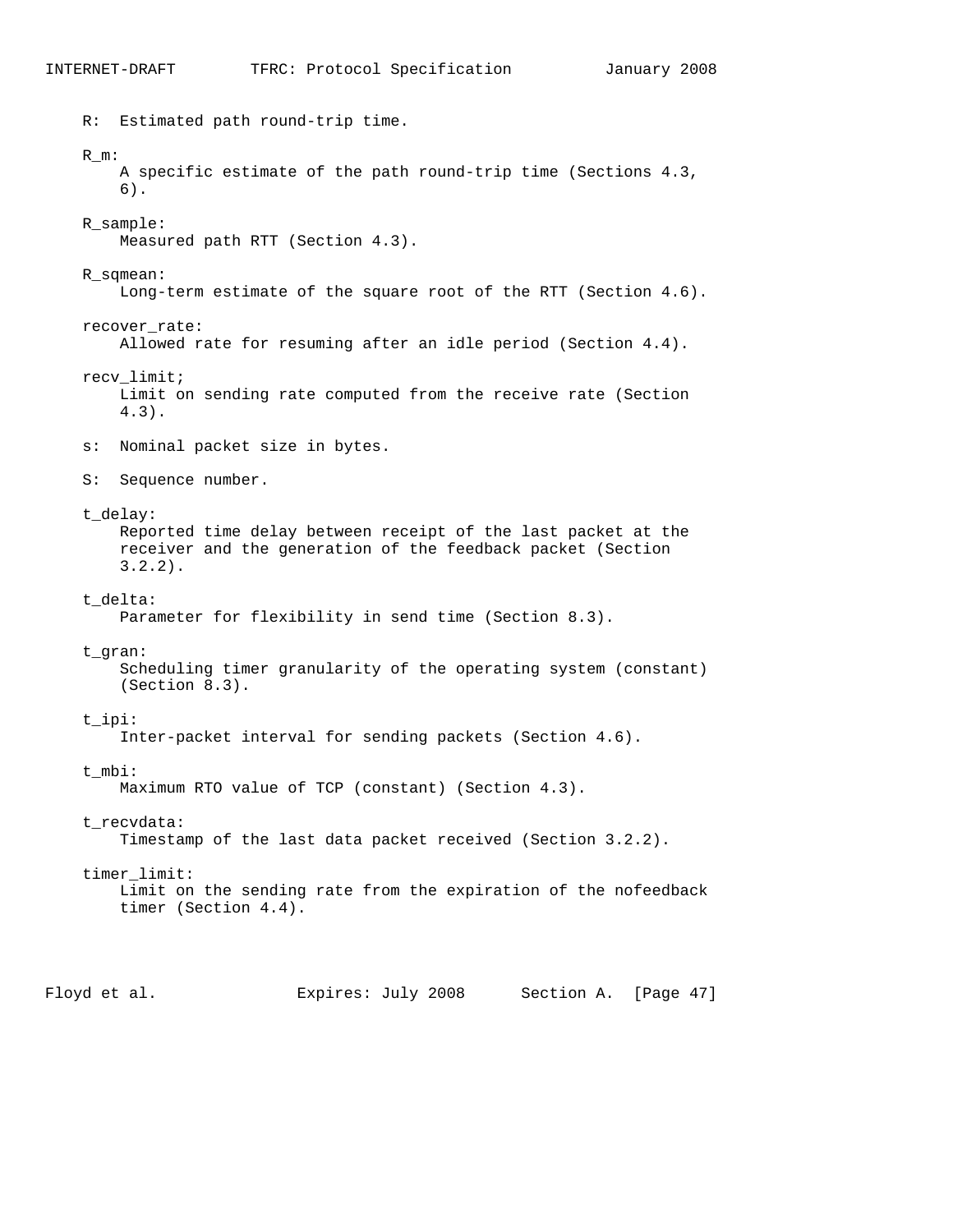tld: Time Last Doubled (Section 4.2). t\_now: Current time (Section 4.3). t\_RTO: Estimated RTO of TCP (Section 4.3). X: Allowed transmit rate, as limited by the receive rate. X\_Bps: Calculated sending rate in bytes per second (Section 3.1). X\_pps: Calculated sending rate in packets per second (Section 3.1). X\_inst: Instantaneous allowed transmit rate (Section 4.6). X\_recv: Estimated receive rate at the receiver (Section 3.2.2). X\_recv\_set: A small set of recent X\_recv values (Section 4.3). X\_target: The target sending rate after the first loss event (Section 6.3.1). W\_init: TCP initial window (constant) (Section 4.2). B. The Initial Value of the Nofeedback Timer

 Why is the initial value of TFRC's nofeedback timer set to two seconds, instead of the recommended initial value of three seconds for TCP's retransmit timer, from [RFC2988]? There is not any particular reason why TFRC's nofeedback timer should have the same initial value as TCP's retransmit timer. TCP's retransmit timer is used not only to reduce the sending rate in response to congestion, but also to retransmit a packet that is assumed to have been dropped in the network. In contrast, TFRC's nofeedback timer is only used to reduce the allowed sending rate, not to trigger the sending of a new packet. As a result, there is no danger to the network for the initial value of TFRC's nofeedback timer to be smaller than the recommended initial value for TCP's retransmit timer.

Floyd et al. Expires: July 2008 Section B. [Page 48]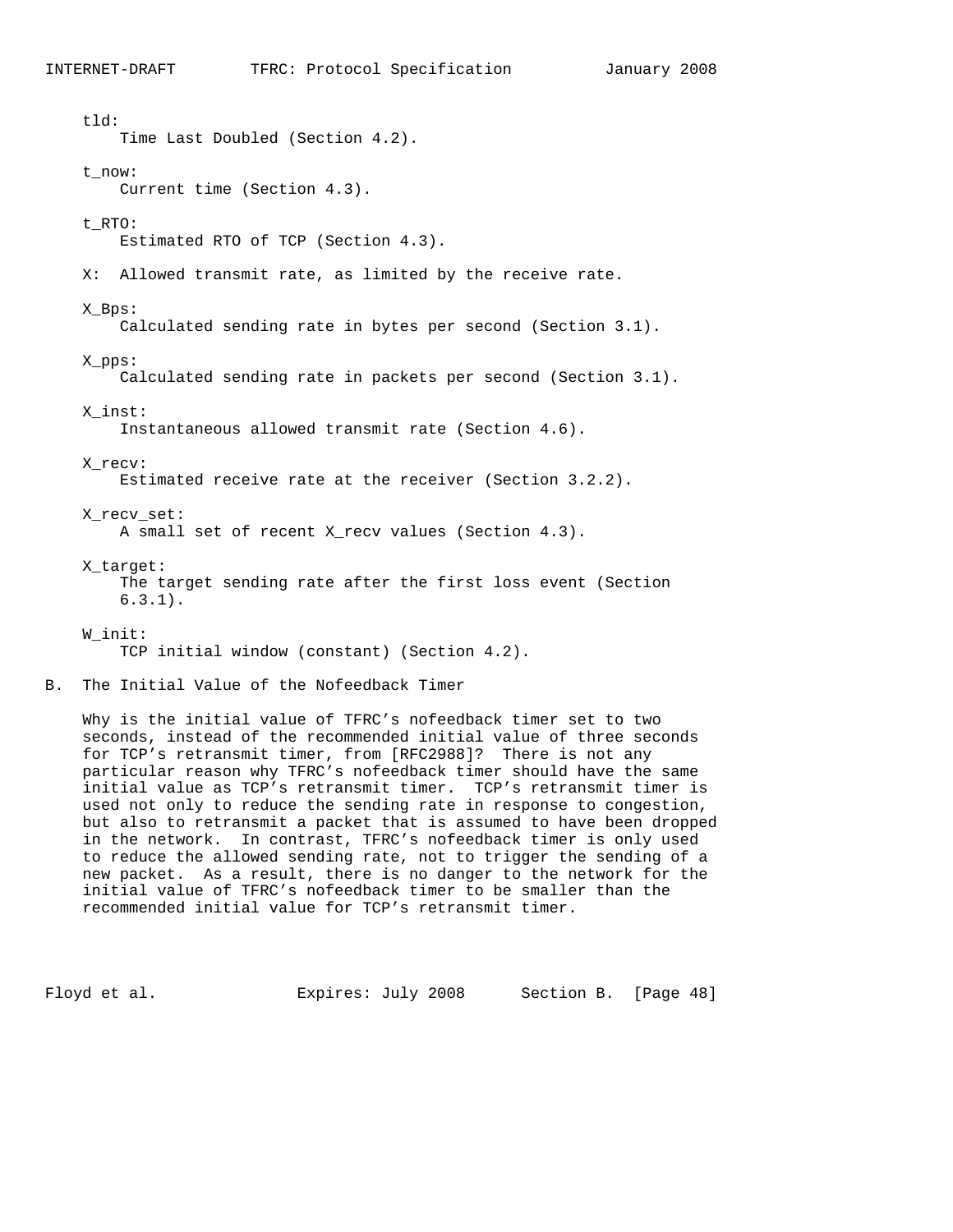Further, when the nofeedback timer has not yet expired, TFRC has a more slowly-responding congestion control mechanism than TCP, and TFRC's use of the receive rate for limiting the sending rate is somewhat less precise than TCP's use of windows and ack-clocking, so the nofeedback timer is a particularly important safety mechanism for TFRC. For all of these reasons, it is perfectly reasonable for TFRC's nofeedback timer to have a smaller initial value than that of TCP's retransmit timer.

C. Response to Idle or Data-limited Periods

 Future work could explore alternate responses to using the receive rate during a data-limited period.

 In particular, Congestion Window Validation (CWV) for TCP is specified in [RFC2861], an Experimental RFC. For this discussion, we use the term "Standard TCP" to refer to the TCP congestion control mechanisms in [RFC2581] and [RFC2581bis]. [RFC2861] specifies a different response to idle or data-limited periods than those of Standard TCP. With CWV, the TCP sender halves the congestion window after each RTO during an idle period, down to the initial window. Similarly, with CWV the TCP sender halves the congestion window half-way down to the flight size after each RTO during a data-limited period.

 This document already specifies a TFRC response to idle periods that is similar to that of TCP with Congestion Window Validation. However, this document does not specify a TFRC response to data limited periods similar to that of CWV. Adding such a mechanism to TFRC would require a one-line change to step (4) of Section 4.3. In particular, the sender's response to a feedback packet would be changed from:

```
 If (the entire interval covered by the feedback packet
     was a data-limited interval) {
Maximize X_recv_set;
```
 } to:

```
 If (the entire interval covered by the feedback packet
               was a data-limited interval) {
             Multiply old entries in X_recv_set by 0.85;
        Maximize X_recv_set;
 }
```
Floyd et al. **Expires:** July 2008 Section C. [Page 49]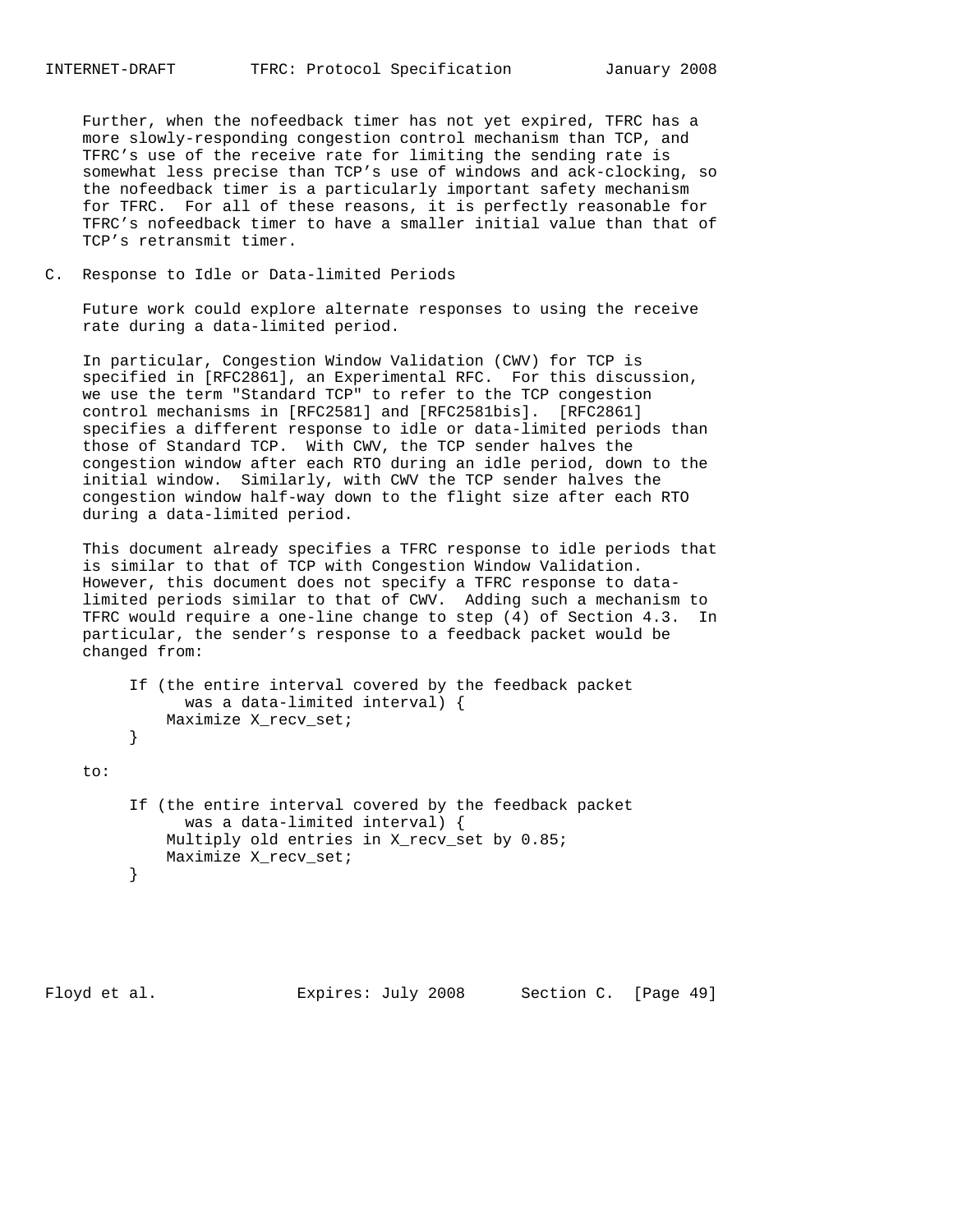In particular, if the receive rate from before a data-limited period is saved in X\_recv\_set, then the change in step (4) above would multiply that receive rate by 0.85 each time that a feedback packet is received and the above code is executed. As a result, after four successive round-trip times of data-limited intervals, the receive rate from before the data-limited period would be reduced by 0.85^4 = 0.52. Thus, this one-line change to step (4) of Section 4.3 would result in the allowed sending rate being halved for each four roundtrip times in which the sender was data-limited. Because of the nature of X\_recv\_set, this mechanism would never reduce the allowed sending rate below twice the most recent receive rate.

C.1. Long Idle or Data-limited Periods

 Table 1 summarizes the response of Standard TCP [RFC2581], TCP with Congestion Window Validation [RFC2861], Standard TFRC [RFC3448], and Revised TFRC (this document) in response to long idle or data limited periods. For the purposes of this section, we define a long period as a period of at least an RTO.

| Long idle periods<br>Protocol |                                                                                                                                           | Long data-limited periods<br>----------------                                                      |  |  |
|-------------------------------|-------------------------------------------------------------------------------------------------------------------------------------------|----------------------------------------------------------------------------------------------------|--|--|
| Standard TCP:                 | Window $\rightarrow$ initial.                                                                                                             | No change in window.<br>(Window not increased in<br>data-limited periods.)                         |  |  |
| TCP with CWV:                 | Halve window<br>(not below initial cwnd). to used window.                                                                                 | Reduce window half way                                                                             |  |  |
| Standard TFRC:                | Halve rate The Rate limited to<br>(not below 2 pkts/rtt). twice receive rate.<br>One RTT after sending pkt,<br>rate is limited by X recv. |                                                                                                    |  |  |
| Revised TFRC:                 | Halve rate<br>(not below initial rate).                                                                                                   | Rate limited to twice<br>max(current receive rate,<br>receive rate before<br>data-limited period). |  |  |

Table 1: Response to long idle or data-limited periods.

 Standard TCP after long idle periods: For Standard TCP, [RFC2581] specifies that TCP SHOULD set the congestion window to no more than the initial window after an idle period of at least an RTO. (To be precise, RFC 2581 specifies that the TCP sender should set cwnd to the initial window if the sender has not sent data in an interval exceeding the retransmission timeout.)

Floyd et al. Expires: July 2008 Section C.1. [Page 50]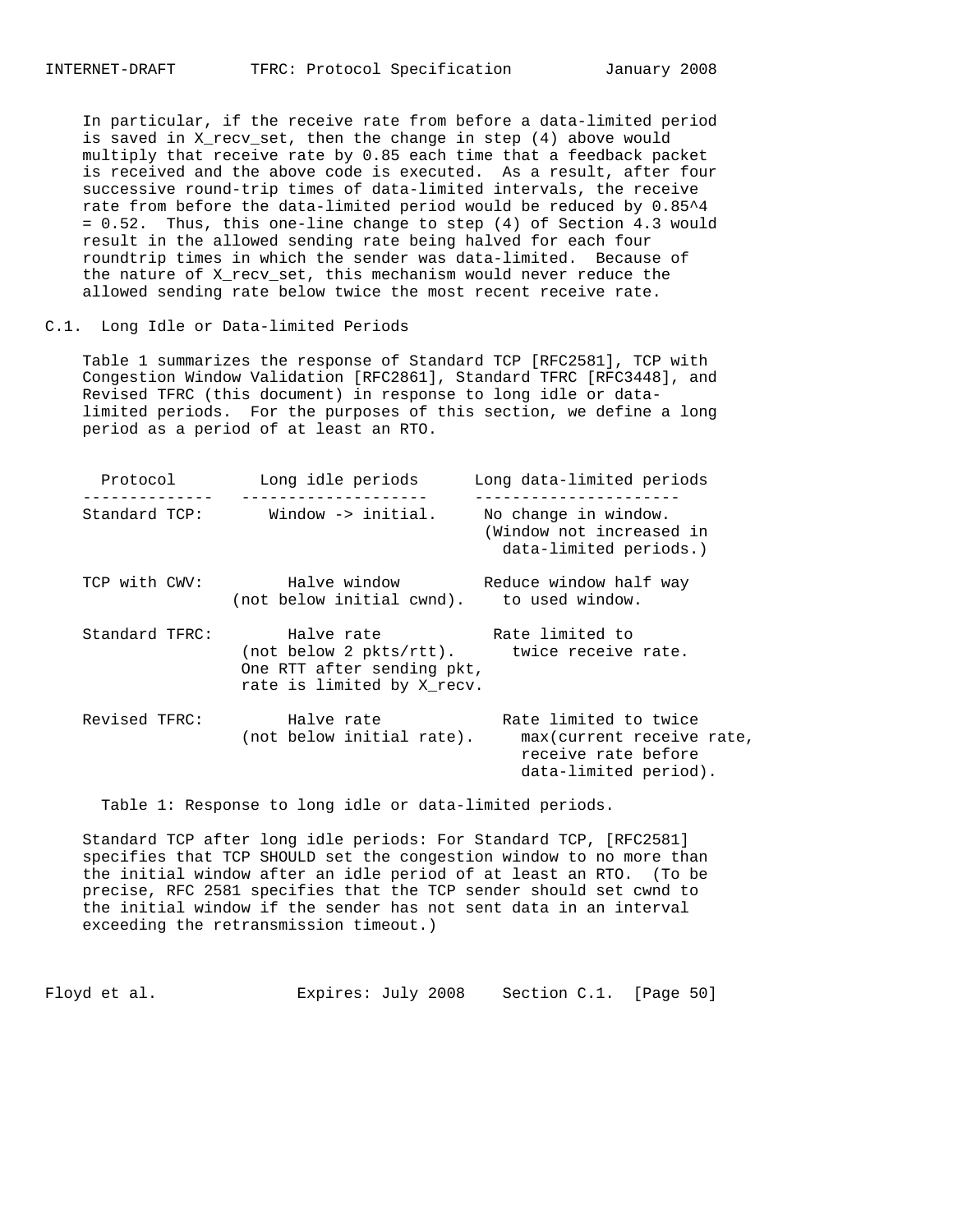Standard TCP after long data-limited periods: Standard TCP [RFC2581] does not reduce TCP's congestion window after a data-limited period, when the congestion window is not fully used. Standard TCP in [RFC2581] uses the FlightSize, the amount of outstanding data in the network, only in setting the slow-start threshold after a retransmit timeout. Standard TCP is not limited by TCP's ack-clocking mechanism during a data-limited period.

 Standard TCP's lax response to a data-limited period is quite different from its stringent response to an idle period.

 TCP with Congestion Window Validation (CWV) after long idle periods: As an experimental alternative, [RFC2861] specifies a more moderate response to an idle period than that of Standard TCP, where during an idle period the TCP sender halves cwnd after each RTO, down to the initial cwnd.

 TCP with Congestion Window Validation after long data-limited periods: As an experimental alternative, [RFC2861] specifies a more stringent response to a data-limited period than that of Standard TCP, where after each RTO seconds of a data-limited period, the congestion window is reduced half way down to the window that is actually used.

 The response of TCP with CWV to an idle period is similar to its response to a data-limited period. TCP with CWV is less restrictive than Standard TCP in response to an idle period, and more restrictive than Standard TCP in response to a data-limited period.

 Standard TFRC after long idle periods: For Standard TFRC, [RFC3448] specifies that the allowed sending rate is halved after each RTO seconds of an idle period. The allowed sending rate is not reduced below two packets per RTT after idle periods. After an idle period, the first feedback packet received reports a receive rate of one packet per round-trip time, and this receive rate is used to limit the sending rate. Standard TFRC effectively slow-starts up from this allowed sending rate.

 Standard TFRC after long data-limited periods: [RFC3448] does not distinguish between data-limited and non-data-limited periods. As a consequence, the allowed sending rate is limited to at most twice the receive rate during and after a data-limited period. This is a very restrictive response, more restrictive than that of either Standard TCP or of TCP with CWV.

 Revised TFRC after long idle periods: For Revised TFRC, this document specifies that the allowed sending rate is halved after each RTO seconds of an idle period. The allowed sending rate is not

Floyd et al. Expires: July 2008 Section C.1. [Page 51]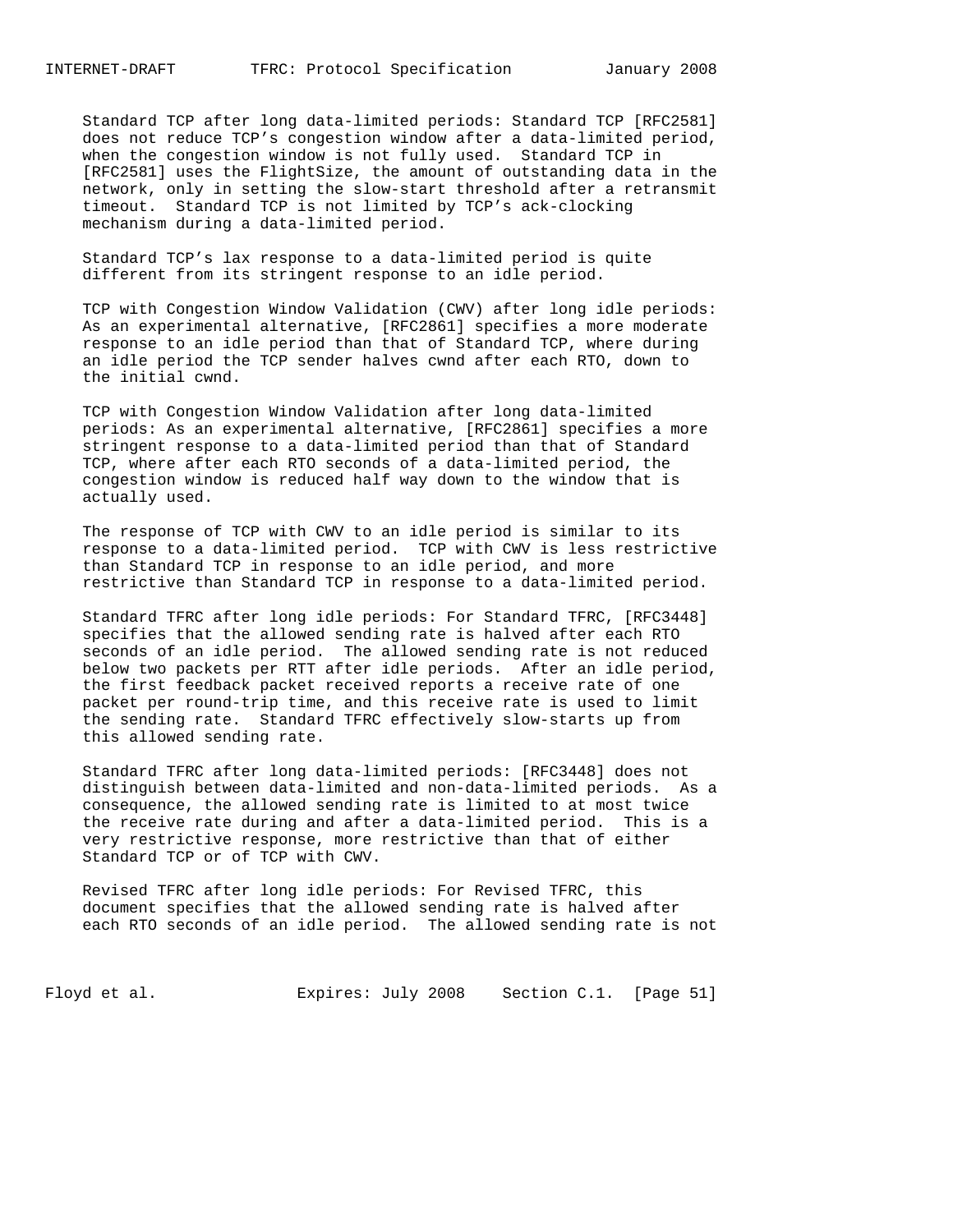reduced below the initial sending rate as the result of an idle period. The first feedback packet received after the idle period reports a receive rate of one packet per round-trip time. However, the Revised TFRC sender does not use this receive rate for limiting the sending rate. Thus, Revised TFRC differs from Standard TFRC in the lower limit used in the reduction of the sending rate, and in the better response to the first feedback packet received after the idle period.

 Revised TFRC after long data-limited periods: For Revised TFRC, this document distinguishes between data-limited and non-data-limited periods. As specified in Section 4.3, during a data-limited period Revised TFRC remembers the receive rate before the data-limited period began, and does not reduce the allowed sending rate below twice that receive rate. This is somewhat similar to the response of Standard TCP, and is quite different from the very restrictive response of Standard TFRC to a data-limited period. However, the response of Revised TFRC is not as conservative as the response of TCP with Congestion Window Validation, where the congestion window is gradually reduced down to the window actually used during a data limited period.

 We note that for Standard TCP, the congestion window is generally not increased during a data-limited period (when the current congestion window is not being fully used). We note that there is no mechanism comparable to this in Revised TFRC.

 Recovery after idle or data-limited periods: When TCP reduces the congestion window after an idle or data-utilized period, TCP can set the slow-start threshold ssthresh to allow the TCP sender to slow start back up towards its old sending rate when the idle or data limited period is over. However in TFRC, even when the TFRC sender's sending rate is restricted by twice the previous receive rate, this results in the sender being able to double the sending rate from one round-trip time to the next, if permitted by the throughput equation. Thus, TFRC doesn't need a mechanism such as TCP's setting of ssthresh to allow a slow-start after an idle or data-limited period.

 For future work, one avenue to explore would be the addition of Congestion Window Validation mechanisms for TFRC's response to data limited periods. Currently, following Standard TCP, during data limited periods Revised TFRC does not limit its allowed sending rate as a function of the receive rate.

Floyd et al. Expires: July 2008 Section C.1. [Page 52]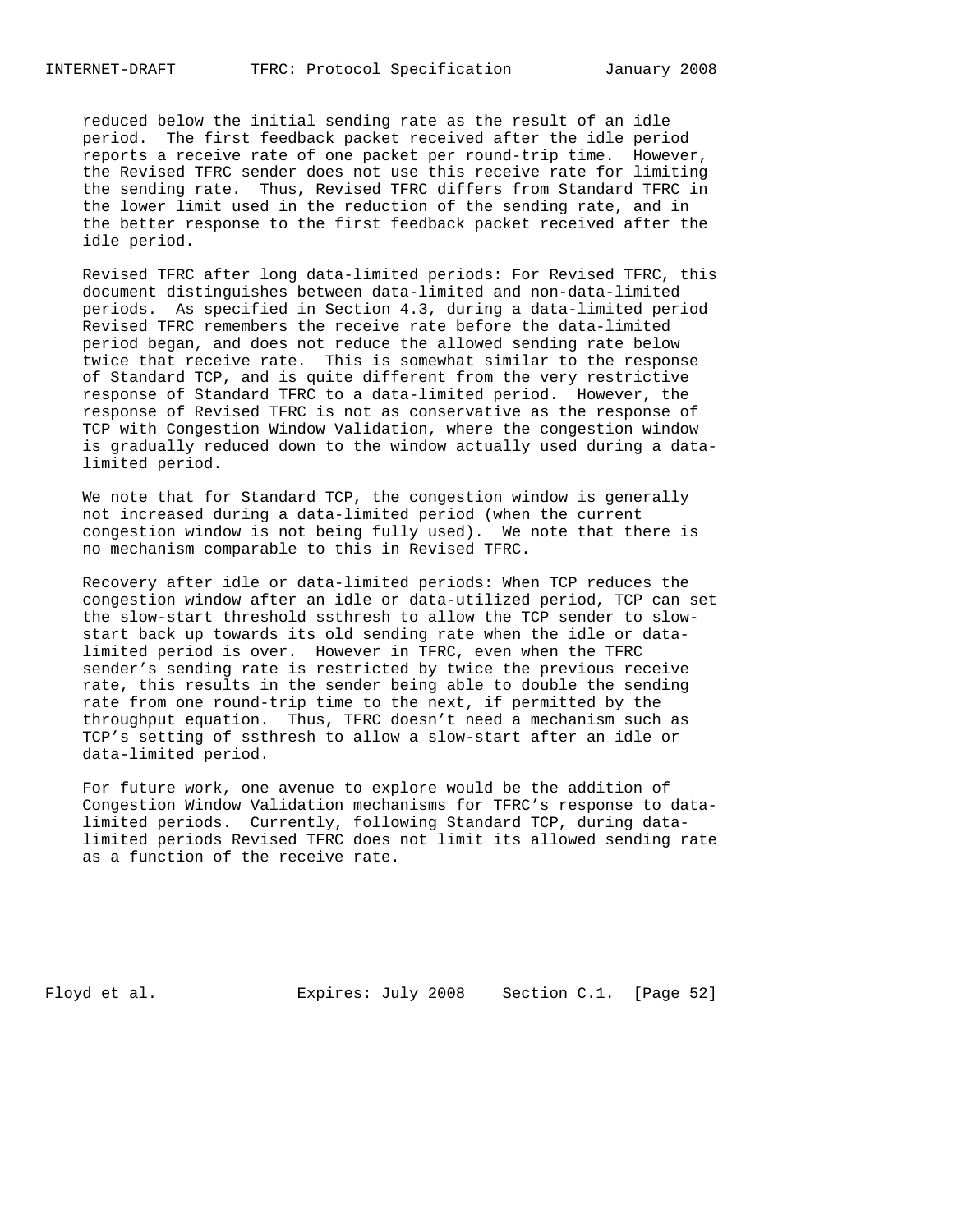# C.2. Short Idle or Data-limited Periods

 Table 2 summarizes the response of Standard TCP [RFC2581], TCP with Congestion Window Validation [RFC2861], Standard TFRC [RFC3448], and Revised TFRC (this document) in response to short idle or data limited periods. For the purposes of this section, we define a short period as a period of less than an RTT.

| Protocol       | Short idle periods                                        | Short data-limited periods                                |
|----------------|-----------------------------------------------------------|-----------------------------------------------------------|
| Standard TCP:  |                                                           | Send a burst up to cwnd. Send a burst up to cwnd.         |
| TCP with CWV:  |                                                           | Send a burst up to cwnd. Send a burst up to cwnd.         |
| Standard TFRC: | ?                                                         | P                                                         |
| Revised TFRC:  | Send a burst<br>(up to an RTT of<br>unused send credits). | Send a burst<br>(up to an RTT of<br>unused send credits). |

Table 2: Response to short idle or data-limited periods.

 Table 2 shows that Revised TFRC has a similar response to that of Standard TCP and of TCP with CWV to a short idle or data-limited period. For a short idle or data-limited period, TCP is limited only by the size of the unused congestion window, and Revised TFRC is limited only by the number of unused send credits (up to an RTT's worth). For Standard TFRC, [RFC3448] did not explicitly specify the behavior with respect to unused send credits.

C.3. Moderate Idle or Data-limited Periods

 Table 3 summarizes the response of Standard TCP [RFC2581], TCP with Congestion Window Validation [RFC2861], Standard TFRC [RFC3448], and Revised TFRC (this document) in response to moderate idle or data limited periods. For the purposes of this section, we define a moderate period as a period greater than an RTT, but less than an RTO.

Floyd et al. **Expires:** July 2008 Section C.3. [Page 53]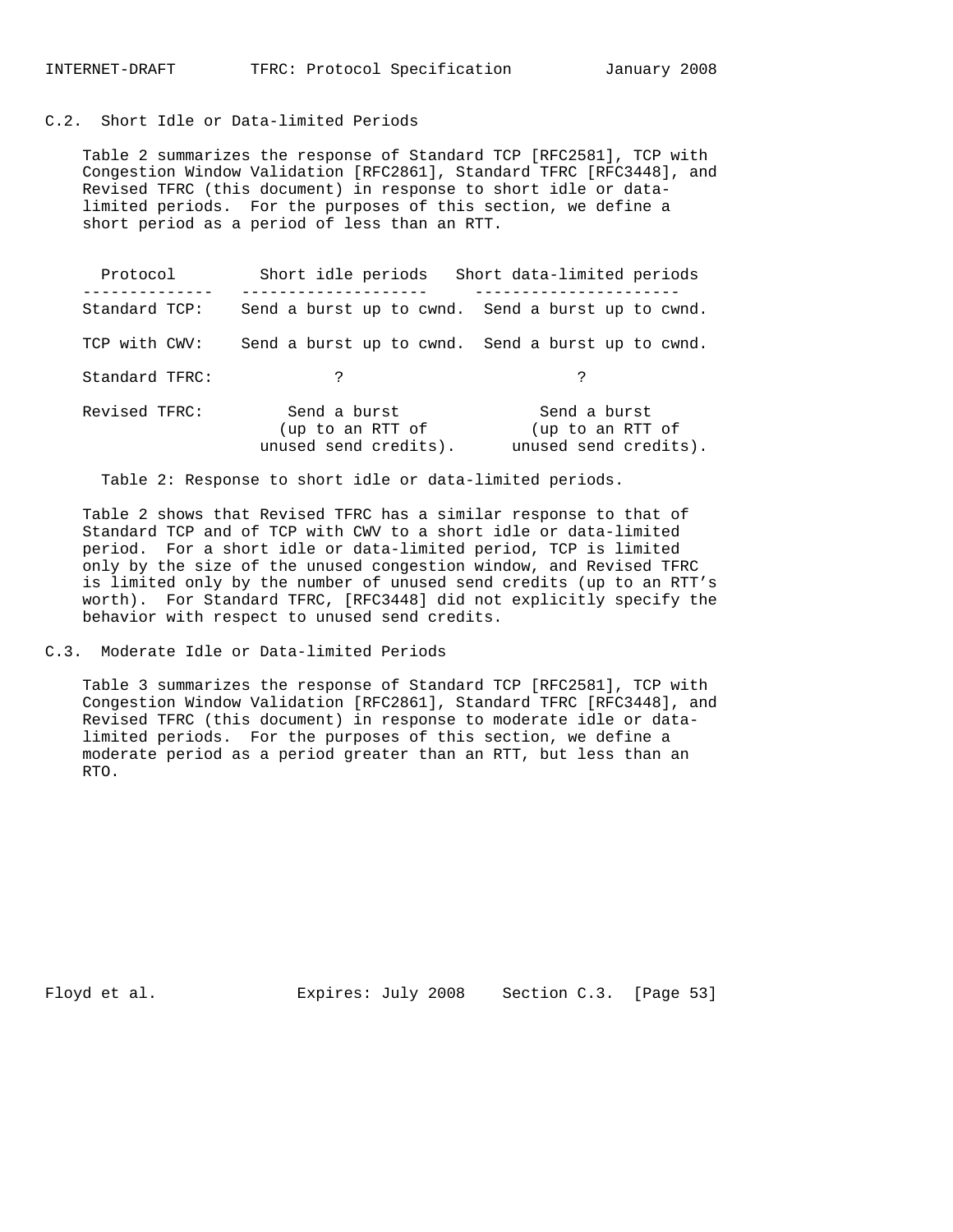| Protocol       |                                                           | Moderate idle periods Moderate data-limited periods       |
|----------------|-----------------------------------------------------------|-----------------------------------------------------------|
| Standard TCP:  |                                                           | Send a burst up to cwnd. Send a burst up to cwnd.         |
| TCP with CWV:  |                                                           | Send a burst up to cwnd. Send a burst up to cwnd.         |
| Standard TFRC: | ?                                                         | Limited by X recv.                                        |
| Revised TFRC:  | Send a burst<br>(up to an RTT of<br>unused send credits). | Send a burst<br>(up to an RTT of<br>unused send credits). |

Table 3: Response to moderate idle or data-limited periods.

 Table 3 shows that Revised TFRC has a similar response to that of Standard TCP and of TCP with CWV to a moderate idle or data-limited period. For a moderate idle or data-limited period, TCP is limited only by the size of the unused congestion window. For a moderate idle period, Revised TFRC is limited only by the number of unused send credits (up to an RTT's worth). For a moderate data-limited period, Standard TFRC would be limited by X\_recv from the most recent feedback packet. In contrast, Revised TFRC is not limited by the receive rate from data-limited periods that cover an entire feedback period of a round-trip time. For Standard TFRC, [RFC3448] did not explicitly specify the behavior with respect to unused send credits.

### C.4. Other Patterns

 Other possible patterns to consider in evaluating Revised TFRC would be to compare the behavior of TCP, Standard TFRC, and Revised TFRC for connections with alternating busy and idle periods, alternating idle and data-limited periods, or with idle or data-limited periods during Slow-Start.

C.5. Evaluating TFRC's Response to Idle Periods

 In this section we focus on evaluating Revised TFRC's response to idle or data-limited periods.

 One drawback to Standard TFRC's strict response to idle or data limited periods is that it could be seen as encouraging applications to pad their sending rate during idle or data-limited periods, by sending dummy data when there was no other data to send. Because Revised TFRC has a less strict response to data-limited periods than that of Standard TFRC, TFRC also could be seen as giving applications less of an incentive to pad their sending rates during data-limited periods. Work in progress such as Faster Restart

Floyd et al. Expires: July 2008 Section C.5. [Page 54]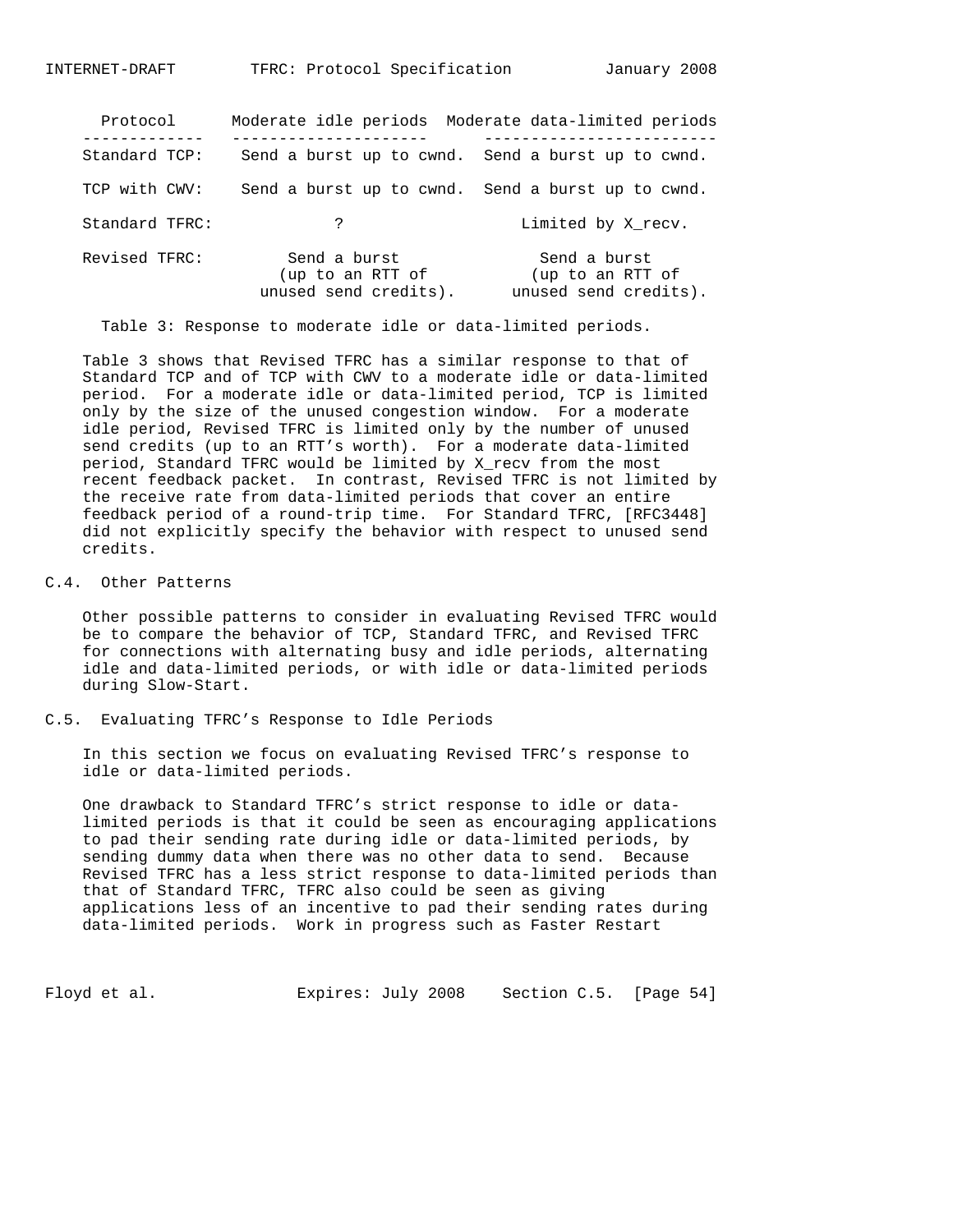[KFS07] can also decrease an application's incentive to pad its sending rate, by allowing faster start-up after idle periods. Further research would be useful to understand in more detail the interaction between TCP or TFRC's congestion control mechanisms, and an application's incentive to pad its sending rate during idle or data-limited periods.

 TCP Congestion Window Validation, described in Appendix C.1 above, is an Experimental standard specifying that the TCP sender slowly reduces the congestion window during an idle or data-limited period [RFC2861]. While TFRC and Revised TFRC's responses to idle periods are roughly similar to those of TCP with Congestion Window Validation, Revised TFRC's response to data-limited periods is less conservative than those of TCP with Congestion Window Validation (and Standard TFRC's response to data-limited periods was considerably \*more\* conservative than those of Congestion Window Validation). Future work could include modifications to this document so that the response of Revised TFRC to a data-limited period includes a slow reduction of the allowed sending rate; Section C specifies a possible mechanism for this. Such a modification would be particularly compelling if Congestion Window Validation became a Proposed Standard in the IETF for TCP.

### Normative References

| [RFC3448] | M. Handley, S. Floyd, J. Padhye, and J. Widmer, TCP |  |  |  |
|-----------|-----------------------------------------------------|--|--|--|
|           | Friendly Rate Control (TFRC): Protocol              |  |  |  |
|           | Specification, RFC 3448, January 2003.              |  |  |  |

### Informational References

| [BRS99]   | Balakrishnan, H., Rahul, H., and Seshan, S., "An<br>Integrated Congestion Management Architecture for<br>Internet Hosts," Proc. ACM SIGCOMM, Cambridge, MA,<br>September 1999.      |
|-----------|-------------------------------------------------------------------------------------------------------------------------------------------------------------------------------------|
| [FHPW00]  | S. Floyd, M. Handley, J. Padhye, and J. Widmer,<br>"Equation-Based Congestion Control for Unicast<br>Applications", August 2000, Proc SIGCOMM 2000.                                 |
| [FHPW00a] | S. Floyd, M. Handley, J. Padhye, and J. Widmer,<br>"Equation-Based Congestion Control for Unicast<br>Applications: the Extended Version", ICSI tech<br>report TR-00-03, March 2000. |
| [KFS07]   | E. Kohler, S. Floyd, and A. Sathiaseelan, Faster<br>Restart for TCP Friendly Rate Control (TFRC),<br>Internet-draft draft-ietf-dccp-tfrc-faster-                                    |

Floyd et al. Expires: July 2008 [Page 55]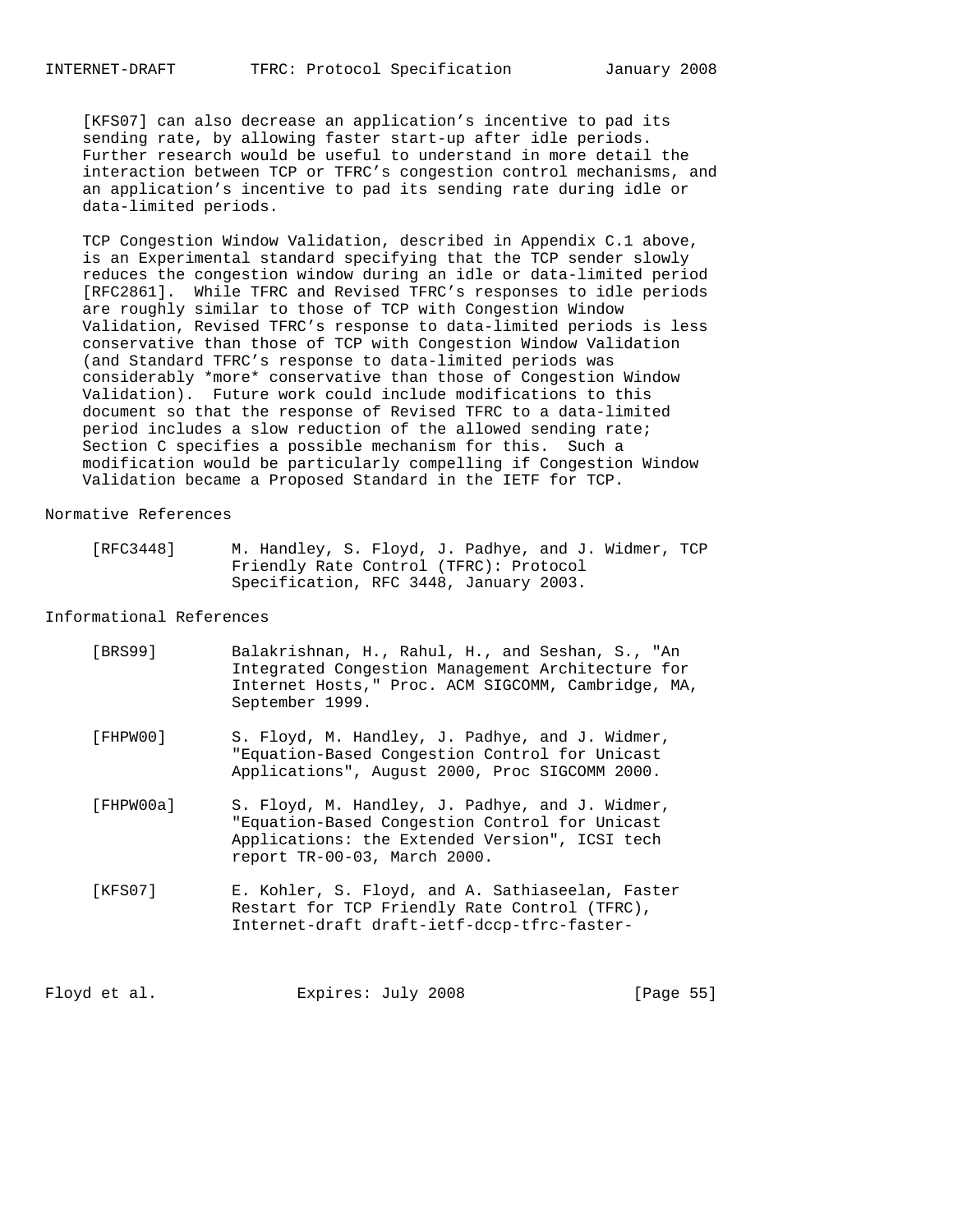INTERNET-DRAFT TFRC: Protocol Specification January 2008

restart-05.txt, work-in-progress, November 2007.

- [PFTK98] Padhye, J. and Firoiu, V. and Towsley, D. and Kurose, J., "Modeling TCP Throughput: A Simple Model and its Empirical Validation", Proc ACM SIGCOMM 1998.
- [RFC2119] S. Bradner, Key Words For Use in RFCs to Indicate Requirement Levels, RFC 2119.
- [RFC2140] J. Touch, "TCP Control Block Interdependence", RFC 2140, April 1997.
- [RFC2581] Allman, M., Paxson, V., and W. Stevens, "TCP Congestion Control", RFC 2581, April 1999.
- [RFC2581bis] Allman, M., Paxson, V., and W. Stevens, "TCP Congestion Control", internet-draft draft-ietf-tcpm rfc2581bis-03.txt, work in progress, September 2007.
- [RFC2861] M. Handley, J. Padhye, and S. Floyd, TCP Congestion Window Validation, RFC2861, June 2000.
- [RFC2988] V. Paxson and M. Allman, "Computing TCP's Retransmission Timer", RFC 2988, November 2000.
- [RFC3168] K. Ramakrishnan and S. Floyd, "The Addition of Explicit Congestion Notification (ECN) to IP", RFC 3168, September 2001.
- [RFC3390] Allman, M., Floyd, S., and C. Partridge, "Increasing TCP's Initial Window", RFC 3390, October 2002.
- [RFC3448Err] RFC 3448 Errata, URL "http://www.icir.org/tfrc/rfc3448.errata".
- [RFC3540] Wetherall, D., Ely, D., and Spring, N., "Robust ECN Signaling with Nonces", RFC 3540, Experimental, June 2003
- [RFC4340] Kohler, E., Handley, M., and S. Floyd, "Datagram Congestion Control Protocol (DCCP)", RFC 4340, March 2006.
- [RFC4342] Floyd, S., Kohler, E., and J. Padhye, "Profile for Datagram Congestion Control Protocol (DCCP) Congestion Control ID 3: TCP-Friendly Rate Control (TFRC)", RFC 4342, March 2006.

Floyd et al. Expires: July 2008 [Page 56]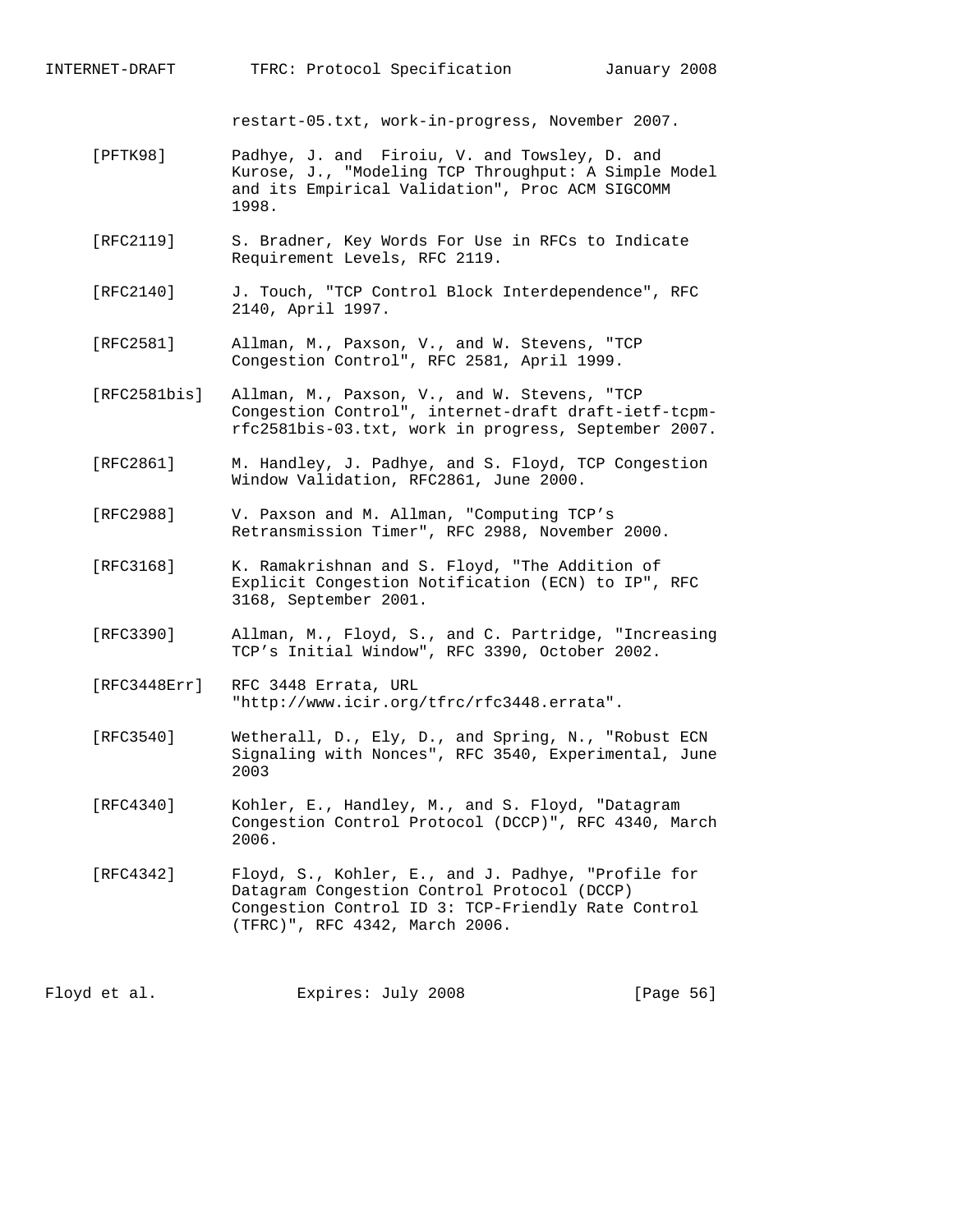- [RFC4828] Floyd, S., and E. Kohler, TCP Friendly Rate Control (TFRC): the Small-Packet (SP) Variant, RFC 4828, Experimental, April 2007.
- [W00] Widmer, J., "Equation-Based Congestion Control", Diploma Thesis, University of Mannheim, February 2000. URL "http://www.icir.org/tfrc/".

### Authors' Addresses

 Mark Handley, Department of Computer Science University College London Gower Street London WC1E 6BT UK EMail: M.Handley@cs.ucl.ac.uk

 Sally Floyd ICSI 1947 Center St, Suite 600 Berkeley, CA 94708 Email: floyd@icir.org

 Jitendra Padhye Microsoft Research Email: padhye@microsoft.com

 Joerg Widmer DoCoMo Euro-Labs Landsberger Strasse 312 80687 Munich Germany Email: widmer@acm.org

Full Copyright Statement

Copyright (C) The IETF Trust (2008).

 This document is subject to the rights, licenses and restrictions contained in BCP 78, and except as set forth therein, the authors

Floyd et al. Expires: July 2008 [Page 57]